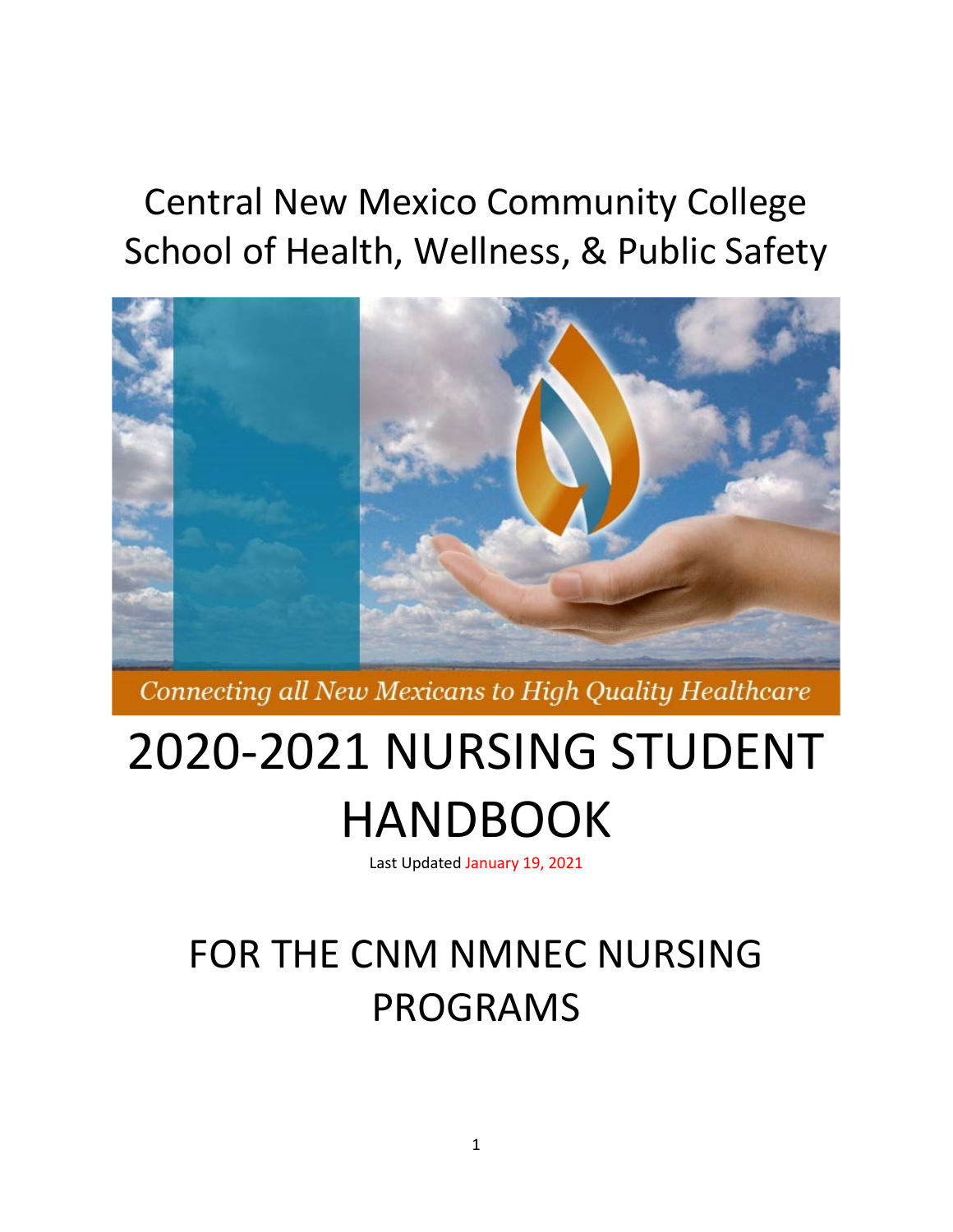| APPEAL OF STUDENT REMOVAL FROM AN OFF-CAMPUS INSTRUCTIONAL SITE OR ON-CAMPUS LABORATORY 29 |  |
|--------------------------------------------------------------------------------------------|--|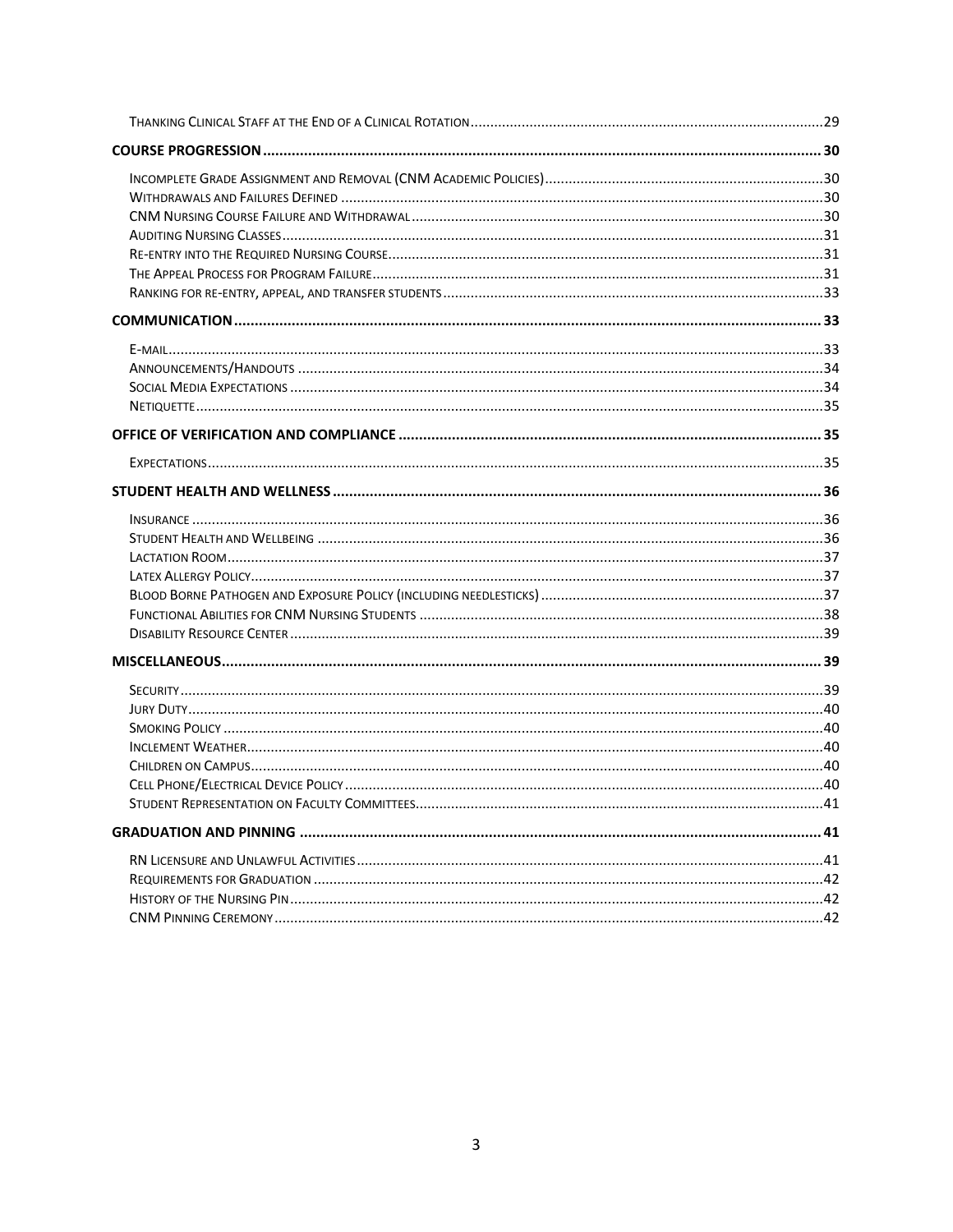## <span id="page-3-0"></span>**HANDBOOK AND COMPLIANCE WITH RULES**

## <span id="page-3-1"></span>**Student Responsibility Regarding the CNM Handbook**

Students are responsible for knowing and adhering to the information contained in the Central New Mexico Community College (CNM) catalog and this Nursing Student Handbook. Nursing students are required to read the Nursing Student Handbook each semester. As adult learners, students will be provided either a link to or an electronic copy of this handbook. The handbook is publically accessible and students are held to the rules and guidelines herein. Students are directed to ask the Academic Affairs Director of Nursing for clarification, if needed.

In the event there appears to be a direct conflict between information contained in the Nursing Student Handbook and the CNM catalog, the catalog takes precedence. The nursing program may have more restrictive policies than the greater CNM community.

Students enrolled at CNM, taking CNM and university coursework for their BSN are held to the standards in this handbook. Further, BSN track students are also held to the UNM College of Nursing Handbook. In the event that these two (2) documents are not in alignment, the more restrictive policy will supersede until the policies can be reviewed by UNM and CNM nursing leadership.

Nursing faculty reserve the right to make additions or deletions to the posted Nursing Student Handbook. The effective date for any changes made will be included in the handbook when it is updated and/or on BrightSpace and/or in oral announcements and/or in written announcements to the students. Significant changes will be communicated to students in a fair and timely manner.

The updated Nursing Student handbook will be posted on the CNM Nursing website by the Nursing Student Committee chair in conjunction with the Media and Communications office (MCO). The effective date for any changes made to the Student Handbook will be included in the posting on the CNM Nursing Website, in oral announcements and written announcements.

December 2013; August, 2017; January 2021

## <span id="page-3-2"></span>**CNM School of Health, Wellness and Public Safety Confidentiality Agreement**

Any individual requiring access to patient or business information at any clinical site must sign this agreement in order to receive access. This includes access to written as well as electronically stored information. The terms of this agreement apply to oral, written and electronic information. Violations of the terms of this agreement are grounds for immediate legal and/or disciplinary action. This agreement supersedes all prior agreements related to confidentiality or proprietary information.

All students are held accountable to the following conditions:

- 1. I will not disclose, release or discuss any patient information, including clinical information of any kind, such as treatment protocols, medical conditions, financial/social information or patient demographic information for any purpose except to complete duties assigned. I understand that this includes **all** patients – even ones that I may know personally. In addition, I understand that state and federal law also require me to keep all patient information confidential.
- 2. I will not disclose, release or discuss business (e.g., financial, legal, operational, marketing) or employee information with any third party without first receiving written authorization from an appropriate clinical site manager who has authority to grant such authorization.
- 3. I will not seek information about patients, employees or business operations for my own personal use by accessing electronic or written records or through oral communication. I understand that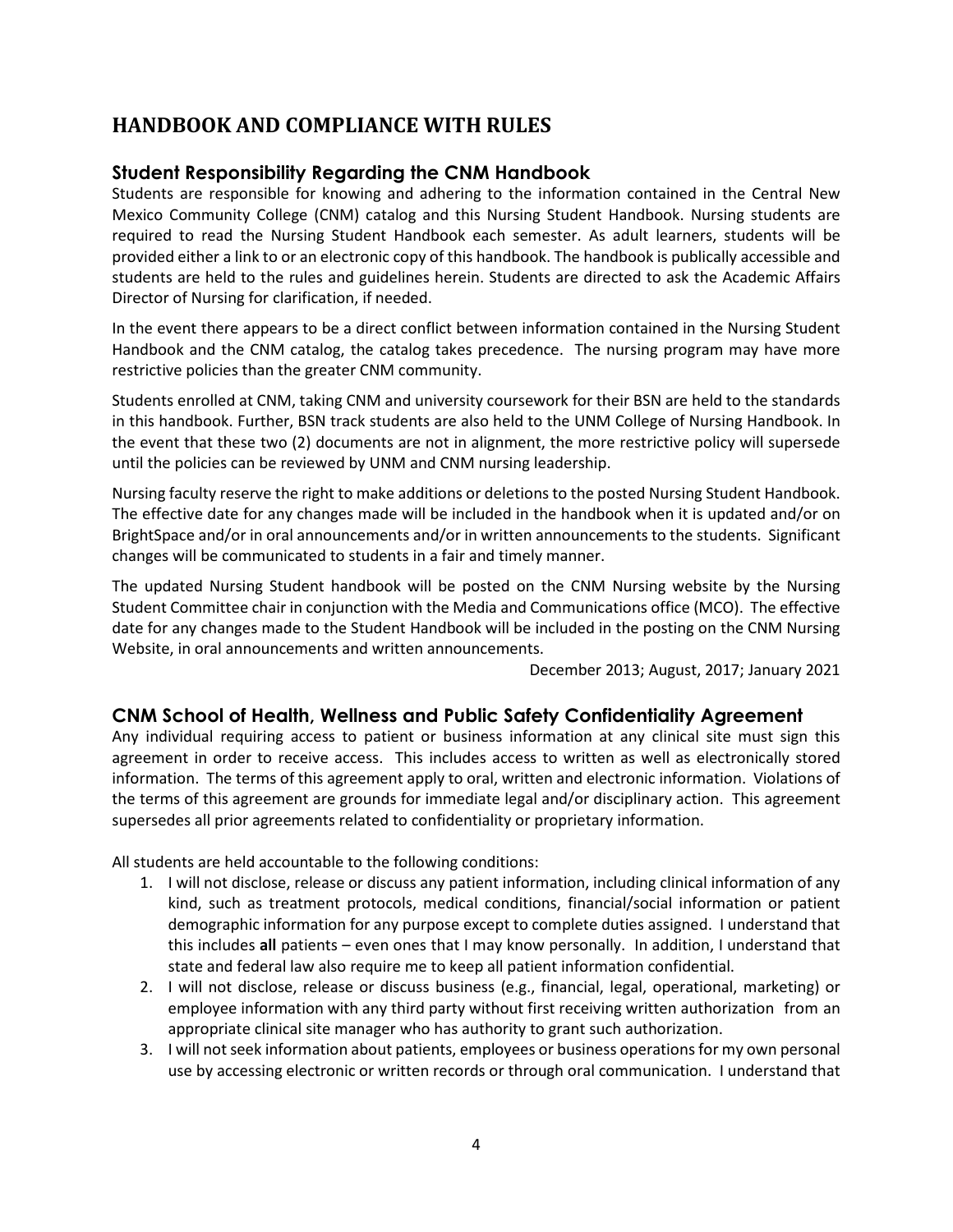my access to such information is strictly limited only to information that I need to know in order to carry out duties assigned.

- 4. I will not transmit confidential information about patients, employees or business operations via unsecured networks. I understand that this includes sending unencrypted clinical information on the Internet and the utilization of unsecured cellular phone networks.
- 5. I will not, at any time, share or disclose usernames, passwords or other authorizations that I use to access information. I understand that this includes posting or writing this information where other individuals can view it. I accept responsibility for all activities undertaken using my access code or other authorization.
- 6. I will not attempt to gain unauthorized access to computer hardware/software/firmware that is owned by any clinical site or disclose procedures (in whole or in part) to others so that they might do so.
- 7. I will take reasonable care to prevent the unauthorized use, disclosure or availability or confidential and/or proprietary information including through unattended screen displays and/or unsecured written documents. I understand that business and employee information is confidential and proprietary and should not be made available to persons or entities outside the clinical site. I further agree, upon the conclusion of my clinical rotation, to return all business and patient information in my possession or control to my clinical preceptor/instructor.
- 8. I acknowledge that the clinical site retains the right to monitor and/or review my access to information at any time for evidence of tampering or misuse, and may, at its own discretion, suspend or terminate my access privileges pending administrative review.
- 9. I will immediately report any violations of these rules that I know of or suspect to the appropriate authorities.
- 10. The rules of confidentiality and ethical behavior at the clinical site are available to me for review. I agree to follow these rules and behave in a professional, ethical manner at all times. I understand that misconduct and/or breaches of confidentiality will be grounds for legal and/or disciplinary action.

## <span id="page-4-0"></span>**Clinical Contract Statements Concerning Students**

In addition to the Confidentiality Agreement, CNM – HWPS clinical contracts state:

"Students who are assigned to the program will not receive any compensation from the Agency while participating in the program for any purpose, whatsoever, nor will such students be eligible for any employee benefits provided by the Agency including, but not limited to, workers' compensation."

"…an Agency has the right, in its sole discretion, to exclude any individual at any time from any clinical area."

"In the event that a student becomes ill or is injured while in the Agency and requires medical services they are financially responsible for their care, not the Agency."

#### <span id="page-4-1"></span>**Nursing Student Handbook Acknowledgement**

All students enrolled student in the CNM nursing program as an expectation of professional performance, are held accountable for the following:

- 1. I am familiar with and will adhere to each of the Student Policies and Codes found in the CNM Course Catalog.
- 2. I have been informed about Contagious Diseases. I have had the chance to ask any questions I might have. I understand the information and agree to follow its guidelines.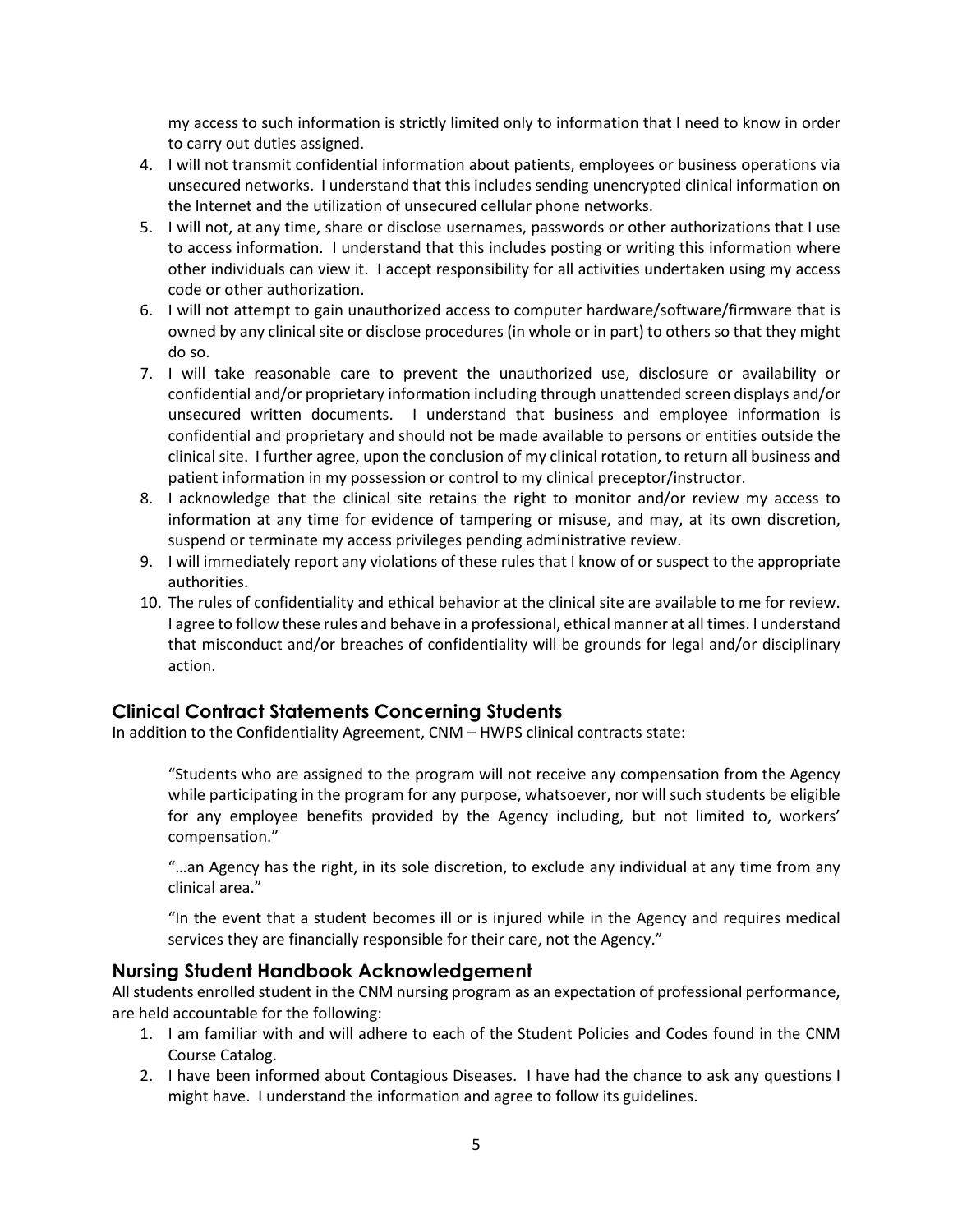- 3. I certify that I have been informed about the Bloodborne Pathogens policy. I have had the chance to ask any questions I might have. I understand the policy and agree to be bound by its terms.
- 4. I certify that I have read about Latex Allergies and have had the chance to ask any questions I might have.
- 5. I certify that I have been informed about the Suspected Impairment policy, have had the chance to ask any questions I might have. I understand the policy and agree to be found by its terms.
- 6. I acknowledge The Family Education Rights and Privacy Act of 1974 prohibits the release of any portion of a student's educational records to individuals without the student's consent. I therefore allow CNM to release information to a clinical site or testing site if it is determined to have a "legitimate need to know." This includes information required for external compliance and facility credentialing.
- 7. I agree to comply with credentialing deadlines and am aware that failure to meet these deadlines may result in a clinical failure, regardless of classroom and clinical performance.
- 8. I have read and understand the Admissions Eligibility document. I certify that I have been informed about the Nursing Student Handbook, have had the chance to ask any questions I might have and agree to be bound by its terms.

HWPS Revised August 2003/December 2013/Jan 2016/January 2017/August 2017

## <span id="page-5-0"></span>**ABOUT THE PROGRAM**

#### <span id="page-5-1"></span>**New Mexico Nurse Practice Act: Clinical Practice of Nursing Students**

The New Mexico Nurse Practice Act 61-3-29 states that the Act "shall not apply to or affect nursing by students when enrolled in approved schools of nursing or approved courses for the education of professional or practical nurses when such nursing is part of the educational program."

Verified August 2017

## <span id="page-5-2"></span>**Accreditation**

| State Approval                     | Regional                            | National                                 |
|------------------------------------|-------------------------------------|------------------------------------------|
| <b>New Mexico Board of Nursing</b> | <b>North Central Association of</b> | <b>Accreditation Commission for</b>      |
| 6301 Indian School Road NE         | <b>Colleges and Schools</b>         | <b>Education in Nursing, Inc. (ACEN)</b> |
| Suite 710                          | c/o The Higher Learning Commission  | 3343 Peachtree Road NE Suite 850         |
| Albuquerque, NM 87110              | 230 South LaSalle Street, Suite 7-  | Atlanta, Georgia 30326                   |
| (505) 841-8340                     | 500, Chicago, IL 60604              | (404) 975-5000                           |
| (505) 841-8347 (Fax)<br><b>New</b> | www.hlcommission.org                | www.acenursing.org                       |
| <b>Mexico Board of Nursing</b>     |                                     |                                          |
| Website                            |                                     |                                          |
|                                    |                                     |                                          |

## <span id="page-5-3"></span>**AASN Nursing Program**

#### **Purpose of Nursing Program**

The purpose of the nursing program at CNM is to offer high-quality basic nursing education that meets the requirements for an associate of applied science degree in nursing. In addition, the nursing program supports mobility in nursing education for the LPN and/or students with previously acquired nursing knowledge. The program's purpose is to also provide qualified graduates to meet the community's need for nurses. The nursing program fosters personal, intellectual, and social growth of students.

December 2013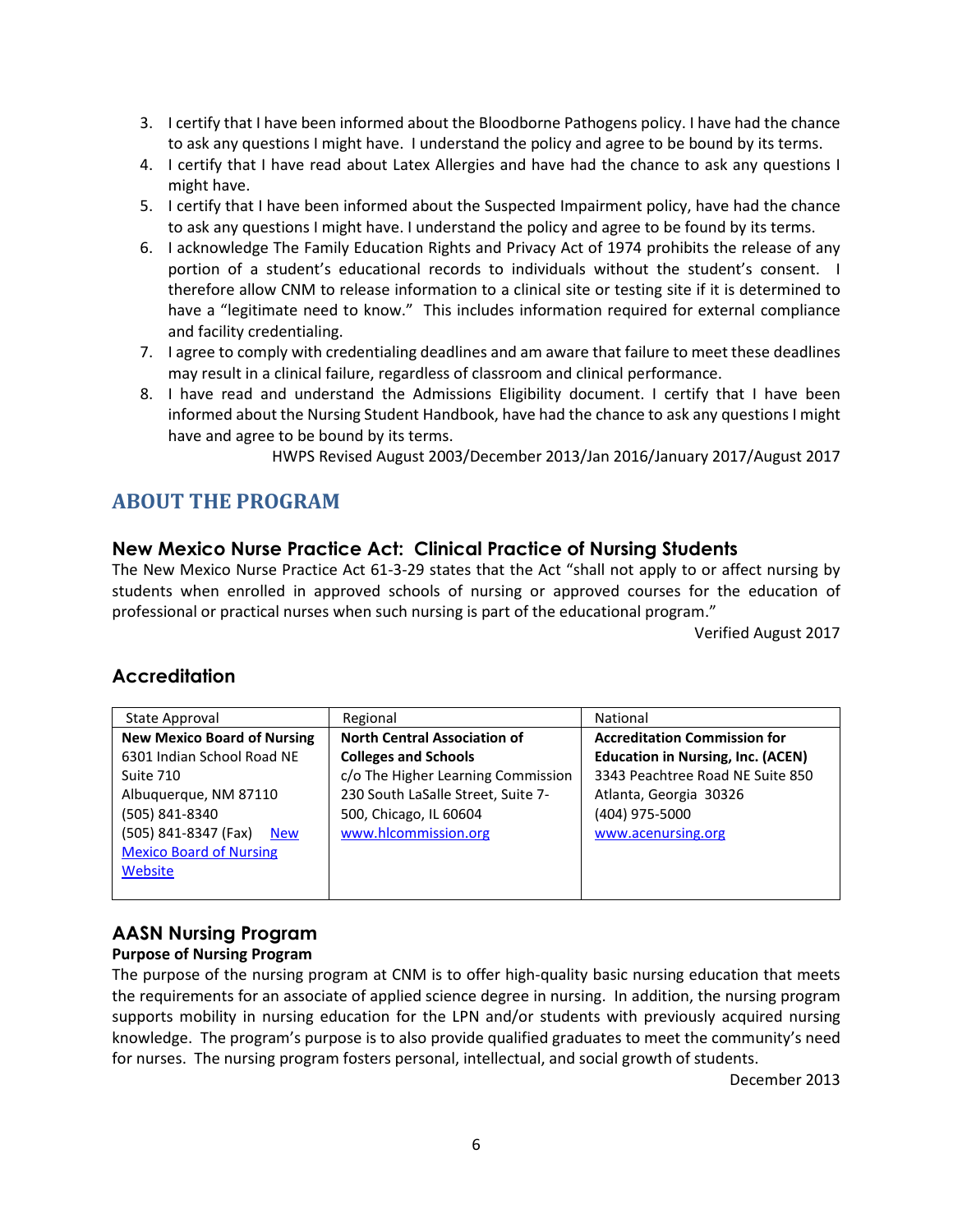#### **History of the CNM Nursing Program**

The LPN and ASN nursing programs at CNM evolved from a practical nursing program at Presbyterian Hospital in 1956. That practical nursing program, known as the Presbyterian Hospital School of Practical Nursing, was housed in the basement of the Hazeldine Infirmary Building adjacent to Presbyterian Hospital in Albuquerque, New Mexico. In 1964, the administrative direction of the practical nursing program was transferred from Presbyterian Hospital to the Albuquerque Public Schools. In 1965, CNM (formerly TVI or the Technical Vocational Institute) assumed the administrative responsibility for the nursing program.

In 1986, the New Mexico legislature granted degree awarding authority to TVI (now CNM) and plans were developed to initiate an associate of science in nursing program. In the fall of 1986, TVI (now CNM) assumed the responsibility for the Associate of Science program from the University of Albuquerque and the University of New Mexico. The University of Albuquerque closed. The University of New Mexico continues to offer BSN, MSN, and PhD programs in nursing.

CNM first associate of science in nursing (ASN) program was started in the fall of 1987. The curriculum of the practical nursing program was changed to promote coordination with the ASN program and career mobility between the practical nursing program and the ASN program at CNM. The practical nursing program was the first practical nursing program in New Mexico to be accredited by the National League for Nursing Accrediting Commission (NLNAC) and was accredited in 1989. The Associate of Science in Nursing program was initially accredited by the NLNAC in 1989. The accreditation was retroactive for one (1) year and therefore included the first graduating class of April 1988.

The practical nursing program closed in 2013. CNM continues to offer an Associates of Applied Science (AASN) as a traditional program, or as an LPN to AASN mobility program. CNM was approved by the New Mexico Board of Nursing in May of 2013 to adopt the shared, statewide New Mexico Nursing Education Consortium (NMNEC) curriculum. In January of 2014, the first group of NMNEC students began that coursework. Many of these students were accepted by the University of New Mexico (UNM) to concurrently pursue their AASN while also actively working on their baccalaureate studies in nursing.

#### December 2014

#### <span id="page-6-0"></span>**Philosophy**

Nursing is a caring profession that reflects the science and art of nursing. Caring reflects a humanistic value and it requires sensitivity to one's self and others. Nurses care for clients and families from diverse cultural backgrounds across the lifespan in a variety of settings. Nurses recognize that the healthy client can perform self-care activities that maintain safety and contribute to well-being. Nurses also recognize that clients vary in their ability to achieve well-being. Nurses communicate effectively through verbal, nonverbal, written and technological means. Interdisciplinary collaboration is needed for individualized, therapeutic nursing interventions.

The CNM AASN Nursing Program is based on the recognition of the intrinsic value and mutual respect of each person. It is the philosophy of the nursing programs that a caring teacher-learner relationship is needed in a collaborative learning environment to promote caring in the nursing profession. The program values the faculty and their expertise, experience and professional development. The faculty members are recognized as facilitators of educational opportunities to meet individual student needs as well as professional competencies.

The AASN Nursing Program faculty support clinical reasoning resulting in clinical judgment as part of the organizing framework for learning. Learners are recognized as autonomous individuals who make independent decisions about their needs. Nursing requires clinical reasoning skills to be used as a guide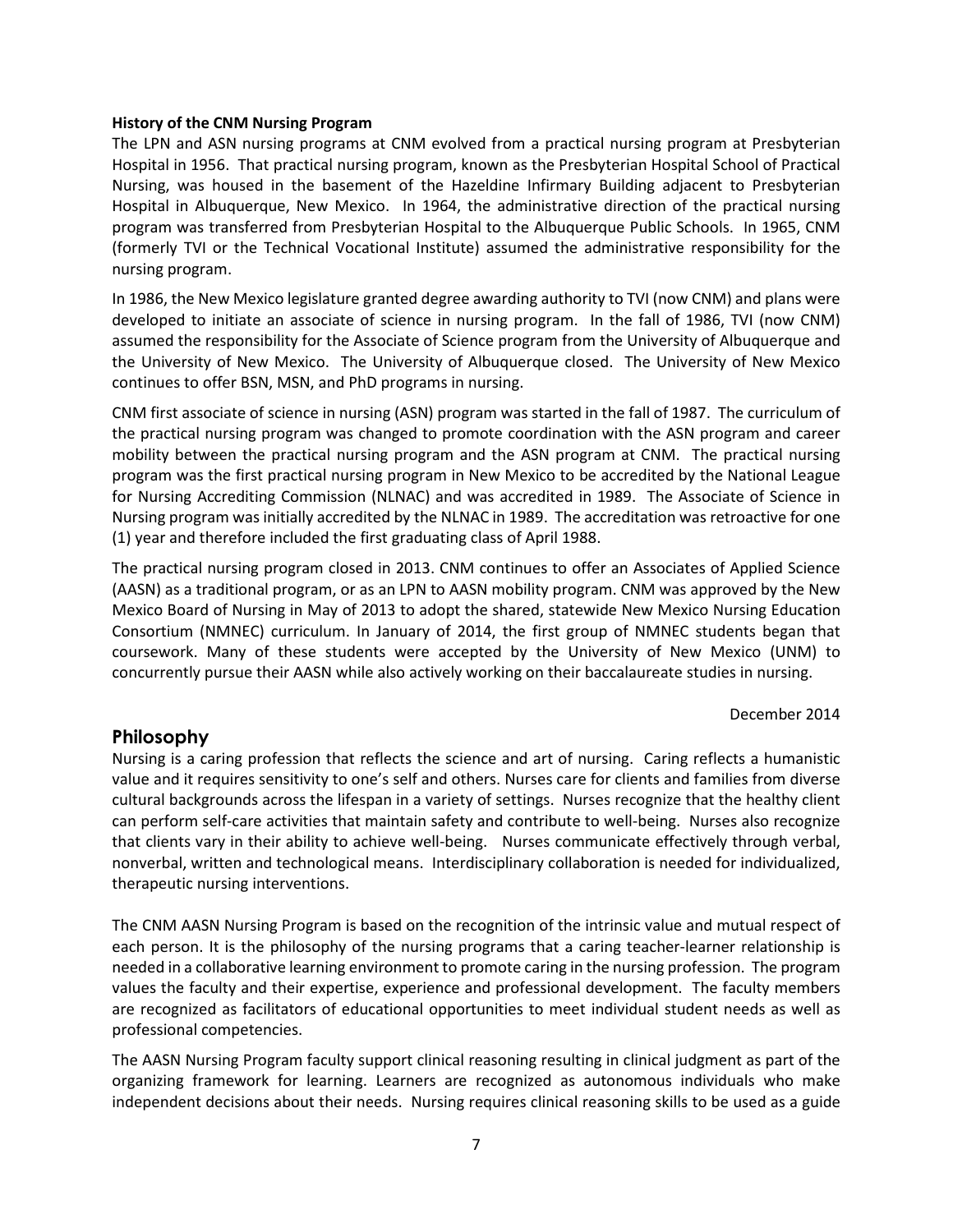to implement the nursing process and result in clinical judgment to meet client and family needs in the roles of provider and manager of care.

The faculty also believes that learning is a contextual lifelong process that fosters sensitivity to the unique and diverse nature of individuals, acquisition of knowledge, skills to access information and changes in values and behaviors. As role models of clinical reasoning and judgment, faculty shape an educational environment which empowers students to become independent learners, to accept responsibility for lifelong learning and develop professional competencies such as teamwork and accountability as managers of care.

Nursing care based on clinical reasoning reflects consideration of the client's basic and higher-order needs and result in a healthful state of physical, emotional, mental and spiritual well-being. Clinical reasoning and clinical judgment should include the following Quality and Safety Education for Nurses (QSEN) competencies:

- 1. Patient-Centered Care: Recognize the patient or designee as the source of control and full partner in providing compassionate and coordinated care based on respect for patient's preferences, values, and needs.
- 2. Teamwork and Collaboration: Function effectively within nursing and inter-professional teams, fostering open communication, mutual respect, and shared decision-making to achieve quality patient care.
- 3. Evidence-Based Practice: Integrate best current evidence with clinical expertise and patient/family preferences and values for delivery of optimal health care.
- 4. Quality Improvement: Use data to monitor the outcomes of care processes and use improvement methods to continuously improve the quality and safety of healthcare systems.
- 5. Safety: Minimizes risk of harm to patients and providers through both system effectiveness and individual performance.
- 6. Informatics: Use information and technology to communicate, manage knowledge, mitigate errors, and support decision making.

Graduates of the Associate of Applied Science in Nursing (AASN) provide a safe and caring environment for clients across the lifespan recognizing the influence of spirituality and cultural diversity.

AASN graduates utilize critical thinking skills to apply the comprehensive nursing process when meeting the healthcare needs of clients with complex health problems. AASN graduates demonstrate accountability for maintaining professional competence based on evidence based nursing practice. AASN graduates communicate effectively through verbal, nonverbal, written and technological means to manage care through interdisciplinary collaboration to meet client health needs.

December 2013, Updated January 2019

## <span id="page-7-0"></span>**Nursing Student Code of Conduct**

The nursing profession requires high standards of legal, ethical and moral accountability. The Nursing Program supports and abides by the CNM Student Code of Conduct, but nursing students are further expected to behave in compliance with the professional standards of nursing and th[e ANA Code of Ethics](#page-8-0)  [for Nurses](#page-8-0) and th[e NSNA Code of Professional Conduct.](#page-9-1)

Students demonstrating unsafe or disruptive behavior in the clinical facility or in class will be dismissed for the day and may ultimately be referred to the Dean of Students Office. Unsafe behavior, a serious incident, or disruptive behavior may also be a violation of CNM policy, School of Health, Wellness, and Public Safety (HWPS) policy, or clinical site policy. Violation of CNM, School of HWPS, clinical site policy,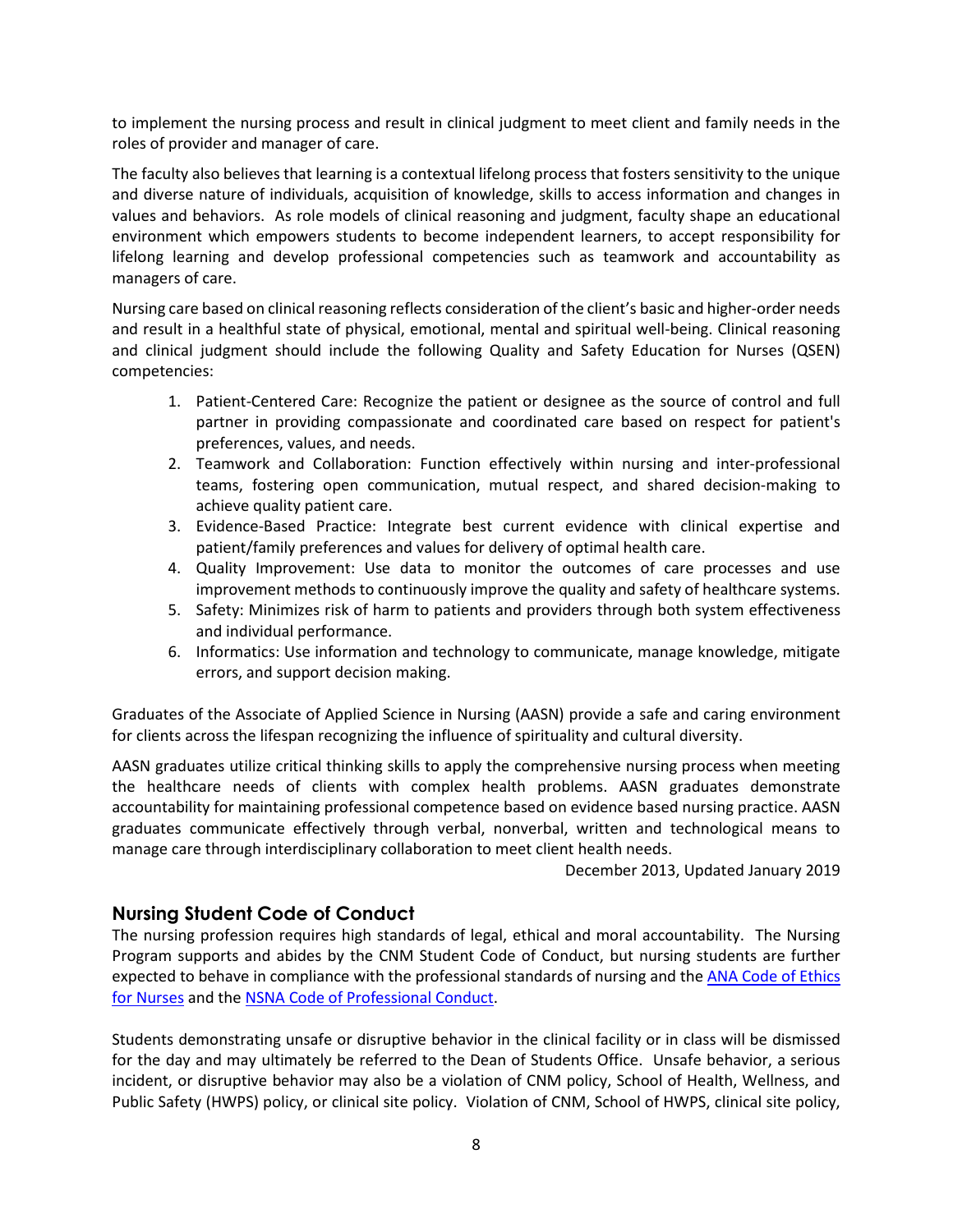or failure to attain and demonstrate skills appropriate to the site may result in removal from the site, and possibly removal for the duration of the course resulting in a failing grade.

In response to unsafe behavior, a serious incident, or disruptive behavior, the instructor will send the student home and:

- 1. Consult with the level instructor or program director as soon as possible, ideally within hours of the incident.
- 2. With the level instructor, counsel the student within 24 hours of the occurrence.
- 3. The level instructor, with counsel from the nursing program director, will decide if the student will return to the clinical site and/or classroom.
	- A. If the student is allowed to return to the clinical site or classroom, the instructor will inform the student.
	- B. If the student is not allowed to return to the clinical site or classroom, the student will accrue a failure for the activity, which may result in a failing grade for the course. Further, the CNM policies regarding code of conduct will be followed.

December 2013/August 2017

#### <span id="page-8-0"></span>**American Nurses Association Code of Ethics for Nurses**

The current (2015) ANA Code is as follows:

- 1. The nurse practices with compassion and respect for the inherent dignity, worth, and unique attributes of every person.
- 2. The nurse's primary commitment is to the patient, whether an individual, family, group, community, or population.
- 3. The nurse promotes, advocates for, and protects the rights, health, and safety of the patient.
- 4. The nurse has authority, accountability, and responsibility for nursing practice; makes decisions; and takes action consistent with the obligation to promote health and to provide optimal care.
- 5. The nurse owes the same duties to self as to others, including the responsibility to promote health and safety, preserve wholeness of character and integrity, maintain competence, and continue personal and professional growth.
- 6. The nurse, through individual and collective effort, establishes, maintains, and improves the ethical environment of the work setting and conditions of employment that are conducive to safe, quality health care.
- 7. The nurse, in all roles and settings, advances the profession through research and scholarly inquiry, professional standards development, and the generation of both nursing and health policy.
- 8. The nurse collaborates with other health professionals and the public to protect human rights, promote health diplomacy, and reduce health disparities.
- 9. The profession of nursing, collectively through its professional organizations, must articulate nursing values, maintain the integrity of the profession, and integrate principles of social justice into nursing and health policy.

American Nurses Association (2015). *Code of ethics for nurses with interpretive statements.* Washington, DC: American Nurses Association.

December 2013, Updated January 2016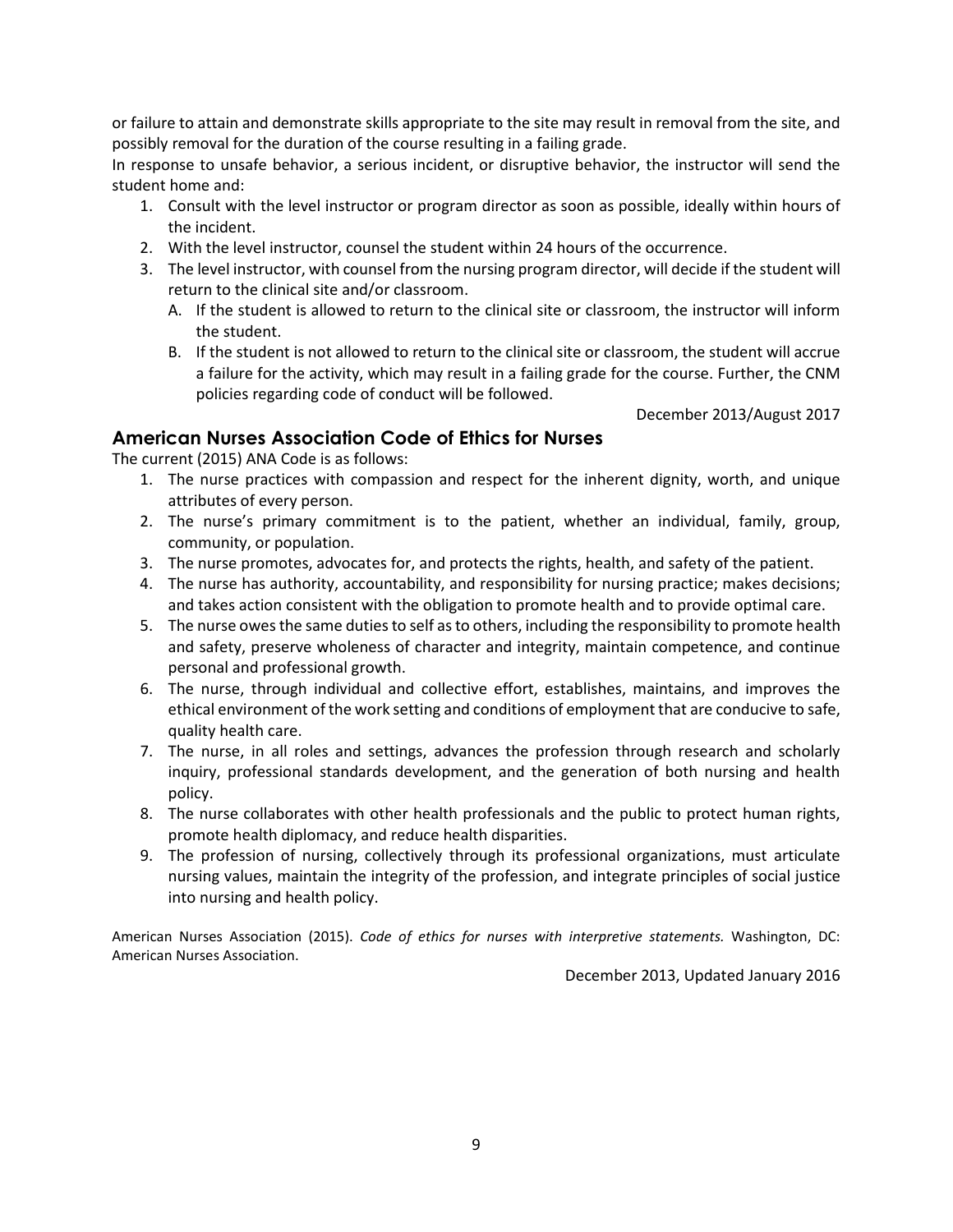## <span id="page-9-0"></span>**National Student Nurses' Association (NSNA)**

SNA Representatives are chosen as volunteers from within the SNA membership and serve one (1) term, renewable for up to four (4) terms. SNA officers are elected at the end of each semester for the following term.

There will be a Nursing Faculty Advisor for the CNM SNA. Student groups such as the SNA may undertake special projects or plan special events. If so, these projects or events must be reported to the Dean of Students Office. The faculty advisor will work with the students during the planning and execution of the project or event.

## <span id="page-9-1"></span>**NSNA Code of Professional Conduct**

As a member of the National Student Nurses' Association, I pledge myself to:

- 1. maintain the highest standard of personal and professional conduct.
- 2. actively promote and encourage the highest level of ethics within nursing education, the profession of nursing and the Student Nurses' Association.
- 3. uphold and respect all Bylaws, policies and responsibilities relating to the student nurses' association at all levels of membership, reserving the right to propose changes and to critique rules and laws.
- 4. strive for excellence in all aspects of decision-making and management at all levels of the Student Nurses' Association.
- 5. use only legal, ethical, and human rights standards in all association decisions and activities in accordance with the NSNA core values.
- 6. ensure the proper use of all association funds and resources in accordance with the fiduciary responsibilities set forth in NSNA bylaws, policies and state/federal law.
- 7. ensure impartiality and prevent conflicts of interest, neither provide nor accept personal compensation to or from another individual while serving as members of student nurses' associations.
- 8. maintain the confidentiality of privileged information entrusted or known to me by virtue of an elected or official position in the student nurses association.
- 9. affirm and support diversity and inclusion by refusing to engage in or condone unjust discrimination on the basis of race, sex, sexual orientation, gender identity, age, citizenship, religion, national origin, disability, illness, legal status, or personal attributes.
- 10. uphold integrity in personal, professional, and academic life by refraining from and reporting any form of dishonesty, using proper established channels of communication and reporting as set by the policies of the organization in question.
- 11. always communicate internal and external association statements in a truthful and accurate manner by ensuring that there is accuracy in the data and information used by the student nurses' association.
- 12. cooperate in every reasonable and proper way with association volunteers and staff and work with them in the advocacy of student rights and responsibilities and the advancement of the profession of nursing.
- 13. use every opportunity to raise awareness of the Student Nurses' Association mission, purpose and goals at the school chapter level.
- 14. Use every opportunity to raise awareness of the student nurses' association mission, values, purpose, and goals at the school, state, and national chapter level as defined in bylaws and policies.

Adopted by the 1999 House of Delegates, Pittsburgh, PA at the 47<sup>th</sup> Annual NSNA convention/Amended by the House of Delegates at the NSNA Annual Convention on April 7, 2017 in Dallas, TX

December 2013/August 2017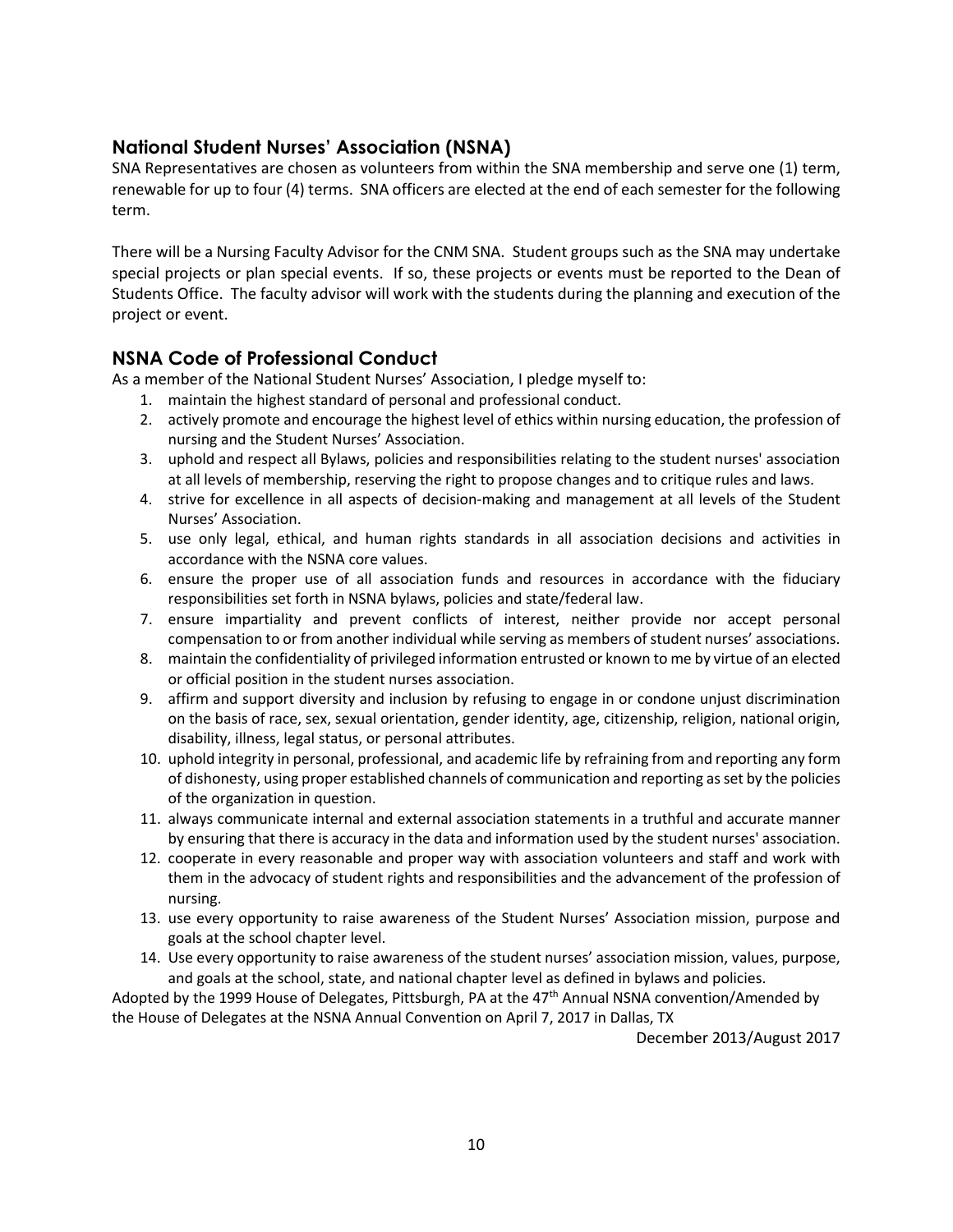## <span id="page-10-0"></span>**NMNEC/CNM Nursing Student Learning Objectives**

- 1. Engage in professional nursing practice that is patient-centered and culturally appropriate for individuals, families, and communities.
- 2. Integrate principles of quality improvement and safety into nursing practice within healthcare organizations and systems.
- 3. Deliver nursing care that is evidence-based.
- 4. Demonstrate leadership behaviors through the application of policies that apply to healthcare delivery.
- 5. Engage in effective interprofessional collaboration in the delivery of healthcare for quality patient outcome.
- 6. Utilize technologies for the management of information and in the delivery of patient care.

December 2013/ re-evaluated without changes August 2017

## <span id="page-10-1"></span>**Graduate Level Objectives (GLOs)**

By the end of the program, the AASN graduate will be able to:

- 1. Integrate diverse patient values, beliefs, and attitudes into plan of care for patients with acute illness.
- 2. Interpret and analyze factors and system contributions that impact the quality and safety of nursing practice.
- 3. Integrate an evidence-based approach in the delivery and evaluation of nursing care to acutely ill patients across the lifespan.
- 4. Evaluate the use of policies and procedures within the acute care setting.
- 5. Effectively collaborate with the healthcare team in the delivery of patient care.
- 6. Integrate use of appropriate technology for the delivery of nursing care to acutely ill patients.

December 2013/re-evaluated without changes August 2017

## <span id="page-10-2"></span>**Progression of Leveled Student Learning Objectives (SLOs) to GLOs**

The sequencing of the NMNEC courses promotes the development of higher cognitive levels, addresses differing patient populations, and focuses on increasing complexities in patient care which are delivered in a variety of healthcare settings. Courses build to allow students to progress from novice to advanced beginner by the conclusion of the program, thus preparing them with the knowledge, skills, and attitudes necessary to become competent, entry-level nurses. The table below shows the progression of SLOs to GLOs in CNM's nursing program.

| <b>NMNEC GLOS</b><br>Upon successful completion<br>of the NMNEC Program, the<br>student will:                                                                       | <b>Level One SLOs</b><br>(Principles)<br>Upon successful<br>completion of Level<br>1, the student will: | <b>Level Two SLOs</b><br>(Wellness)<br>Upon successful<br>completion of Level<br>2, the student will:   | <b>Level Three</b><br><b>SLOs</b><br>(Chronic)<br>Upon successful<br>completion of Level<br>3, the student will:                  | <b>Level Four</b><br><b>SLO<sub>s</sub></b><br>(Acute)<br>Upon successful<br>completion of Level<br>4, the student will:      |
|---------------------------------------------------------------------------------------------------------------------------------------------------------------------|---------------------------------------------------------------------------------------------------------|---------------------------------------------------------------------------------------------------------|-----------------------------------------------------------------------------------------------------------------------------------|-------------------------------------------------------------------------------------------------------------------------------|
| Engage in<br>professional nursing<br><b>practice</b> that is<br>patient-centered and<br>culturally<br>appropriate for<br>individuals, families,<br>and communities. | Recognize their<br>own values,<br>beliefs, and<br>attitudes related<br>to health and<br>wellness.       | Recognize and<br>assess diverse<br>patients' values,<br>beliefs, and<br>attitudes related<br>to health. | Incorporate<br>diverse patient<br>values, beliefs,<br>and attitudes into<br>plan of care for<br>patients with<br>chronic illness. | Integrate diverse<br>patient values,<br>beliefs, and<br>attitudes into plan<br>of care for<br>patients with<br>acute illness. |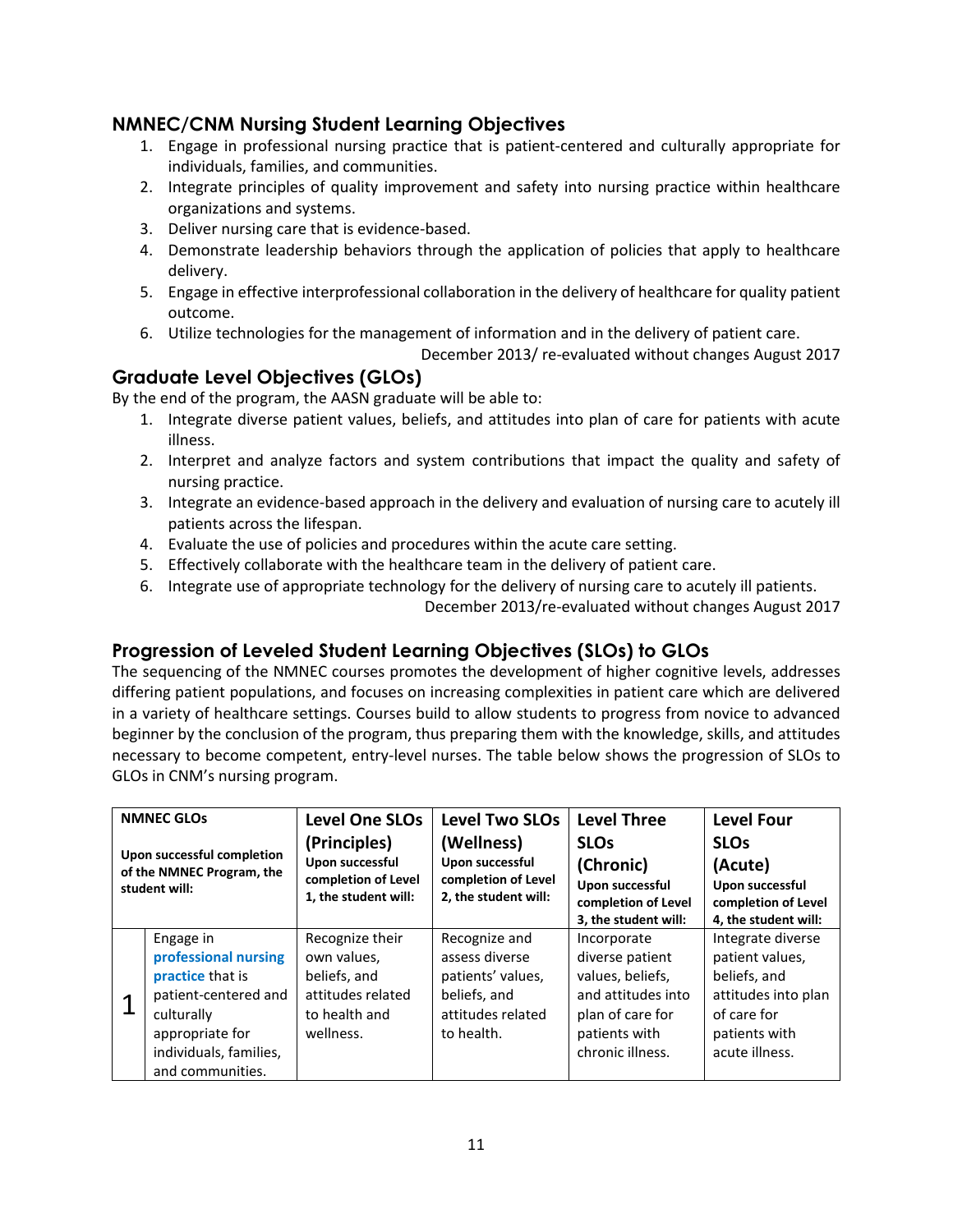|                | <b>NMNEC GLOS</b>                                                                                                                              | <b>Level One SLOs</b>                                                                                              | <b>Level Two SLOs</b>                                                                              | <b>Level Three</b>                                                                                                                                                  | <b>Level Four</b>                                                                                                                                        |
|----------------|------------------------------------------------------------------------------------------------------------------------------------------------|--------------------------------------------------------------------------------------------------------------------|----------------------------------------------------------------------------------------------------|---------------------------------------------------------------------------------------------------------------------------------------------------------------------|----------------------------------------------------------------------------------------------------------------------------------------------------------|
|                | <b>Upon successful completion</b><br>of the NMNEC Program, the<br>student will:                                                                | (Principles)<br><b>Upon successful</b><br>completion of Level<br>1, the student will:                              | (Wellness)<br><b>Upon successful</b><br>completion of Level<br>2, the student will:                | <b>SLOs</b><br>(Chronic)<br><b>Upon successful</b>                                                                                                                  | <b>SLOs</b><br>(Acute)<br><b>Upon successful</b>                                                                                                         |
|                |                                                                                                                                                |                                                                                                                    |                                                                                                    | completion of Level<br>3, the student will:                                                                                                                         | completion of Level<br>4, the student will:                                                                                                              |
| $\overline{2}$ | Integrate principles<br>of quality<br>improvement and<br>safety into nursing<br>practice within<br>healthcare<br>organizations and<br>systems. | Recognize and<br>identify safety<br>issues and risks.                                                              | Apply safety<br>measures to well<br>patient<br>populations.                                        | Identify and<br>interpret factors<br>for improvement<br>in safety and<br>nursing practice.                                                                          | Interpret and<br>analyze factors<br>and system<br>contributions that<br>impact the quality<br>and safety of<br>nursing practice.                         |
| 3              | Deliver nursing care<br>that is evidence-<br><b>based</b> across the<br>lifespan.                                                              | Introduce an<br>evidence-based<br>approach to their<br>professional<br>nursing practice<br>across the<br>lifespan. | Implement<br>evidence-based<br>practices in care of<br>well populations<br>across the<br>lifespan. | Utilize an<br>evidence-based<br>practice approach<br>to the delivery<br>and evaluation of<br>nursing care to<br>chronically ill<br>patients across<br>the lifespan. | Integrate an<br>evidence-based<br>approach in the<br>delivery and<br>evaluation of<br>nursing care to<br>acutely ill patients<br>across the<br>lifespan. |
| 4              | Demonstrate<br>leadership behaviors<br>through the<br>application of<br>policies that apply to<br>healthcare delivery.                         | Identify policies<br>and procedures<br>application to<br>nursing practice in<br>the healthcare<br>delivery system. | Adhere to policies<br>and procedures in<br>healthcare<br>delivery settings.                        | Utilize policies and<br>procedures within<br>the healthcare<br>setting.                                                                                             | Evaluate the use<br>of policies and<br>procedures within<br>the acute care<br>setting.                                                                   |
| 5              | Engage in effective<br>interprofessional<br>collaboration in the<br>delivery of<br>healthcare for<br>quality patient<br>outcomes.              | Communicate to<br>identify roles and<br>values of the<br>healthcare team.                                          | Communicates<br>with other<br>healthcare<br>providers to meet<br>the needs of well<br>patients.    | Participate as a<br>member of the<br>healthcare team<br>in the delivery of<br>care.                                                                                 | Effectively<br>collaborate with<br>the healthcare<br>team in the<br>delivery of patient<br>care.                                                         |
| 6              | Utilize technologies<br>for the management<br>of information and in<br>the delivery of<br>patient care.                                        | Access<br>information and<br>apply to patient<br>scenarios.                                                        | Utilize informatics<br>for well patient<br>care.                                                   | Utilize appropriate<br>technology for the<br>delivery of nursing<br>care to chronically<br>ill patients.                                                            | Integrate use of<br>appropriate<br>technology for the<br>delivery of nursing<br>care to acutely ill<br>patients.                                         |

January, 2015/August 2017

## <span id="page-11-0"></span>**Information for Transfer of Nursing Credit**

Students seeking to transfer nursing credit from other NMNEC institutions will be taken on a space available basis provided they were in good standing at the institution from where they were transferring. NMNEC coursework is good for two (2) years. Students from non-NMNEC schools will be asked to provide course descriptions, course syllabi, achievement test scores, official transcripts, and a Central New Mexico Community College worksheet from academic advisement, in order to determine qualifications for placement in the nursing program. Placement is subject to space availability. Since there are differences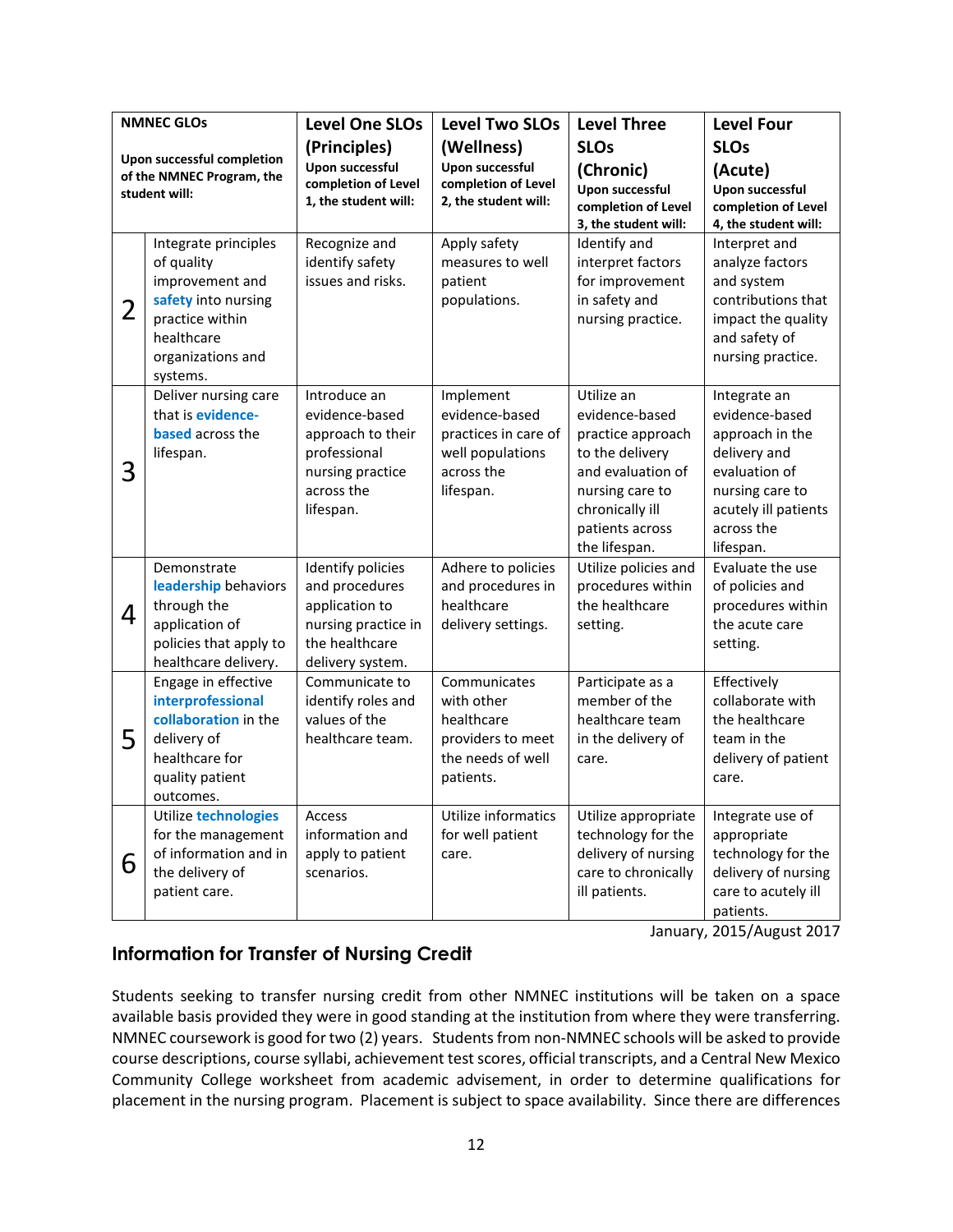among nursing programs, students wishing to transfer should be aware that there may be an interruption in program progression. Applicants must have been in good standing from their previous college with a "C" average or better. Nursing courses which are being transferred must have been completed within two (2) years prior to admission to the CNM Nursing Program. All other admission requirements must be met. December 2013/January 2017

#### **Procedure for Application for Transfer of Nursing Credit**

For students in a NMNEC program:

- 1. Apply to CNM. The student will receive a CNM e-mail address and student ID number. When communicating with advisors and/or the program director, please include your name, CNM ID number, CNM e-mail address, mailing address, and telephone number.
- 2. Request your official transcripts be sent to CNM for evaluation. You will receive a transcript evaluation from the Records Department via CNM e-mail.
- 3. When the evaluation has been received, make an appointment with the Nursing Programs Director. You may be referred to an advisor to ensure that CNM residency requirements are met.
- 4. Obtain and submit a letter of good standing from your previous NMNEC program director.
- 5. If you have failed two (2) or more nursing courses at your original NMNEC school, you will need to submit an appeal to the student committee. Please reference the [appeal procedure f](#page-30-2)or details.

For students in a non-NMNEC program:

- 1. Apply to CNM. The student will receive a CNM e-mail address and student ID number. When communicating with advisors and/or the program director, please include your name, CNM ID number, CNM e-mail address, mailing address, and telephone number.
- 2. Request your official transcripts be sent to CNM for evaluation. You will receive a transcript evaluation from the Records Department via CNM e-mail.
- 3. When the evaluation has been received, make an appointment with the Nursing Programs Director. Please note, the originating school must be nationally and regionally accredited in order to be considered for academic transfer.
- 4. Meet with the HWPS Academic Advisor to determine that all course pre-requisites are completed and the CNM residence requirements will be fulfilled if you transfer to CNM.
- 5. Complete the transfer packet and submit it with the cover sheet and checklist of the office of the School of Health, Wellness, and Public Safety, Nursing Department for transmittal to the Nursing Program Director for final evaluation.

December 2013, January 2017

## <span id="page-12-0"></span>**Duration of NURSING Course Credit**

Nursing course credits are good for two (2) years. Students are encouraged to apply for transfer or reentry to the class as soon as possible and if there is space available, to return to class in less than one (1) year. Data at CNM reflects that students who re-enter the program after being out for more than twelve months experience lower than average program completion.

December 2013, September 2015, updated January 2019

## <span id="page-12-1"></span>**Clinical Preceptor and Instructor Approval of Care**

It is CNM's Nursing Program policy that students may have an observational experience or work with a clinical preceptor. The clinical instructor will name the person to whom the student will report in that setting. If there is any question regarding the clinical assignment or preceptor, the student is required to contact the nursing instructor and the full time faculty assigned to that level. In the event that a student provides nursing care at a time or place not previously approved by a full-time and/or clinical instructor, it will be considered a "serious incident" and may result in removal from the clinical area and/or course. For further clarification, see [Removal from a Course](#page-27-1) and the definition of a serious incident in this handbook. December 2013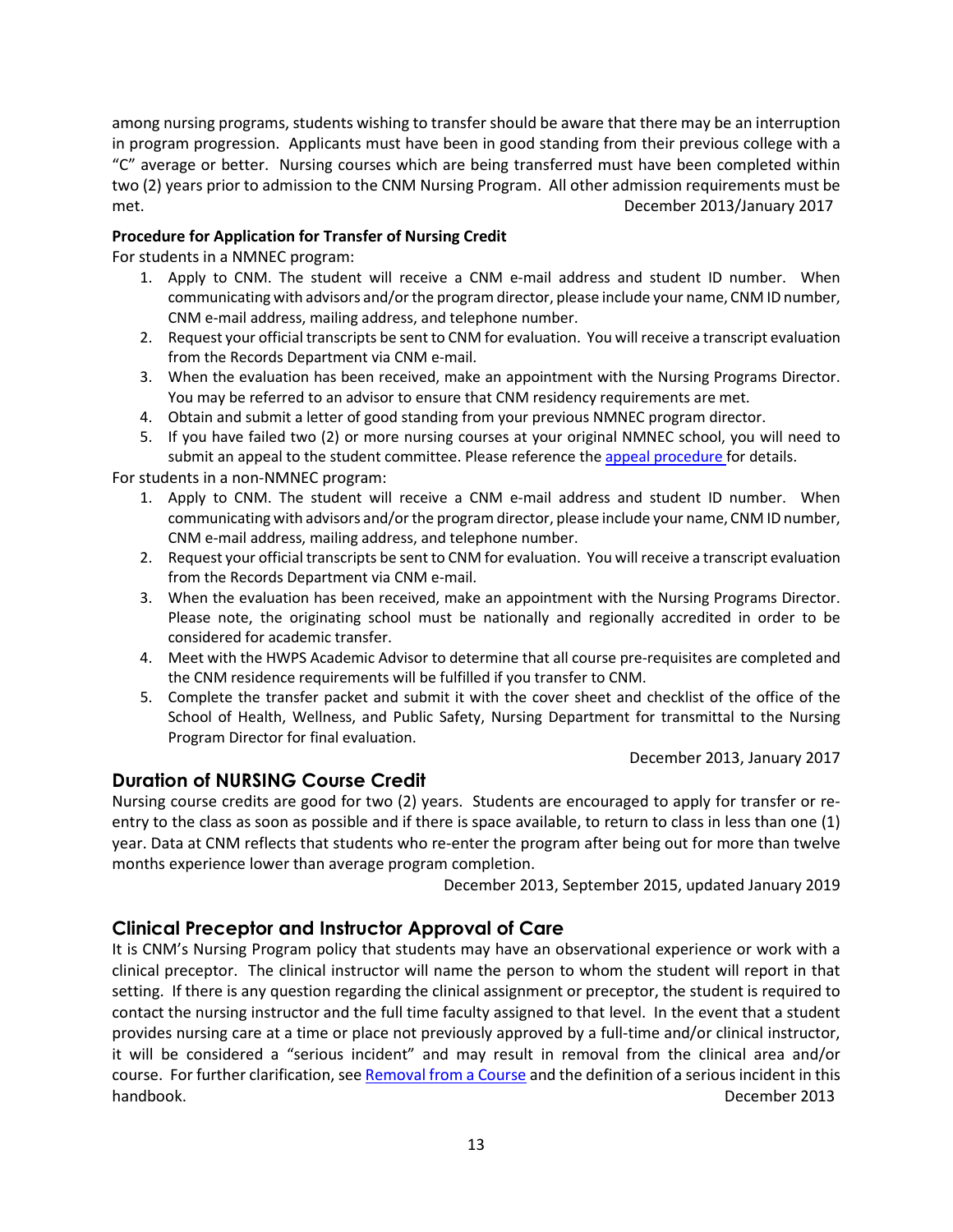## <span id="page-13-0"></span>**UNIFORMS**

## <span id="page-13-1"></span>**Uniform/Dress Code**

Nursing students are to follow the guidelines to dress in a manner that is professional and dignified. Students wear the CNM uniform when they are:

- 1. in the classroom,
- 2. obtaining clinical assignments,
- 3. present at the clinical site during clinical hours,
- 4. present at on-campus clinical labs,
- 5. while functioning as a CNM nursing student at any other time.

Students who fail to meet dress code guidelines may be sent home, accrue a clinical absence, and not permitted to participate in learning activities. Exceptions can be made at certain clinical sites. While students need to be in uniform when commuting to and from CNM activities, students will not be in uniform during off-duty hours.

#### 1. **Uniforms FOR STUDENTS ENTERING PROGRAM FALL 2019 AND LATER**:

- a. All students must wear the uniforms available at the CNM bookstore. No substitutions are permitted.
	- i. Student fees cover the purchase of two (2) sets of uniforms which consist of white tunics and hunter green cargo pants. Students may purchase additional sets of uniforms but will need to pay for those out of pocket.
	- ii. Since sizing availability is wide and there are both men's and women's fit options available. Students are not permitted to alter the uniforms beyond hemming the pants as needed.
	- iii. There is only one acceptable exception and that is for religious accommodation. Female students may request exemption from the scrub pants by formal request through the program director. Such students will be required to wear the white uniform top available at the CNM bookstore with a hunter green scrub skirt (purchased outside of CNM). Students will be given additional information regarding appropriate skirts at the time of approval.
	- iv. Pregnant students may purchase hunter green maternity scrub bottoms but must wear the next size up in CNM uniform top during the late months of pregnancy.
- b. The CNM badge is to be inserted into the left sleeve window with the appropriate level badge inserted into the right sleeve.
	- i. Students can purchase additional CNM level specific badges at the bookstore a la carte.
	- ii. Students will not bleach the CNM and Level badges. They should, however, be washed regularly to promote infection control. They can be hand washed separately or laundered with regular colors. Students with faded or bleached badges will be required to purchase replacements.
- c. Uniforms will be wrinkle-free, should fit appropriately providing freedom of movement and must be suitable for standing, stretching and bending. Non-transparent undergarments (neutral colors) are to be worn and not visible.
- d. Students may wear an unadorned, short or long sleeved white shirt under the tunic for warmth or to cover tattoos if needed. If needed, students may alternatively wear white sleeves under the uniform top to cover arm tattoos.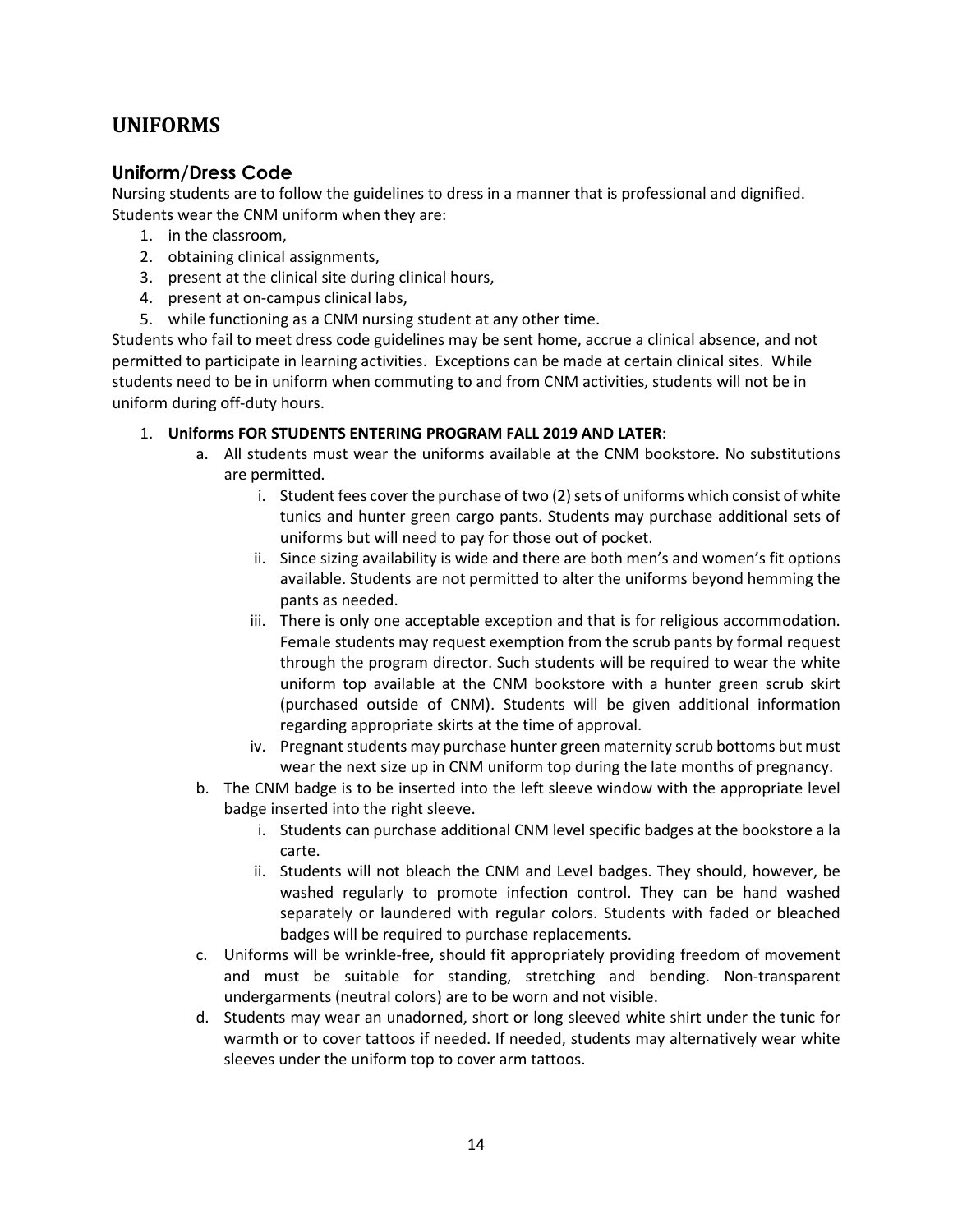- e. Hoodies, sweaters, scarves, hats, or other cold-weather gear are not permitted over the uniform once educational activities have begun. Students may wear an additional white layer under the white shirt described in "d" above so long as it is unadorned.
- 2. **Identification Badges:** All students of the Nursing Program are required to wear their CNM ID badges while in uniform. The new uniforms have a reinforced loop sewn into the shoulder where the retractable badge holder (also included in student fees) will clip. If this loop becomes damaged, students should place a safety pin on the inside of the shirt and clip the name badge to the pin from the front. Lanyards may not be used.

#### 3. **Uniforms**: **FOR STUDENTS ENTERING PROGRAM SUMMER 2019 AND EARLIER**:

- f. Students must wear the uniforms available at the CNM bookstore. The only exceptions are if:
	- i. the student has a medical condition that cannot be accommodated by the uniform and has communicated in advance with full-time faculty and the program director or
	- ii. the student would like to purchase (on their own) the WonderWinks brand cargo scrub pants in hunter green. Students who are very small or plus size and petite plus may find the fit to be superior to what is sold in the bookstore. This is the only approved substitution. Substitutions to the white tunic are not permitted.
- g. Female students must wear a white dress or hunter green pants with the white tunic. The CNM patch will be sewn three (3) inches below the center shoulder seam on the left shoulder sleeve. Students may hem the pants or dress, but should make no other modifications to the uniform.
- h. Male students must wear the hunter green pants with the white tunic. The CNM patch will be sewn three (3) inches below the center shoulder seam on the left shoulder sleeve. Students may hem the pants or dress, but should make no other modifications to the uniform.
- i. Students re-entering the program into a cohort with the new uniforms are not required to purchase the new uniforms. Students are permitted to purchase the new uniforms if desired. Please note, there are a large number of gently used scrubs stored at CNM. Students are encouraged to replace existing uniforms or procure replacements there before investing in the new uniforms.
- j. Uniforms will be wrinkle-free, should fit appropriately providing freedom of movement and must be suitable for standing, stretching and bending. Non-transparent undergarments (neutral colors) are to be worn and not visible.
- k. Students may wear a short or long sleeved white shirt under the tunic for warmth or to cover tattoos if needed. If needed, students may alternatively wear white sleeves under the uniform top to cover arm tattoos.
- l. Students may have a long-sleeved, ¾ length lab coat with the CNM patch sewn on the left sleeve three (3) inches below the center shoulder seam. The lab coat may be worn over the full uniform, at the instructor's discretion. The lab coat will also be worn at the pinning ceremony.
- m. Hoodies, sweaters, scarves, hats, or other cold-weather gear are not permitted over the uniform once educational activities have begun. Students may wear an additional white layer under the white shirt described in "e" above so long as it is unadorned.
- 4. **Identification Badges:** All students of the Nursing Program are required to wear their CNM ID badges while in uniform. If lanyards are worn, they must have a clasp in the back that snaps open if the badge is pulled (breakaway).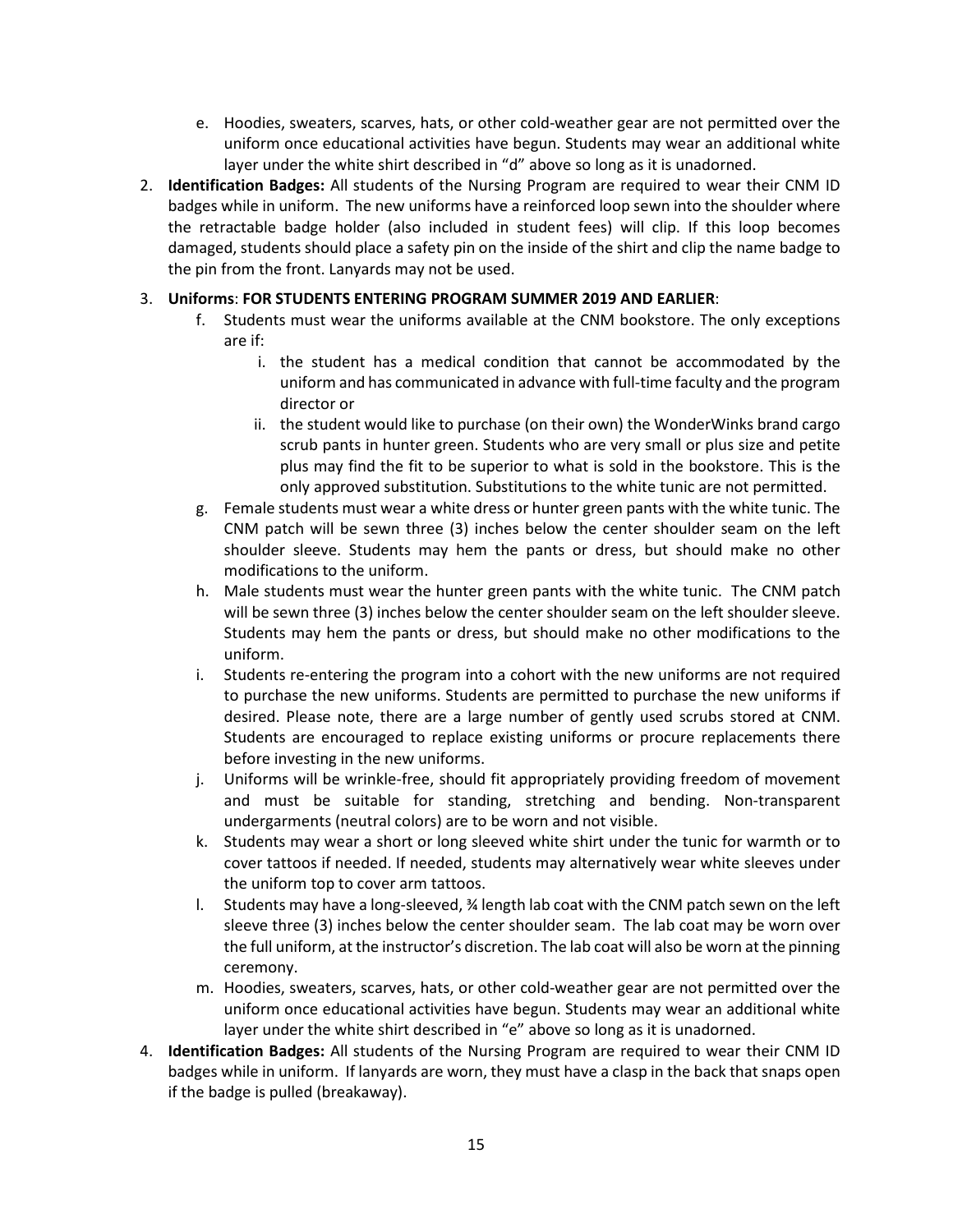#### **The following are in effect for all students, regardless of entry date:**

#### 5. **Shoes and socks:**

- a. Canvas/cloth shoes and open toed/open heeled shoes are prohibited. Athletic shoes are acceptable if they are no less than 90% white and are solid leather or vinyl (no mesh). All shoes must be clean, in good condition, and odor free.
- b. Socks should be white, black, or hunter green and unadorned.
- c. Students choosing the dress option must wear white nylons.

#### 6. **Hair Styling:**

- a. Hair is to be kept clean and professionally groomed.
- b. Hair will be styled so that it does not fall forward over eyes or shoulders. Unrestrained hair poses a safety and infection control threat.
- c. Unnatural hair colors or outlandish styles are not allowed (e.g., purple, pink, green, excessively spiky, Mohawks, etc).
- d. Hair accessories should be kept to a minimum, and restricted to white, black, brown, or unadorned metal.
- e. Beards, mustaches, and side-burns should be clean and neatly trimmed. Beards should be no longer than one (1) inch in length and should be easily contained by a standard surgical mask. Students who shave should be clean shaven each day the uniform is worn. Students who have beards for religious purposes must communicate this exception to the program director prior to clinical activities and be able to contain the beard with no more than two (2) standard surgical masks.

#### 7. **Cosmetics, Perfume, and Nails:**

- a. Extremes in make-up are not allowed.
- b. Perfumes, aftershaves, lotions, or other scented hygiene products are not allowed.
- c. Artificial and Gel nails are prohibited. Nails must be kept clean, short, and wellmanicured. Clear nail polish may be worn if allowed by institution policy. If polish is worn, it cannot be chipped.
- 8. **Jewelry, Tattoos, and Piercings:** Wearing jewelry is limited to:
	- a. One (1) band watch with second hand. The watch should be easy to move up the arm to facilitate hand washing. Expensive watches are discouraged. Students should see these as disposable items.
		- a. "Smart" watches are not allowed in the clinical setting because they can harbor microbes (they are difficult to satisfactorily clean) and can pose a threat to patient confidentiality.
		- b. Watches of any kind are prohibited in exams. These must be removed and stored away from the student's body.
	- b. Two (2) rings total. Avoid high settings as these can interfere with personal protective equipment.
	- c. One (1) earring per ear. Only studs are allowed.
	- d. Ear gauge studs must be neutral or skin color and occlusive (plugs only).
	- e. Body piercing that is noticeable is prohibited (i.e., nose, tongue, eyebrow, etc.). Body piercings beyond the ears need to be removed or covered (i.e., with an adhesive bandage, etc.). Any exceptions to this policy will be addressed on a case by case basis.
	- f. Tattoos, body art, and other body modifications should remain as covered as possible. The wearing of an unprinted long-sleeve, white t-shirt under the uniform top is authorized and may help cover such markings. If needed, students may alternatively wear white sleeves under the uniform top to cover arm tattoos. Arm, wrist, and neck/head tattoos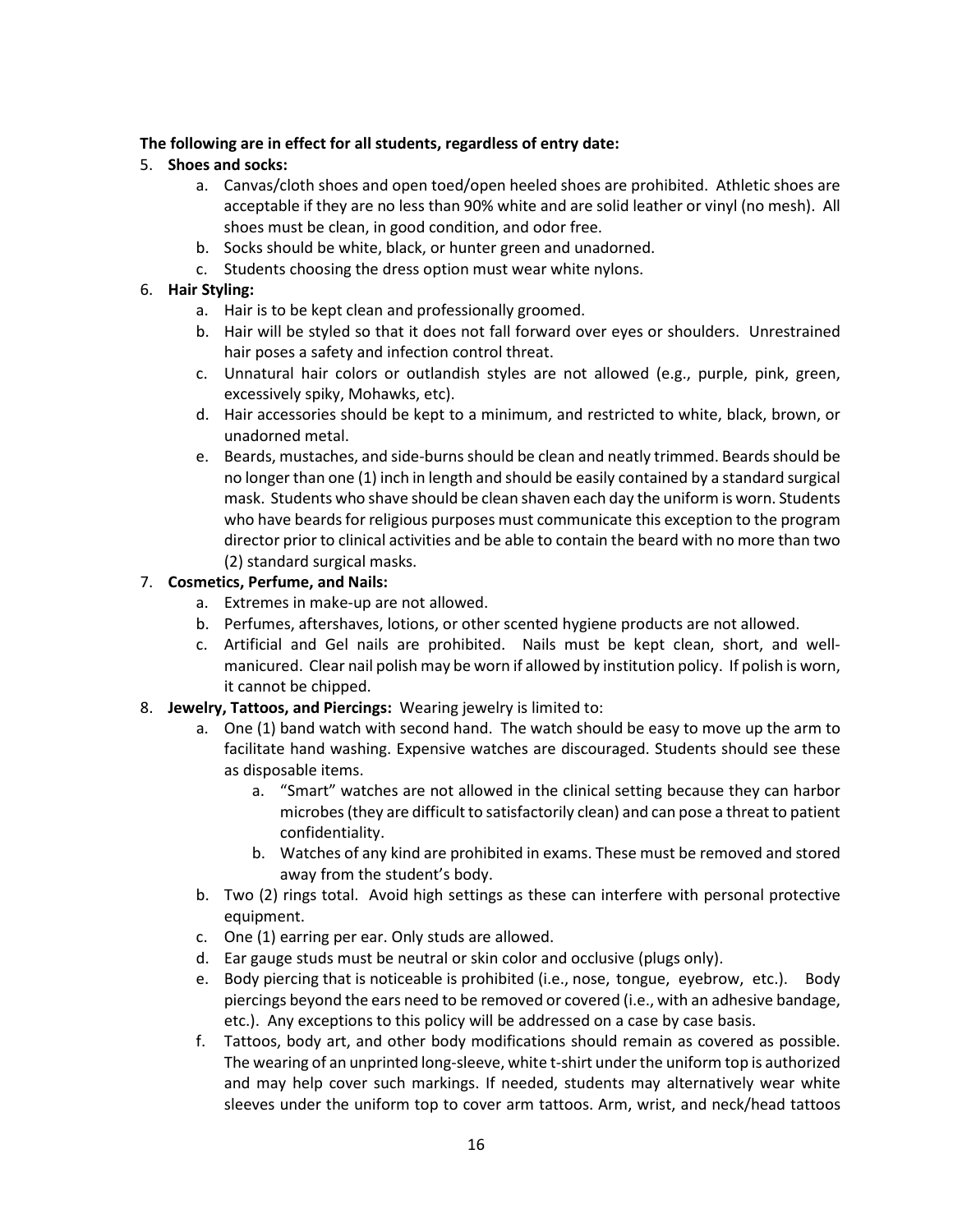must be fully covered while the uniform is worn. Students may be asked to cover hard to conceal tattoos with bandaids (behind ears, high on the neck, or on the face).

9. **Hygiene:** Students should be clean and free of offensive body odor. Patients may be sensitive to scents that may include tobacco odor. Tobacco products, including electric cigarettes, should not be visible or carried in the uniform.

December 2013, September 2015, April 2017, August 2017, Updated January 2019, Updated September 2019

## <span id="page-16-0"></span>**Dress Code when Uniforms are Not Allowed**

There may be times when wearing the uniform is not permitted by a clinical facility (for example, some acute inpatient psychiatric facilities do not want staff, faculty or students in uniforms) or desired for a non-clinical activity. When this is the case, the expectations will be clearly communicated to students.

- 1. **Identification Badges:** All students and faculty of the Nursing Program are required to wear their CNM ID badges in the clinical area and it is recommended they be worn in theory classes as well. If lanyards are worn, they must have a clasp in the back that snaps open if the badge is pulled (breakaway).
- 2. **Shoes** No open-toed shoes are allowed.
- 3. **Pants/Slacks** No denim (jean) material pants regardless of color. No scrubs or components of scrub uniforms. No shorts of any length.
- 4. **Skirts**  No skirts shorter than one (1) inch above the knee. No skirts with slits above the knee.
- 5. **Socks/Stockings** Students must wear socks or stockings at all times. No bare feet or "five toestype" shoes. Socks should be black or white and contain no ruffles or designs.
- 6. **Blouses/Shirts** No sleeveless shirts, tank tops, t-shirts or shirts with pictures, logos, etc.
- 7. **Lab Coats** Students will wear the lab coat as appropriate. The lab coat must have the CNM patch on the left shoulder sleeve. Students may not wear components of the uniform in lieu of the lab coat (such as the uniform shirt worn open over street clothes).
- 8. All other uniform requirements (5-9 above) are in effect.

December 2013, April, 2017, August 2017

## <span id="page-16-1"></span>**GRADING**

## <span id="page-16-2"></span>**Grading Philosophy**

It is the philosophy of the nursing program at CNM that points are earned and not awarded. Faculty are trained educators and expert clinicians. Scores are a result of faculty professional judgment and provide students framework for process improvement. Students are encouraged to discuss any scores earned that fall below student expectations with faculty during office hours so that deficits can be more easily bridged.

All exams are reviewed for multiple indicators of validity and reliability both before and after administration. Any grade changes are based on these data and not by individual or overall student performance. Complex assignments have clearly written rubrics with specific performance characteristics designed to reflect the degree to which an outcome has been met. Many assignments are graded by multiple instructors. Points are directly associated with the quality of work and not necessarily the amount of time a student invested in the assignment.

It is the nature of the CNM nursing program to be non-competitive. Students are not ranked and grades are not curved. Students should be cautious when communicating about grades to be sensitive to their peers and avoid discussing grades as all students learn at different rates.

January 2019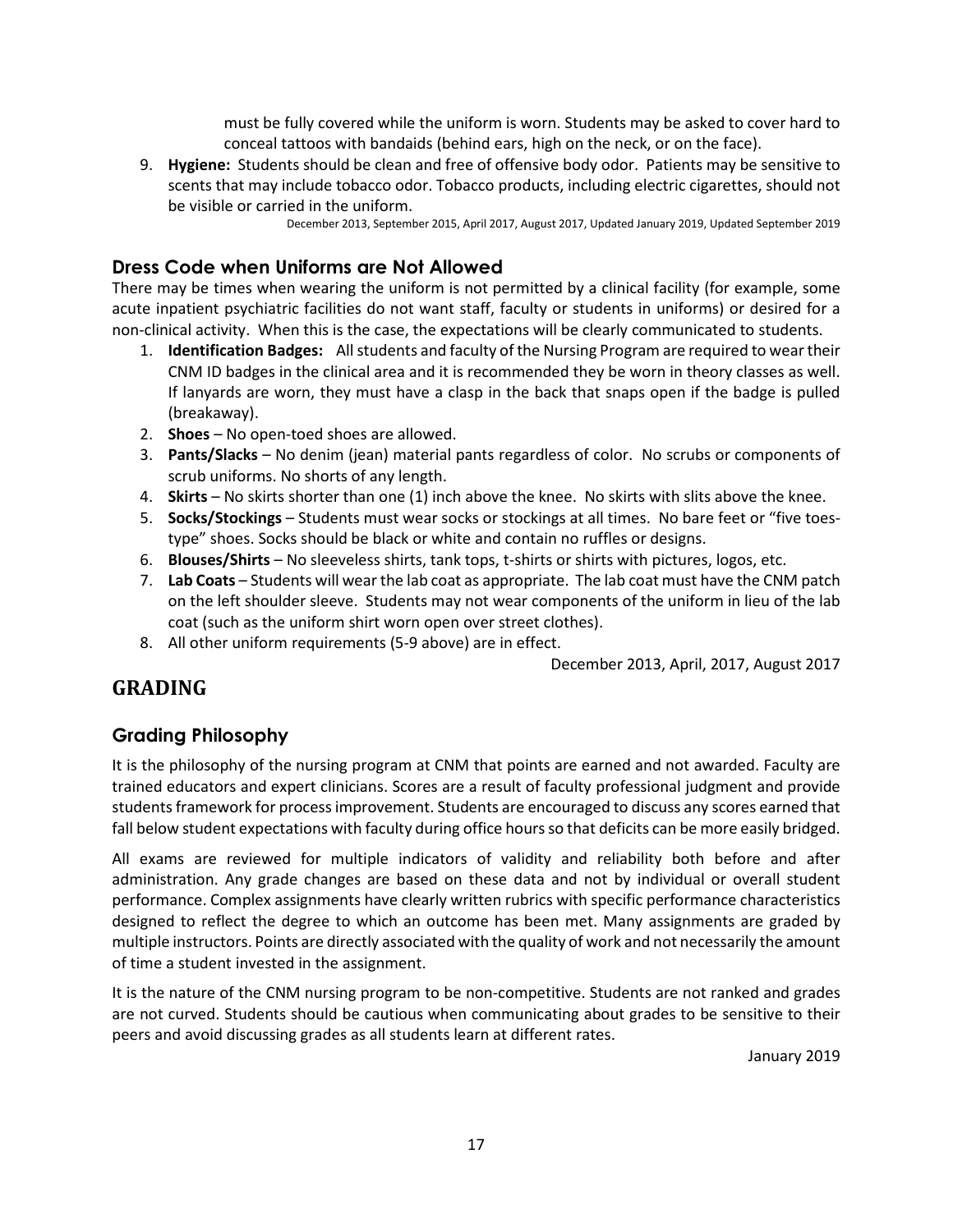## <span id="page-17-0"></span>**Passing Grade for NURSING Clinical/Didactic Courses**

To progress in the nursing program, students must earn a grade of 'C' (77%) or better in all required nursing courses.

The clinical component or clinical is defined as any activity assigned by the nursing faculty that occurs during clinical/laboratory times. This may include the work in the simulation lab or campus lab, media review, assignments to be completed at the CNM library, attendance at a professional nursing meeting off campus, attendance in classes on clinical days on campus, and/or examinations on clinical days. Clinical days are usually Thursdays and Fridays during the semester. If clinical activities are scheduled outside of normal class hours, students will be given adequate notice.

Students are required to take HESI standardized nursing exams each semester to assist them in preparing for the National Council Licensure Examination (NCLEX). A HESI score of 850 or higher is desired. Students scoring below an 850 are encouraged to sit for a second version of the exam. Students scoring lower than an 825 are required to retest. Please see the course syllabi for specific information on how the exams are administered.

A letter grade is given for the theory component of the course. The clinical grade is pass or fail. Failure in either clinical or theory of a nursing course constitutes a failure for the course. Students who fail the theory **or** clinical portion of a nursing (NMNC) course will be required to repeat the entire course (theory and clinical). In the event that a nursing course is failed, refer to the [Re-entry into the Required NURSING](#page-30-1) [Course](#page-30-1) section in this handbook.

The nursing faculty is responsible to keep the public safe. Therefore students are held to the standards of the nursing profession. For further information, refer to the State of New Mexico Nursing Practice Act and Administrative Rules and Regulations of the New Mexico Board of Nursing, 16 NMAC 12.2.12 – Standards of Nursing Practice, effective 2/17/06. Because of this responsibility, the CNM nursing faculty reserves the right to retain only those students in the nursing program whose knowledge, skill, health, and attitude indicate the capability to be members of the healthcare team and students who demonstrate they are capable of working effectively in providing healthcare.

## <span id="page-17-1"></span>**Grading and Evaluation**

The following grading policies apply to all nursing courses of the curriculum. Course and clinical grades are based on a variety of activities designed and assigned by the faculty. It is expected that any work assigned to students will be completed independently unless an exception is expressly granted by the instructor. The grading criteria for theory and clinical courses are included in course syllabi.

December 2013, January 2017

#### **Graded Assignments**

Assignments are designed to help you come to class better prepared. We encourage students to work ahead as much as possible and resist waiting until the last minute. Please note: "Level-up" assignments in HESI Adaptive Quizzing may take many sessions over many hours to complete. Do not leave these until the last minute.

For assignments available to students for less than five (5) days (not applicable to clinical assignments):

Ten percent (10%) will be deducted for each calendar day an assignment is late. If the assignment is received after five (5) calendar days from the due date, a grade of zero (0) will automatically be given for that assignment. It is the student's responsibility to have either a nursing instructor or a Health, Wellness, and Public Safety administrative assistant write the date and time any assignment is turned in when it is not given directly to the course instructor.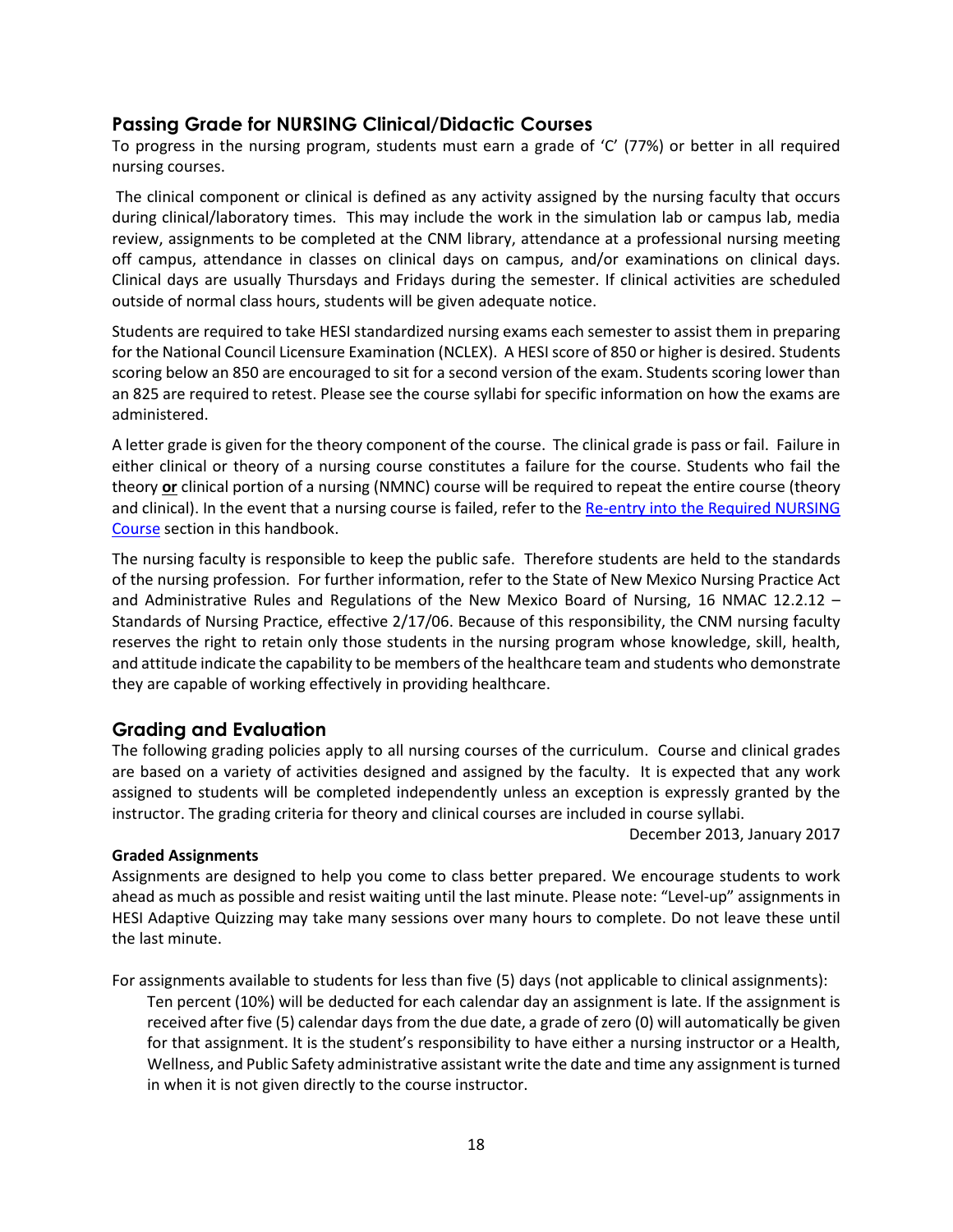For assignments available to students for more than five (5) days and/or assignments associated with clinicals:

Late assignments receive a grade of zero. No exceptions or extensions will be made.

July 2014, January 2017, April 2017

#### **Anti-Plagarmism Software**

BrightSpace, our learning management system, is enhanced with anti-plagarism software. This service helps educators prevent plagiarism by detecting unoriginal content in student work. In addition, it also has features designed to aid in educating students about plagiarism and the importance of proper attribution of any borrowed content.

All assignments submitted through BrightSpace will be scanned using this software. Excessive similarities without appropriate citations or references may result in a grade of zero for the assignment and possible referral to the Dean of Students office per the Academic Integrity policy.

September 2019/Updated January 2021

#### **Group Work**

Nursing is by its nature a collaborative profession. Group work is a staple of this program and there is an expectation that all members of a group participate equitably.

- 1. All work is intended to be individually completed unless noted otherwise. There will be no doubt as to whether collaboration is expected; if questions arise, students should ask the instructor of record for clarification prior to the assignment's due date.
- 2. Group work duties/responsibilities and deadlines should be clearly communicated in writing between group members at the beginning of the assignment. Email using CNM.edu accounts or through the Group Discussion Board are the preferred methods for this communication because it is timestamped and can be traced through CNM information technology department if problems arise.
- 3. If students are in a situation where one person is dominating the project or there is a group member who is not contributing or meeting the group's mutually agreed upon deadlines, the group should email the student with their concerns. If the student is unable/unwilling to change behaviors, the instructor of record should be included in subsequent communication. Conflict will be managed by faculty on a case by case basis, as will the distribution of the points associated with the assignment. Students should recognize that doing the work expected of other group member(s) is not contributing to the success of those student peers. If students are not sharing in the work, they should not share in the points as those points were not earned.
- 4. Students have a mutual responsibility to ensure that group work is submitted on time. For example, Student A has stated that she will submit the paper but forgets to. Students B and C will check the learning management system to ensure that the paper was submitted by the deadline and to take action if the deadline is looming but the assignment has not been submitted. Late work is not accepted.

September 2019

#### **Examinations and Quizzes**

It is the expectation that students take examinations on time. Every effort should be taken by the student to balance his/her schedule in a manner that places examination time as a priority.

Daily or unannounced quizzes administered in class that are missed by the student will not be made up.

In regards to circumstances conflicting with scheduled examinations:

• Job interviews, work-related obligations, physician appointments, childcare issues, vacations, etc. do not constitute a valid excuse for missing exams or requesting a rescheduling.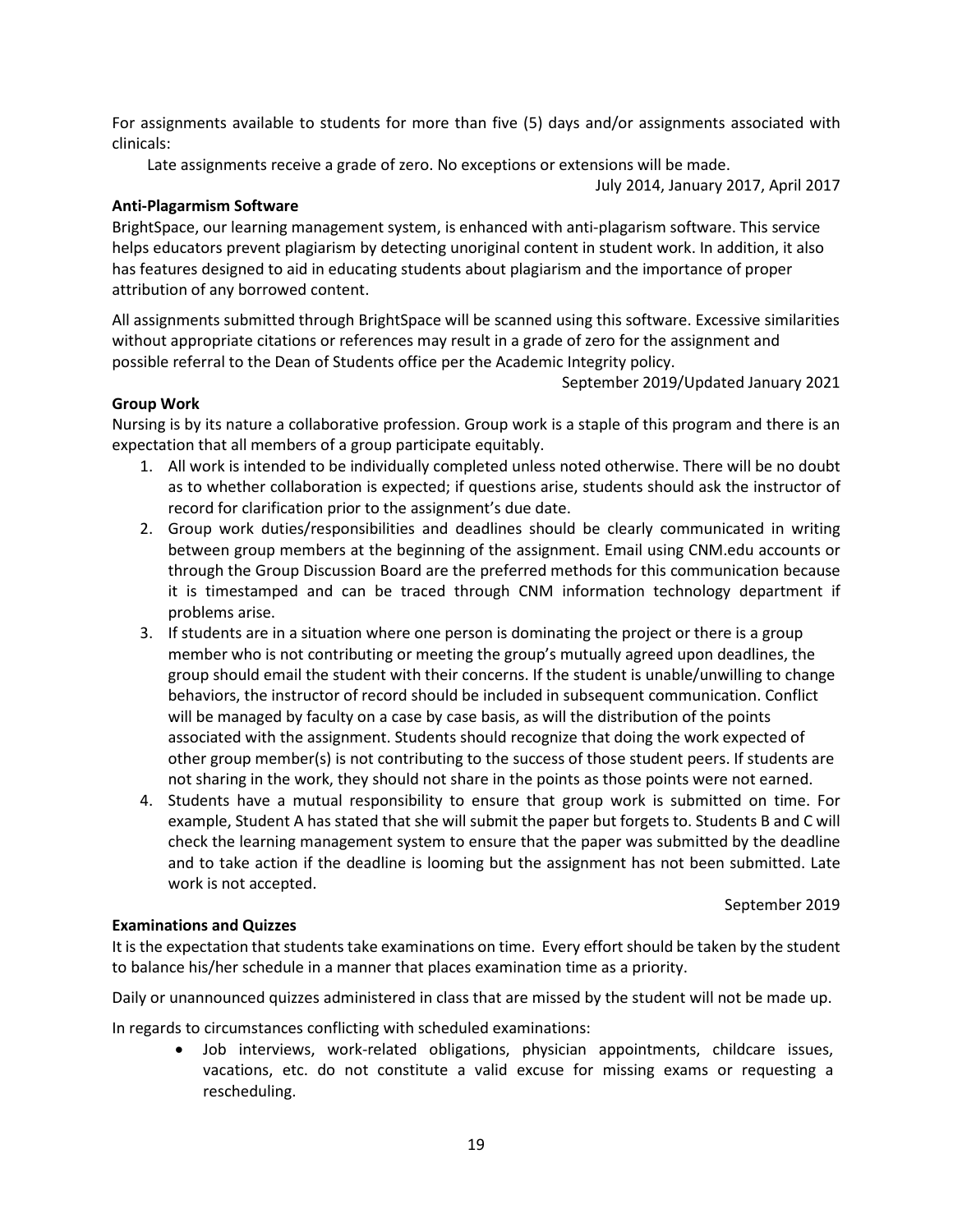• Qualified exceptions include (but are not limited to): court dates, medical emergencies, or deaths in the immediate family. Students are expected to provide the primary instructor supporting documentation.

Students missing exams are expected to follow these procedures:

- 1. The student who misses an exam or anticipates an impending qualifying exception must communicate with the instructor of record as soon as possible, preferably before the exam. It is the student's responsibility to initiate this communication in writing (email is acceptable, texting is not).
- 2. A student who misses an examination without notifying the instructor of record in advance of the test day and who does not make arrangements with the instructor to take the examination the day she/he returns to class or clinical will receive a grade of zero (0) for that examination.
- 3. Make-up examinations may be in any format (e.g., oral, essay, multiple choice, etc.) at the discretion of the instructor.
- 4. Examinations taken at any time/date other than when the test is originally scheduled will incur a 10% exam score reduction with the 10% based on the total number of points possible on that exam. The penalty may be reversed when the student is able to provide official documentation of their qualifying exception.

December 2013, updated July 2014, January 2017

#### **Grading Scales –**

1. Grades are calculated as percentages and they will be calculated using NO rounding. *(Note, students enrolled in university-only NMNEC courses will be subject to that facility's grading policies.)* This means that a student who has a numeric grade of 76.999% will receive a 'D' since 77% is passing. The grade percentage on examinations and quizzes will be calculated as follows:

#### *Total points earned on each exam Total possible points for the exam*

2. The test, quiz, and assignment earned points will be totaled at the end of the semester and divided by the possible points. For example, if there were 537 points earned by the student, and there were 699 possible points (questions thrown out of the exams will be subtracted from the original possible points resulting in the total possible points), then the student's grade would be 76.824% and which is equivalent to a letter grade of 'D.'

#### *Grading Scale*:

| A: $90-100\%$    | $B: 80-89.999\%$ | $C: 77-79.999\%$ |
|------------------|------------------|------------------|
| $D: 67-76.999\%$ | F: Below 67%     |                  |

3. It is the student's responsibility to seek remediation if he or she did not pass a test. Students needing remediation should make an appointment with the HWPS Achievement Coach.

December 2013, September 2015

## <span id="page-19-0"></span>**Grading Concerns**

Faculty will not revisit old grades at the end of the term for students on the cusp of the next letter grade. If students have questions or concerns about grades, they must communicate proactively and in a professional manner with their instructor of record within five (5) calendar days of the grade posting in the learning management system. Students should send a professional email (as this is date/time stamped) with details of their concern or to visit the instructor of record during posted office hours.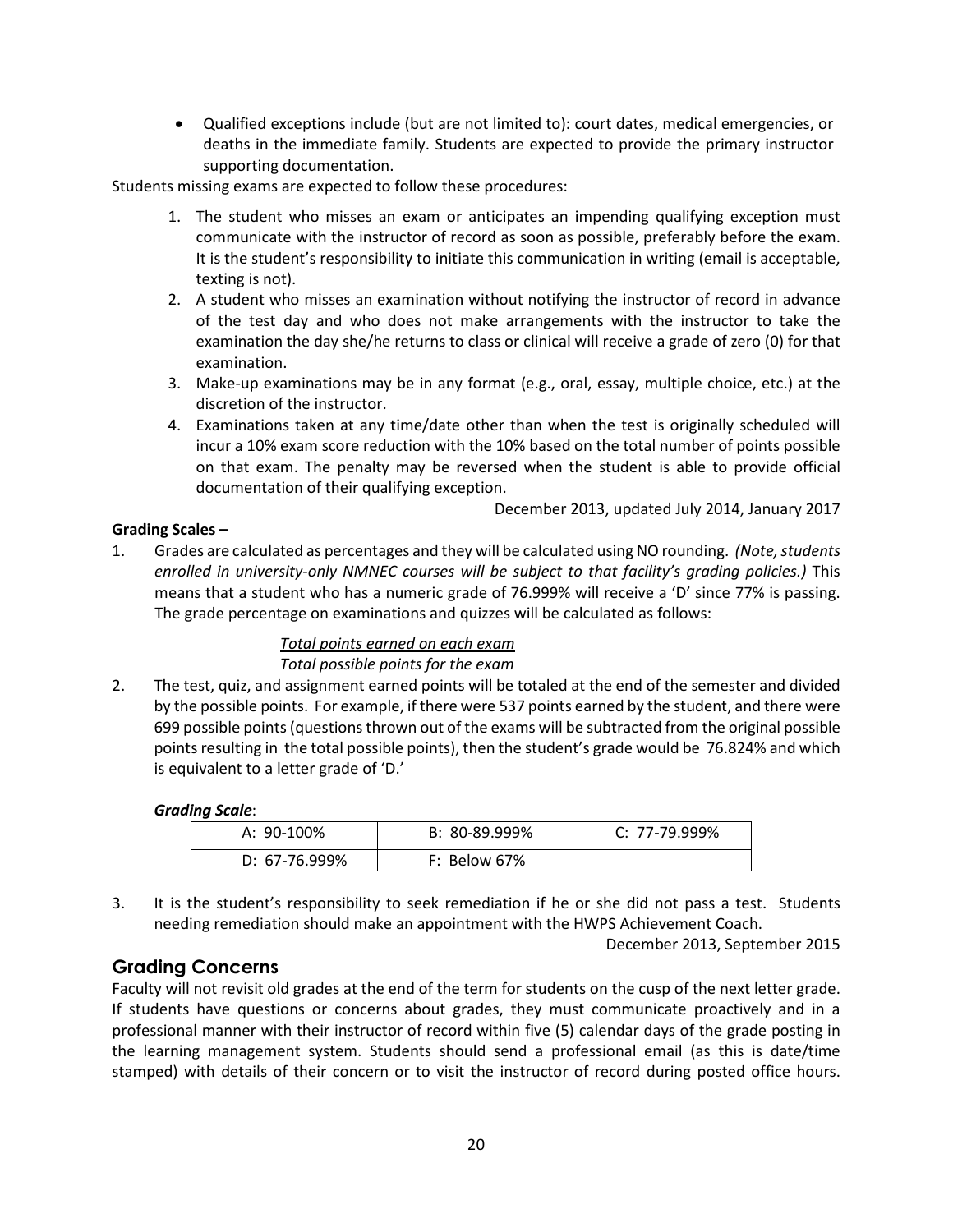Response to the concern will be provided to the student within five (5) working days of receipt of the concern. Submitting a concern is no guarantee that additional points will be awarded.

September 2019

## <span id="page-20-0"></span>**Clinical Calculations Test (CCT)**

Students must continue to demonstrate competency in dosage calculations in each semester of the nursing program.

- 1. All students in NMNC 1235, 2335, and 2435 (and NMNC 4535 for the BSN students) take the CCT as a high stakes exam. The required passing score for the CCT is 90% or higher.
	- a. Students are strongly advised to study review materials prior to taking the CCT.
	- b. Students must take the CCT at the scheduled time for their level. Exceptions can only be made under extenuating circumstances and must be approved by the full time faculty. Exams taken late will be subject to the late penalty described in the Examinations and Quizzes section of the [Grading and Evaluation](#page-17-1) section of this handbook.
	- c. The CCT is a paper/pencil examination and is proctored on campus.
	- d. Students are only allowed to use a dedicated, standard calculator. Cell phone calculators, PDAs or any other programmable devices are not allowed.
- 2. If students do not pass the CCT the first time the test is given in the semester, remediation is required. It is the student's responsibility to participate in remediation. Suggested remediation includes:
	- a. Review the test with the full-time faculty. Each level will have a designated dosage instructor to manage the completed exams.
	- b. Seek out additional resources as needed. It is recommended that students spend time reviewing information in their dosage textbook.
- 3. The second CCT will be paper/pencil and proctored on campus. The same guidelines established for the first CCT apply (see 1 above).
	- a. Students are allowed one (1) opportunity to take and pass the second CCT exam with a score of 90% or above.
	- b. Students must take the CCT retake at the scheduled time for their level. Exceptions can only be made under extenuating circumstances and must be approved by the fulltime instructor associated with the course. Exams taken late will be subject to the late penalty described in the student handbook.
- 4. Students that do not successfully complete and pass the second CCT will be removed from the nursing course in which the student is currently enrolled (NMNC 1235, 2335, or 2435). Students may change their enrollment status to "audit" and continue attending the classroom portion of the course. Auditing students may not take or review course exams.
- 5. Students who do not pass the CCT may apply to re-enter the nursing program (see Re-entry into [the Required Nursing](#page-30-1) Course section of the handbook). Students who are re-entering the nursing program will enter the nursing course and take the CCT along with the other students of that level and must pass the CCT at 90% or higher (same requirements apply).

December 2013

#### **Procedure for assisting students to maintain clinical calculation skills**

- 1. There will usually be at least one (1) clinical application math question on every test in nursing (clinical) courses.
- 2. A critical behavior on all clinical evaluation forms includes accurate calculations.
- 3. Expectations for clinical preparation include responsibility for dosage calculations and intravenous calculations for any medication a client has ordered when students obtain their patient assignment.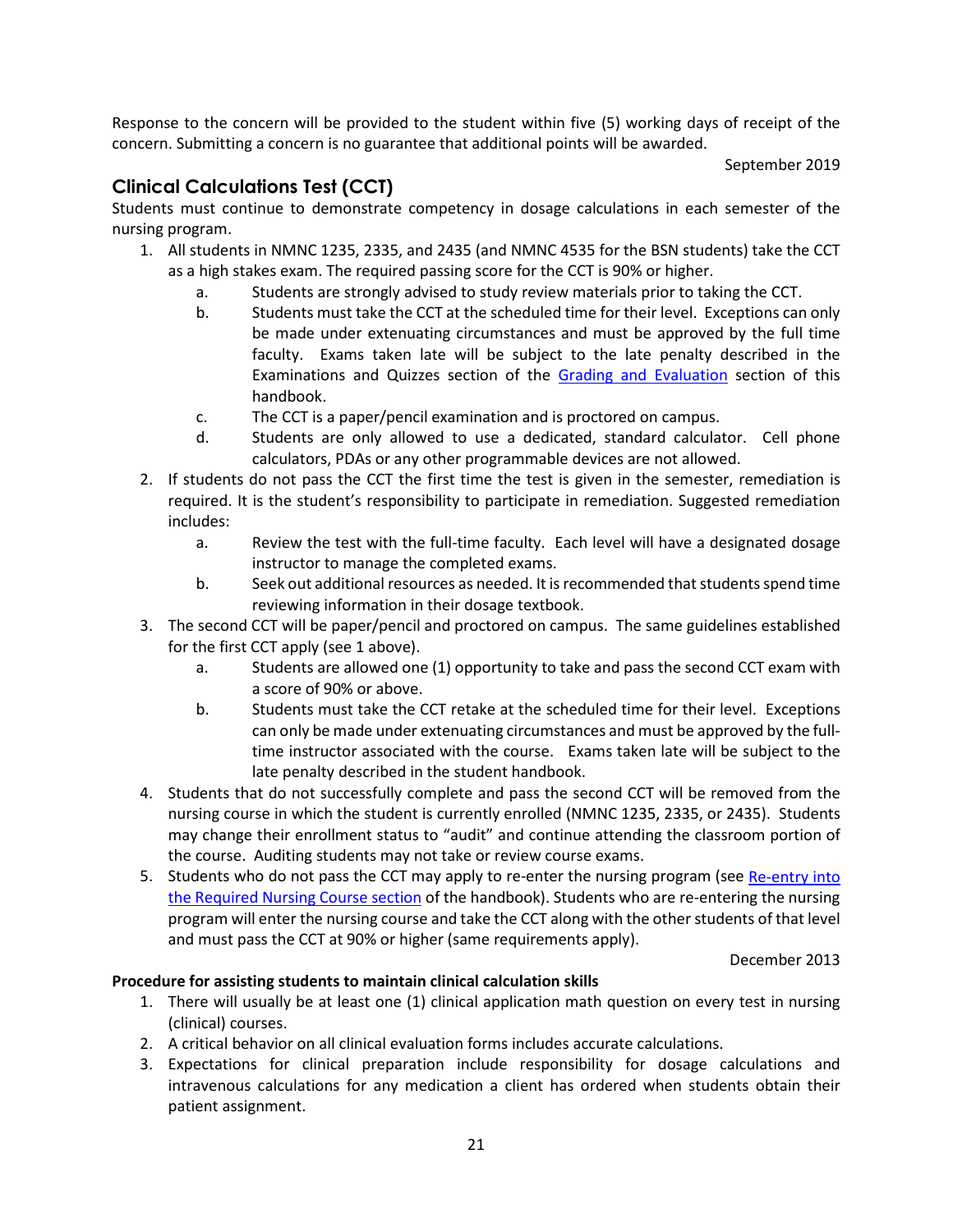- 4. Students who cannot perform calculations accurately in the clinical area will be placed on a [success plan](#page-28-0) and referred to a dosage instructor.
- 5. Continued difficulty with calculations is seen as a serious patient safety issue and can result in clinical failure.

December 2013

#### <span id="page-21-0"></span>**Passing Grade for NMNC 1110 and 1135**

Students must complete NMNC 1110 and 1135 with the first enrollment. Students who are unsuccessful in either of these courses will accrue a program failure. These students will have to re-apply to the nursing program if they wish to continue their studies at CNM. Applications submitted for re-entry before final grades have posted for their current enrollment will be disqualified. Students who need to reapply to the program need to do so starting the term after their level 1 enrollment.

Students who return to the program within two (2) years will have the previous course failure count towards progression. Students who are unsuccessful in both NMNC 1110 and 1135 will have to submit an appeal in order to reapply to the program within two (2) years. Students who are unsuccessful in 1110 and/or 1135 and wait two (2) years to reapply will return to the program (provided they are offered a seat per the admission processes) with a clean slate.

The rationale for this strict policy is that the program always admits a full cohort and seats for re-entry are either limited or non-existent. This policy allows students a better opportunity to resume their studies. Nursing courses are good for two (2) years. All requirements for application to our program at the time of re-application are in effect.

December 2013, January 2017, revised January 2019

## <span id="page-21-1"></span>**RESOURCES**

#### <span id="page-21-2"></span>**Achievement Coach**

The role of th[e Achievement Coach](http://www.cnm.edu/depts/achievement-coach) is to help students succeed with their education and career goals. This is accomplished by problem solving to overcome barriers to education and utilize strengths. An achievement coach is available to students both individually and in a class setting to assist in areas of study habits, test taking skills, time management and other life skills as needed. Appointments may be made through the School of HWPS administrative assistants (224-4111). The coach may make referrals to other student services and agencies as needed.

December 2013

## <span id="page-21-3"></span>**Computer Labs, Libraries, and Tutoring Services**

#### **Computer Labs and Learning Centers are available to students as follows:**

- [Main Campus Learning Center](http://www.cnm.edu/depts/tutoring/computer-labs) (Student Resource Center Room 203)
- Main Campus [SB 110 Open Computer Lab](https://www.cnm.edu/depts/tutoring/computer-labs)
- [Main Campus STEM Lab -](http://www.cnm.edu/depts/tutoring/computer-labs) TC 112
- [Montoya Campus Learning Centers and Computer Labs](http://www.cnm.edu/depts/tutoring/computer-labs)
- [South Valley Campus Learning Centers and Computer Labs](http://www.cnm.edu/depts/tutoring/computer-labs)
- [Westside Campus Learning Center and Computer Labs](http://www.cnm.edu/depts/tutoring/computer-labs)
- [Rio Rancho Campus Learning Center and Computer Labs](http://www.cnm.edu/depts/tutoring/computer-labs)

#### **Library Services**

- [Main Campus](http://www.cnm.edu/depts/libraries/) library is located in the Student Resource Center (SRC). Books and periodicals are available for student use in the library. The media center is also located in the library and is available for students to view audio/visual materials.
- The library for [Rio Rancho Campus](http://www.cnm.edu/depts/libraries/) is located on the  $1<sup>st</sup>$  floor of the Rio Rancho Campus building. Library hours are posted on the library door and are available through the CNM website at [www.cnm.edu.](http://www.cnm.edu/)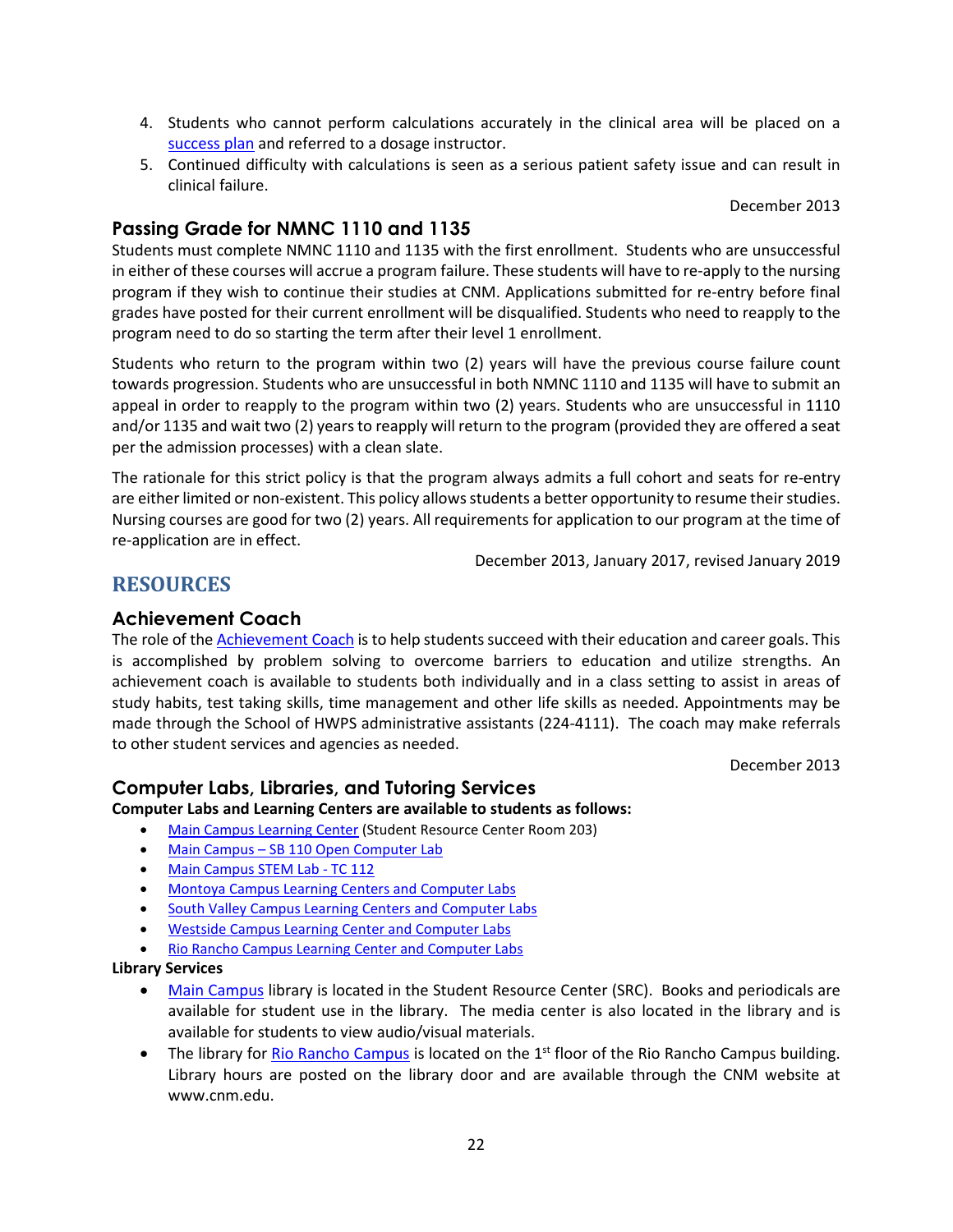#### **Assistance Centers for Education (tutoring)**

- The [ACE](http://www.cnm.edu/depts/tutoring) is located on every CNM campus, typically in the libraries. Tutoring assistance and study space is available in the ACE.
- Study space is available groups of students. Rooms must be scheduled in advance by calling 224- 4306.

December 2013, hyperlinks updated January 2019

## <span id="page-22-0"></span>**CLASSROOM AND CLINICAL**

## <span id="page-22-1"></span>**Classroom and Clinical Privacy**

Due to federal student privacy laws (FERPA) and copy right laws, it is imperative to protect the privacy of enrolled students and the intellectual property offered by the instructors. To promote this, the following applies to students:

- 1. No video recording, audio recording or photography during class, clinical, or lab.
- 2. No recording of lectures without instructor permission. If permission is granted, recordings will not be posted on the internet or distributed in any way.
- 3. No photography of instructional materials used in the classroom (examples include but are not limited to slide presentations, videos, etc).
- 4. No posting of classroom or clinical/lab activities on social media. Group photographs of students and faculty may be posted if the clinical site is unrecognizable, there are no other human beings in the shot, and there is no alcohol, tobacco, or firearms visible. Poses should reflect the highest of professional standards (no offensive gestures, signs, groping, etc). When in doubt, ask a nursing faculty member prior to posting.
- 5. Further, during exam reviews, students are not allowed to have any electronic devices on their person (all electronic devices will be stowed in a backpack or purse, etc). This includes watches of any kind. Students are not allowed to take notes during exam reviews.

Students who do not follow these policies will be handled as per the CNM Student Code of Conduct.

July 2014, January 2017, August 2017

## <span id="page-22-2"></span>**Chain of Command**

The chain of command in its simplest definition is the line of authority and responsibility for communicating within the nursing program, the clinical unit, the hospital, or between different units. Following the chain of command in healthcare is a critical component associated with patient safety and is considered a key trait of nursing professionalism.

It is common for students to have concerns about aspects of the nursing program or about patient care. When this occurs, students should discuss these concerns following the chain of command.

At the clinical site (typically associated with issues associated with patient care):

1. If the student has a question about patient care or condition, or any other concern regarding functioning on the clinical unit, the student should bring the concern first to the **clinical instructor**. This includes concerns about clinical site staff. It will be the judgment of the clinical instructor as to how to proceed. If the student has concerns about the instructor's judgment, the discussion needs to occur between the student and the instructor as soon as feasible in a location that provides privacy where other students, staff, patients, and family are not present. It is the responsibility of the clinical faculty to bring the concern, if appropriate, to the patient's primary (assigned) nurse.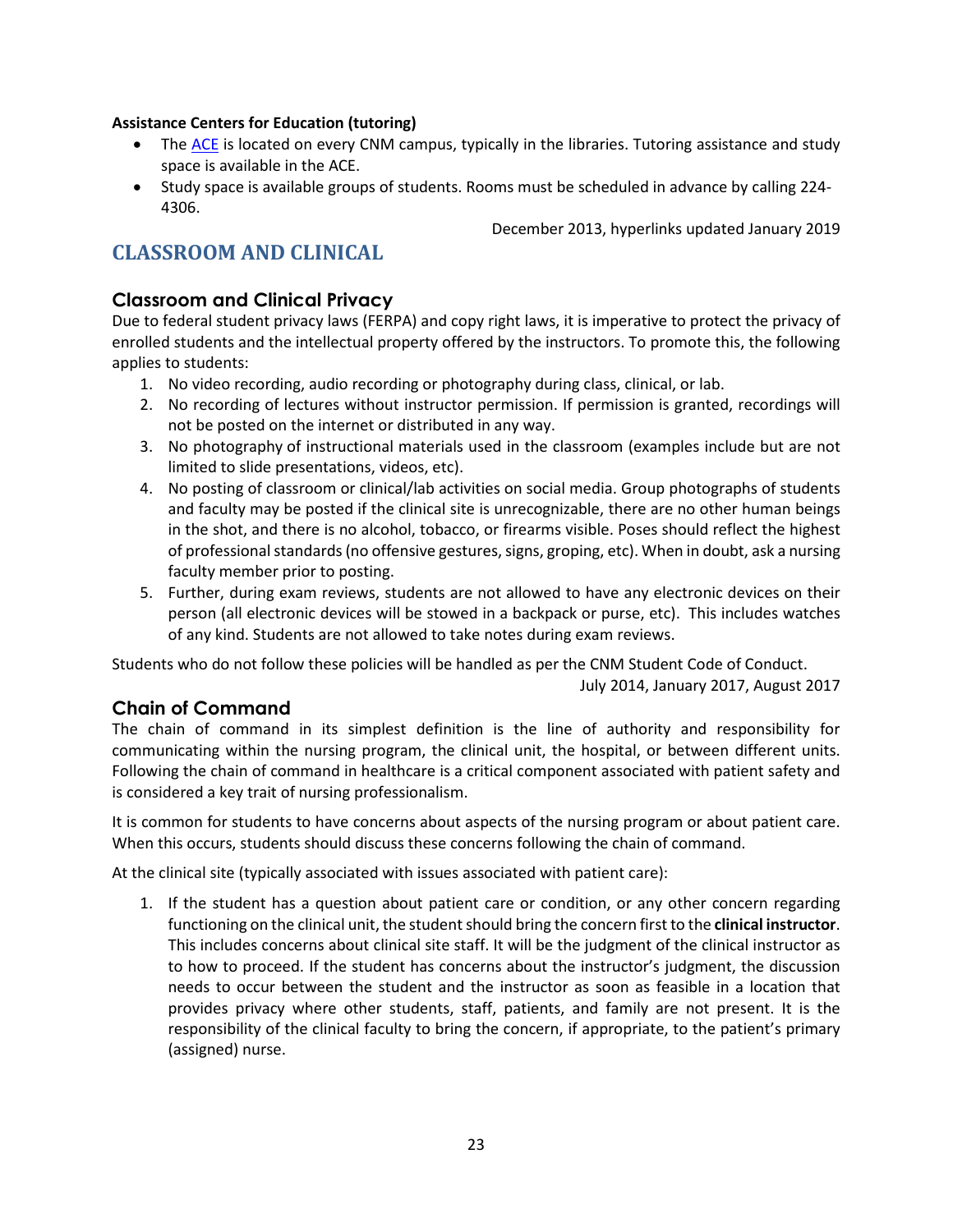- 2. If the clinical instructor is not available, especially if patient safety is in question, the student should initiate a conversation about the concern with the **primary nurse**. It is the responsibility of the primary nurse to assess the data and intervene as appropriate.
- 3. If neither the clinical instructor nor primary nurse is immediately available, the student is empowered to bring the concern to the charge nurse for assessment and follow up. Further unitbased chain of command may vary by clinical site and will be communicated to students as appropriate.

Academic concerns (examples include but are not limited to faculty issues, educational relationships with nursing staff, student peers, etc):

- 1. The concern should be addressed first with the **clinical instructor** or assigned lab faculty if the concern is associated with a clinical course.
- 2. If the situation is not resolved, or if the issue is associated with a non-clinical course, the student will discuss the issue with the **full-time faculty assigned to the course**.
- 3. If no resolution is made, the student may discuss issue with **any full-time faculty associated with the level**.
- 4. If no resolution is made, the student may make an appointment with the **nursing program director** to address the issue.
- 5. If resolution is still not achieved, the student may approach the **HWPS Dean** for intervention.
- 6. CNM has a formal student complaint process through the **Dean of Students office**. It is the hope of the nursing program that students will follow the chain of command prior to filing a formal complaint. All formal complaints are addressed.

Managing conflict can be highly stressful. If students would like guidance on how to approach an issue or are uncomfortable discussing an issue with a student or faculty (especially if the concern is regarding that person), students are encouraged to set an appointment with the nursing program director. The intent of this meeting is not to intervene or solve the problem for the student, but to provide the student with strategies for managing the conflict through the chain of command. The purpose of this step is to provide students with modeling of behaviors that they can use upon entry to the profession.

Failure to follow chain of command will be handled on a case by case basis. Under no circumstances should students contact regulatory agencies (NMDOH, TJC, AG, etc) without first talking with CNM nursing faculty or the program director. Further, students should not participate in completion of any unit-based forms (incident reports, grievances, etc) without their instructor's knowledge.

January 2019

## <span id="page-23-0"></span>**Title IX Information**

Title IX of the Education Amendments of 1972 protects people from discrimination based on sex in education programs or activities that receive Federal financial assistance. Any person may report sex discrimination, including sexual harassment, in person, by mail, by telephone, or by electronic mail, using the contact information listed for the Title IX Coordinator, or by any other means that results in the Title IX Coordinator receiving the person's verbal or written report. Such a report may be made at any time, including during non-business hours.

Title IX Coordinators for CNM are Christopher Cavazos - Dean of Students (Contact information: CNM Main Campus Student Services Center Room 202B- 525 Buena Vista SE Albuquerque, NM 87106. Email: ccavazos@cnm.edu Phone: 505-224-4000 x51240) and Juliane Ziter - Executive Director of Human Resources (Contact information: CNM Main Campus Ted Montoya Building Room 104E- 525 Buena Vista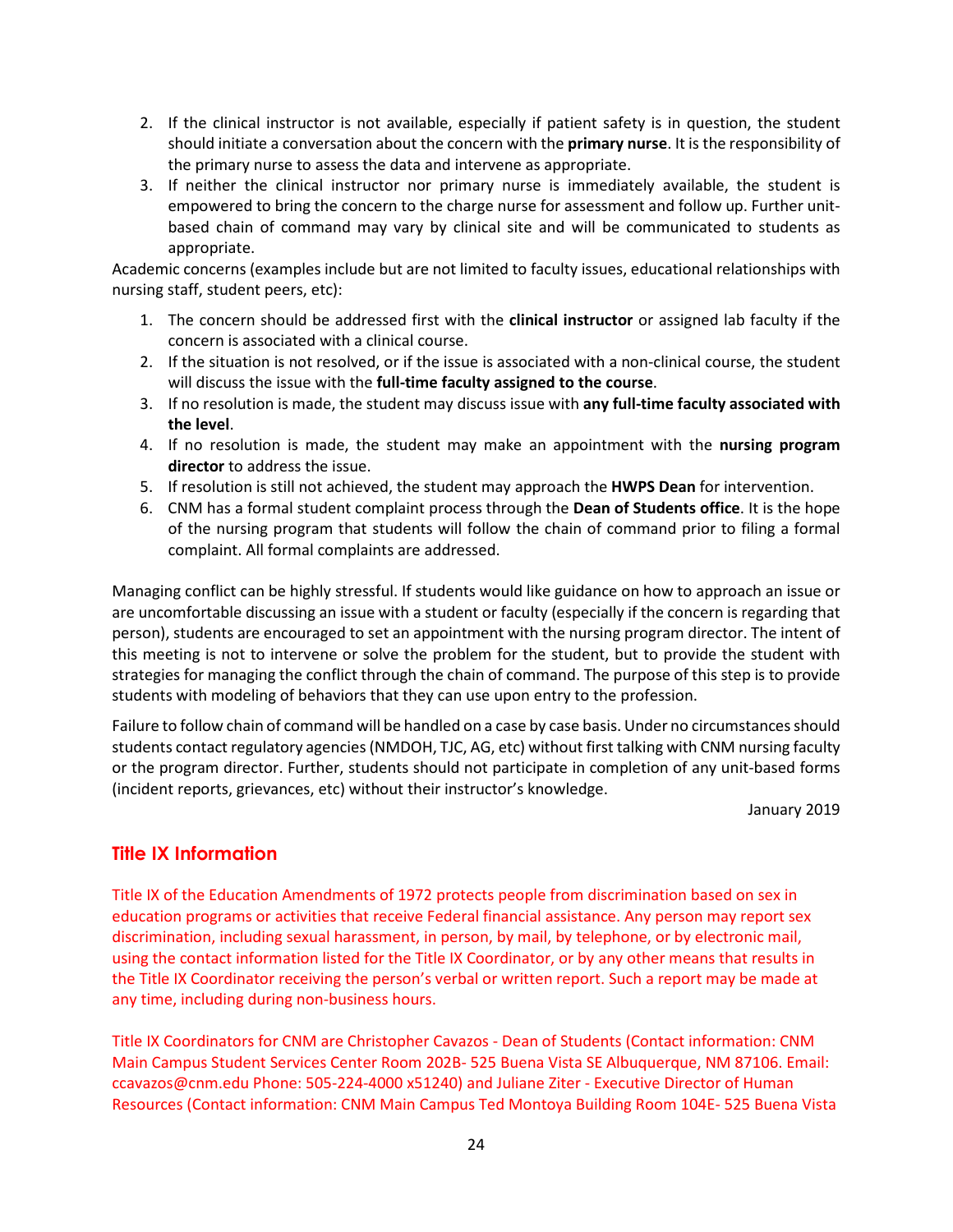SE Albuquerque, NM 87106. Email:JZiter@cnm.edu Phone: 505-224-4000x51294). For more information regarding Title IX, please visit the CNM Website at cnm.edu/about/title-ix-policy-and-procedures.

January 2021

#### <span id="page-24-0"></span>**Gum, Food, and Beverages**

According to OSHA standards there is to be no eating, drinking, putting on cosmetics or lip balm, handling of contact lenses, or chewing of gum in patient care areas. To help students transition to this workplace expectation, the following rules are in effect for both the classroom and clinical settings:

- 1. Students may have covered beverages in the classroom spaces. Please reference the exam policies for guidance during testing.
- 2. Students may not consume food in classroom or lab spaces. Students may bring food in closed, odor free containers to consume during breaks outside of the classrooms/labs.
- 3. Students are not to chew gum while in uniform.
- 4. Cough drops, mints, and other hard candies may be used so long as they are neither seen nor smelled.

September 2019

## <span id="page-24-1"></span>**Classroom Attendance**

- 1. Data shows that successful nursing students attend all classes. A student who must be absent from class should call the nursing program office at 224-4111 and/or the instructor of the absence before the class begins.
- 2. Attendance is taken at all class sessions.
- 3. Students are responsible for obtaining handouts and announcements given during absences.
- 4. Per CNM policy, students who miss 15% of the total class hours per course per term may be dropped from the course for non-attendance at the program's discretion (instructor team and Nursing Programs Director).
- 5. Most in class assignments cannot be made up. In the event a student misses an exam or a written assignment during an absence from class, he should refer to the [Grading and Evaluation section](#page-17-1)  [of the handbook.](#page-17-1)

December 2013

## <span id="page-24-2"></span>**Academic Integrity**

As an institute of higher learning, Central New Mexico Community College (CNM) requires that students conduct themselves with honesty and integrity in all academic activities. Th[e ANA code of ethics](#page-8-0) and the [NSNA code of professional conduct](#page-9-1) also reflect the expectation of high levels of professional integrity in nursing.

As much as it is a student's responsibility to act and behave with honesty and integrity, so too is the institution responsible for providing a fair and equitable process for addressing behavior that falls inside and outside the institution's academic integrity policy. Accordingly, this policy has been developed to ensue due process. This program utilizes CNM's policies, definitions, and processes.

Violations of academic integrity include, but are not limited to, the following:

- Cheating using materials, information, or study aids not permitted by the instructor during tests, quizzes, or other graded in-class activities. This includes the purchase and/or sharing of test banks and use of materials provided from students in upper levels.
- Plagiarism use of another person or group's words or ideas without clearly acknowledging the source of that information, resulting in their false representation as one's own individual work.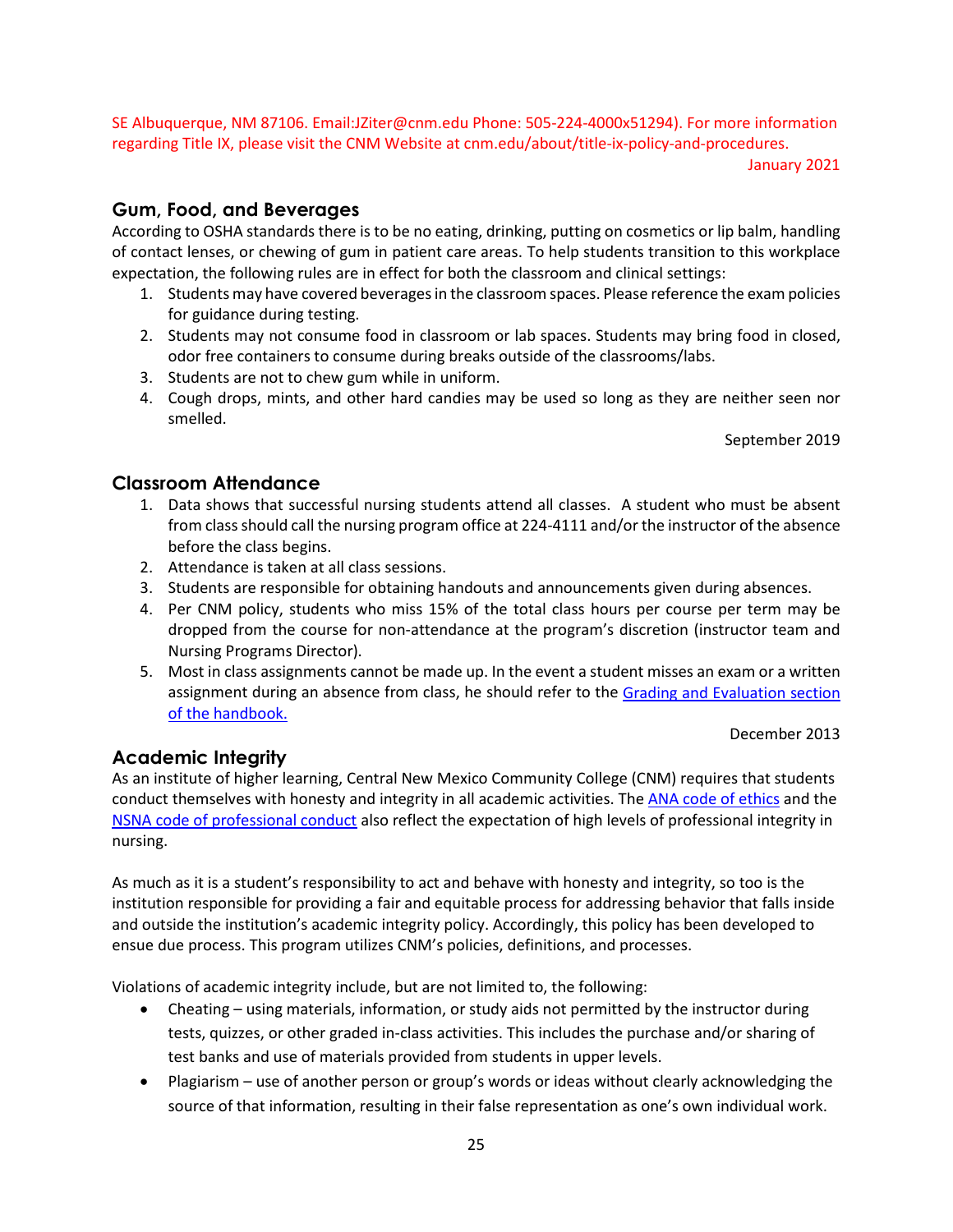Insufficient use of APA format can result in charges of plagiarism. This program includes the definition of self-plagiarism to this list; a student cannot resubmit the same paper twice if repeating a course.

- Falsification/Fabrication Intentional and unacknowledged invention or alteration of any data, incidents, quotations, or citations in academic exercises. While falsification of patient charting would fall under academic integrity, this would also be handled unde[r student removal from off](#page-27-1)  [campus instructional site policy](#page-27-1) as this would pose a significant threat to patient safety.
- Unauthorized Collaboration Intentional sharing of information or working together in an academic exercise when such collaboration is not approved by the instructor. Examples include looking at other's work as an example of acceptable completed work (whether that individual is currently enrolled in the course or not).
- Facilitating Academic Dishonesty Intentionally or knowingly helping or attempting to help another person violate any provision of this policy. Knowing about cheating but not reporting it falls under this category. Students coming into knowledge of violations of academic integrity will follow the program's [chain of command](#page-22-2) when reporting, or go directly to the nursing program director.

This program follows CNM's [academic integrity policy](https://www.cnm.edu/depts/dean-of-students/academic-integrity-policy) processes for reporting and sanction.

Further, if it is discovered that a graduate of this program violated the academic integrity policy during enrollment in the nursing program, the program director has a legal and ethical responsibility to report the incident and to provide all supporting evidence to the New Mexico Board of Nursing for investigation and possible licensure sanction.

January 2020

#### <span id="page-25-0"></span>**Clinical Evaluation**

Grades are earned in clinical courses based on the student's ability to apply knowledge and skill to patient care, to meet the clinical objectives, and to give safe, reliable nursing care.

Clinical instructors, based on each student's performance, write daily or weekly anecdotal notes and/or evaluations. Daily or weekly written anecdotal notes or evaluations of student progress will be individually reviewed and signed by each student during a post-clinical conference and/or planned student evaluation sessions after the last day of the clinical experience.

December 2013, September 2019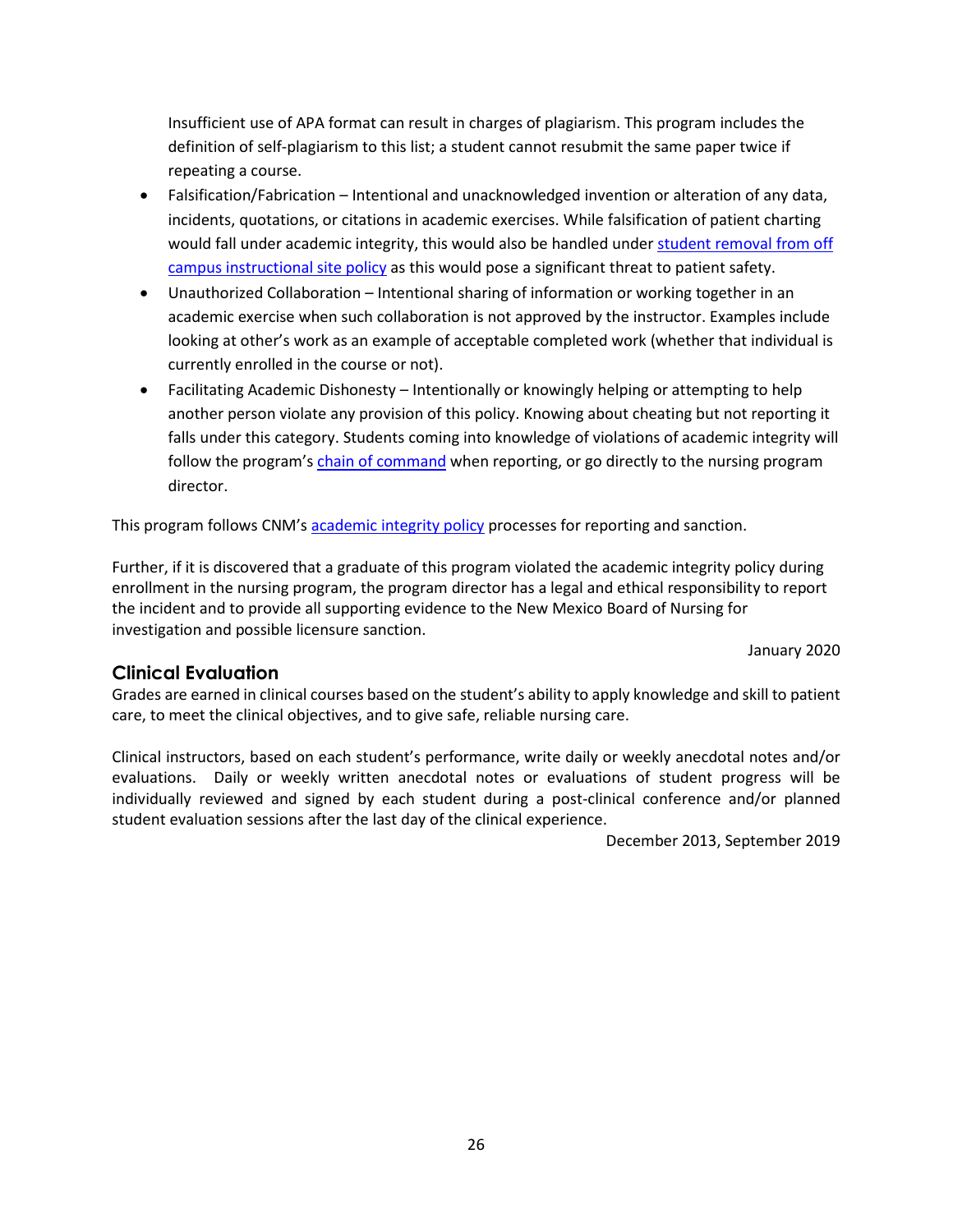## <span id="page-26-0"></span>**Clinical Attendance**

Students are required to attend all clinical sessions. This includes on-campus lab and simulation days as well as clinicals attended at healthcare partner sites. Clinical days should not be missed for vacation, study for other classes, or other non-illness/emergency related issues. At this time, this does not include the one-credit theory component for 1135, 1235, and 2435 (BSN NMNC 4535).

Students who work nights are not permitted to work the night before or between clinical shifts. It is highly recommended that they not work the night shift immediately following clinical as well. Lack of sleep constitutes a significant patient and public safety risk. Students identified as working a night shift as described above will be dismissed from clinical for the day and placed on a success plan. Students found to be concealing night shifts worked will be dismissed from clinical and referred to the Dean of Students office for follow up.

- 1. If an emergency or illness prevents attendance, the student should call the clinical instructor one (1) hour before the beginning of the clinical day or as specified by the clinical instructor. You may be asked for supporting documentation and/or a return to work release from your primary care provider.
- 2. More than one (1) day of clinical absence per term will result in attendance suspension of the student. Attendance suspensions result in a failing grade for the clinical course. Students may appeal attendance suspension (See [Attendance Suspension and Appeal\)](#page-27-0).

#### **Clinical absence is defined as:**

- 1. arriving fifteen (15) or more minutes late at the clinical site and/or
- 2. being unable to perform patient care due to the lack of preparation and/or
- 3. lack of demonstration of required professional behaviors, and/or
- 4. leaving the clinical site more than fifteen (15) minutes prior to the end of the clinical day.
- 3. Those students on attendance suspension from the clinical site should continue in the clinical area while awaiting the appeal.
- 4. Students attending SNA conferences/activities will not be given excused clinical absences.

December 2013, Revised August 2015, Updated August 2019

## <span id="page-26-1"></span>**Tardiness/Leaving a Clinical Site Early**

Students are expected to arrive on time and remain for the full clinical time. Students should plan to arrive early at the clinical site to compensate for traffic, parking, and other unforeseen issues. Tardiness or leaving a clinical site early is a behavioral issue and addressed through the clinical evaluation tool and the Communication System procedure.

#### **Tardiness is defined as:**

1. arriving on the clinical unit late but less than fifteen (15) minutes after the designated start time

2. leaving the clinical site less than fifteen (15) minutes prior to the end of the clinical day. Any tardiness event will result in documentation of the following communication system procedure:

- 1. First offense: a documented verbal warning on the anecdotal notes including the amount of time the student was tardy from the clinical start time until the student arrival time.
- 2. Second offense: the student will submit a written plan to prevent future tardy to the clinical instructor before the end of the clinical day.
- 3. Third offense: a program level [success plan.](#page-28-0)
- 4. Fourth offense: removal from the clinical site for the rest of the day which constitutes a clinical absence.

December 2013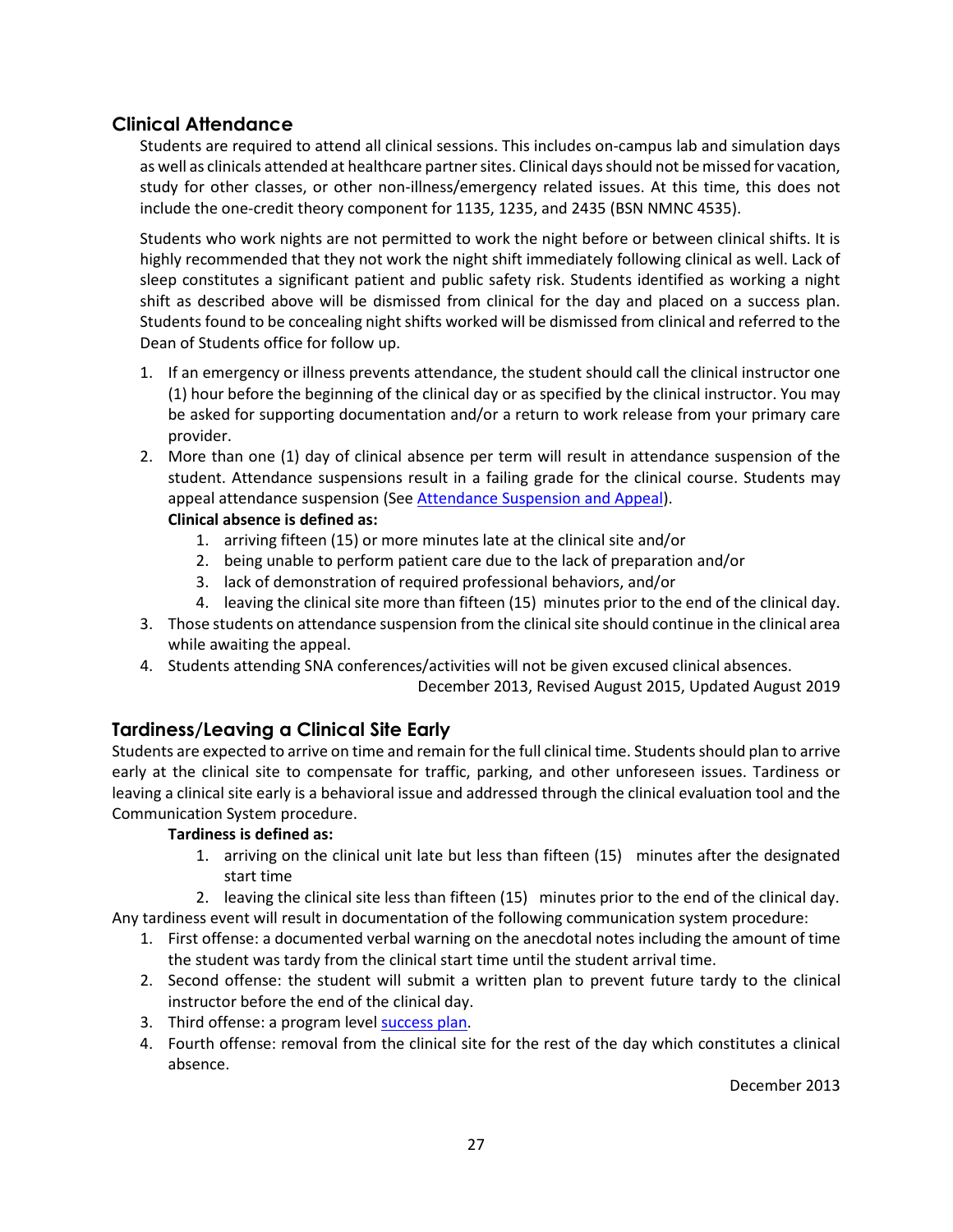## <span id="page-27-0"></span>**Attendance Suspension and Appeal**

An attendance suspension, if not successfully appealed, will result in a failing clinical grade and removal from the course. Successful appeals usually involve students bringing proof of illness or emergency with them to the appeal hearing.

Appeal of removal of a nursing student for missing more than one (1) clinical day requires the following procedures:

- 1. Students request to appeal an attendance suspension to be heard by an Administrative Review Committee (ARC). Forms to initiate the process are available in the Health, Wellness, and Safety office. It is the student's responsibility to start this process.
- 2. The written request for an appeal must be made to the Nursing Program Director within two (2) working days of notification of the removal.
- 3. The student should continue to attend class sessions and clinical experiences after the appeal is filed.
- 4. The ARC will meet and render a decision within five (5) working days of receipt of the request for appeal. The ARC meeting may be delayed if the CNM campus is closed (snow days, etc), or on occasion when extenuating circumstances arise at which time they will be handled on a case-bycase basis.
- 5. Once the review has been scheduled, the student must attend or the removal will be upheld and the student will receive a failing grade for clinical.
- 6. The ARC is composed of:
	- a. one (1) student, ideally from the same nursing level as the student requesting the appeal,
	- b. two (2) faculty members from a different nursing level than the student requesting the appeal, and
	- c. the student's clinical instructor (in a non-voting capacity). If the clinical instructor is unable to attend, another nursing instructor will be present to provide information on the student's absences and clinical performance based on information from the clinical instructor.
- 7. The ARC hears all cases and either upholds the removal or allows the student to continue based on the appeal, often with conditions.
- 8. The decision of the ARC is final.
- 9. A written record of the hearing and decision will be given to the student (or mailed at a later date). Copies of the decision will be distributed to the Nursing Program Director (to be placed in the student's file), the full-time faculty associated with the level, and the clinical instructor.
- 10. Reinstated students are responsible for meeting all clinical objectives.

December 2013, Revised August 2015, Reviewed January 2019

## <span id="page-27-1"></span>**Student Removal from an Off-Campus Instructional Site or On-Campus Laboratory**

HWPS students are often engaged in experiential learning, both in the community and in on-campus sites. These sites serve clients, patients, employees, and students whose safety and well-being must be protected. Additionally, CNM, HWPS and the site's policies and procedures must be strictly upheld to maintain the integrity of the site's services.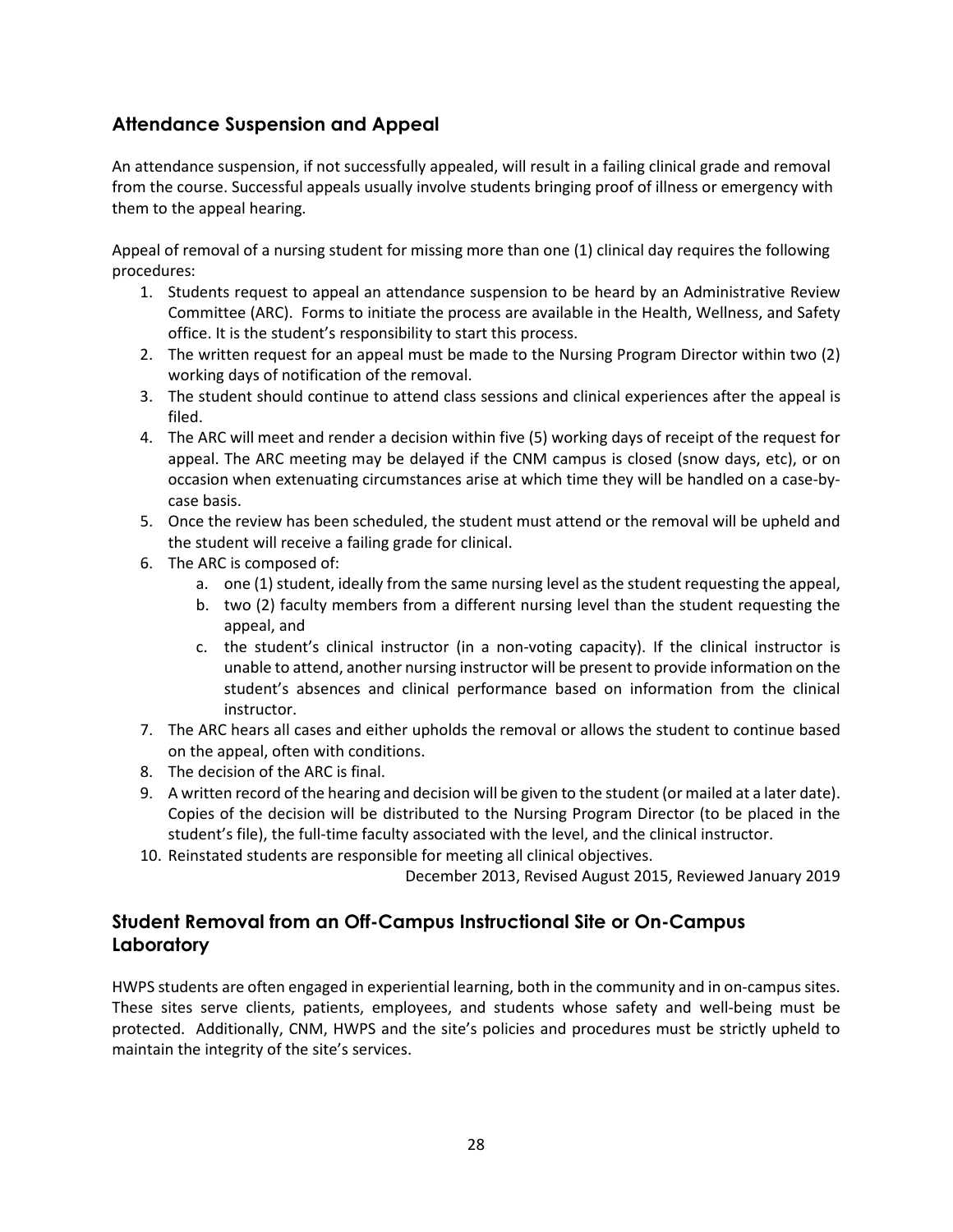Students must read about the HWPS removal policy which is located in the HWPS student handbook at this URL:

[http://www.cnm.edu/programs-of-study/health-wellness-public](http://www.cnm.edu/programs-of-study/health-wellness-public-safety/documents/StudentRemovalPolicy020614.pdf)[safety/documents/StudentRemovalPolicy020614.pdf](http://www.cnm.edu/programs-of-study/health-wellness-public-safety/documents/StudentRemovalPolicy020614.pdf)

#### <span id="page-28-0"></span>**Success Plans**

An integral part of student learning is the ability to bridge deficits. The purpose of the success plan is to help the student identify strengths and strategies to overcome the gaps in knowledge, skills, or behaviors. Students who will be placed on a success plan include, but are not limited, to the following:

- A. Students who fail to attain and demonstrate essential skills appropriate to the site.
- B. Students who consistently show difficulty with attaining program objectives.
- C. Students who are allowed to return to a clinical site after a critical incident.
- D. Students who are re-entering the program after a course failure.
- E. Students may opt to initiate a success plan on their own as a strategy for academic or clinical improvement. Students can call 224-4111 to make an appointment with the Achievement Coach to discuss time management, study, work/life balance, or other issues. In this case, the success plan is simply viewed as a tool for improvement.

The Success Plan will be developed in collaboration with the level full-time faculty and the clinical instructor, the student and the HWPS Achievement Coach (as needed). The Program Director/designee must approve, sign and date the Success Plan. The student will sign and date the Success Plan and will be given a copy of the signed documents. Students who are subject to a Success Plan shall meet regularly with the level full-time faculty and/or designee to review the student's status and progress. Typically, success plans are in place for a single semester. However, if the issue involves professional conduct or a broader issue, the success plan can be in place for a longer duration at the discretion of the faculty and program director.

Students who do not meet the measurable objectives listed on the success plan by the dates listed may accrue a course failure. The exception to this is when students choose to pursue a success plan independently with faculty and/or the achievement coach. Student initiated success plans are a process improvement strategy and therefore would be evaluated solely by the student.

December 2013, Revised January 2019

## <span id="page-28-1"></span>**Appeal of Student Removal from an Off-Campus Instructional Site or On-Campus Laboratory**

The School of Health, Wellness and Public Safety (HWPS) provides for an appeal process for students removed **for the duration of a course** in accordance with the Student Removal Policy. This policy can be found in the HWPS student handbook, located at this URL: [http://www.cnm.edu/programs-of](http://www.cnm.edu/programs-of-study/health-wellness-public-safety/hwps-student-handbook)[study/health-wellness-public-safety/hwps-student-handbook.](http://www.cnm.edu/programs-of-study/health-wellness-public-safety/hwps-student-handbook)

## <span id="page-28-2"></span>**Thanking Clinical Staff at the End of a Clinical Rotation**

In an effort to thank the nursing staff, who have participated in the education of CNM nursing students, it has been traditional to provide a small gift of food or a card to the staff on the last clinical day. It is the policy of the CNM Nursing Department that the provision of a thank you gift is voluntary. No students should be coerced to participate by other students, their peers, or faculty.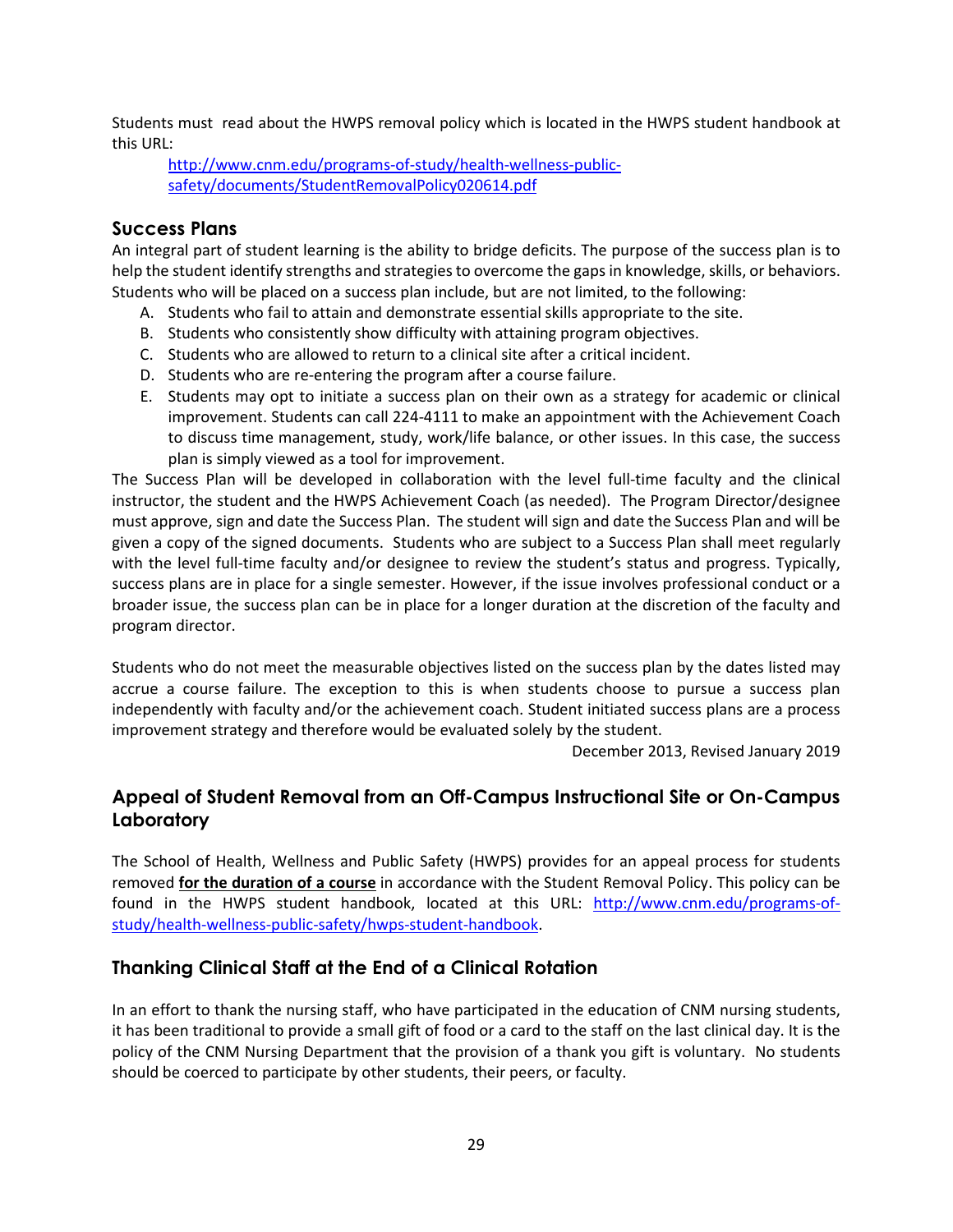Formulated February 12, 2014, updated March 26, 2014, Implemented August 2014

## <span id="page-29-0"></span>**COURSE PROGRESSION**

## <span id="page-29-1"></span>**Incomplete Grade Assignment and Removal (CNM Academic Policies)**

A grade of 'I' (incomplete) is given when circumstances beyond the student's control have prevented completion of the work for a course within the official dates of a term. In no case is an 'I' to be used to avoid a failing grade or to allow extra time to complete work normally expected. Please see the CNM Catalog for the full text of this policy.

December 2013

#### <span id="page-29-2"></span>**Withdrawals and Failures Defined**

- **Withdrawal:** When the student chooses to drop enrollment in a required nursing course. The nursing program does not take the grade at the time of withdrawal into consideration. A withdrawal is handled in the same manner as a course failure.
- **Course failure:** When the student achieves a grade of less than 77% in any Nursing course, a grade of less than 90% on the CCT retake, a clinical failure, or withdraws from a course.
- **Program failure:** When the student fails and/or withdraws from two (2) or more required Nurisng courses. When this occurs, the student may not continue in the AASN program until there is a successful appeal.

December 2013

#### <span id="page-29-3"></span>**CNM Nursing Course Failure and Withdrawal**

A course failure is defined as the following:

- 1. a grade below the passing rate of 77% and/or
- 2. a clinical failure and/or
- 3. a grade below 90% on a CCT retake [\(Clinical Calculations Test \(CCT\)](#page-20-0) procedure) and/or
- 4. withdrawal from a NMNC course for any reason.

Students who have had a single course failure may enroll in the same course (except for NMNC 1110 [and/or NMNC 1135\)](#page-21-0) for a second time.

ADN track students who accrue two (2) course failures may not continue in the AASN program but may [appeal](#page-30-2) if extenuating circumstances occurred.BSN track students who accrue two (2) course failures in CNM/UNM coursework may not continue in the BSN program but may [appeal](#page-30-2) if extenuating circumstances occurred. Further, if the student was only unsuccessful in the UNM coursework, he may switch to the AASN only program. This intent must be communicated in writing to the Nursing Program Director at both schools.

Any student who is unsuccessful in a nursing course [\(except for NMNC 1110 and/or NMNC 1135\)](#page-21-0) will have to successfully complete that class before moving to the next semester's coursework. Students must retake whichever class(es) that were not completed.

It is highly recommended that they also enroll in the clinical course regardless of the student's final grade in that clinical component. The rationale for this is to help the student maintain his clinical skills in the next term to contribute to success in subsequent terms. Students who do not choose to avail themselves of the option to retake a successfully passed clinical course are held to the same clinical performance standards of students who progress from term to term without delays.

December 2013, Updated August 2014, Updated January 2015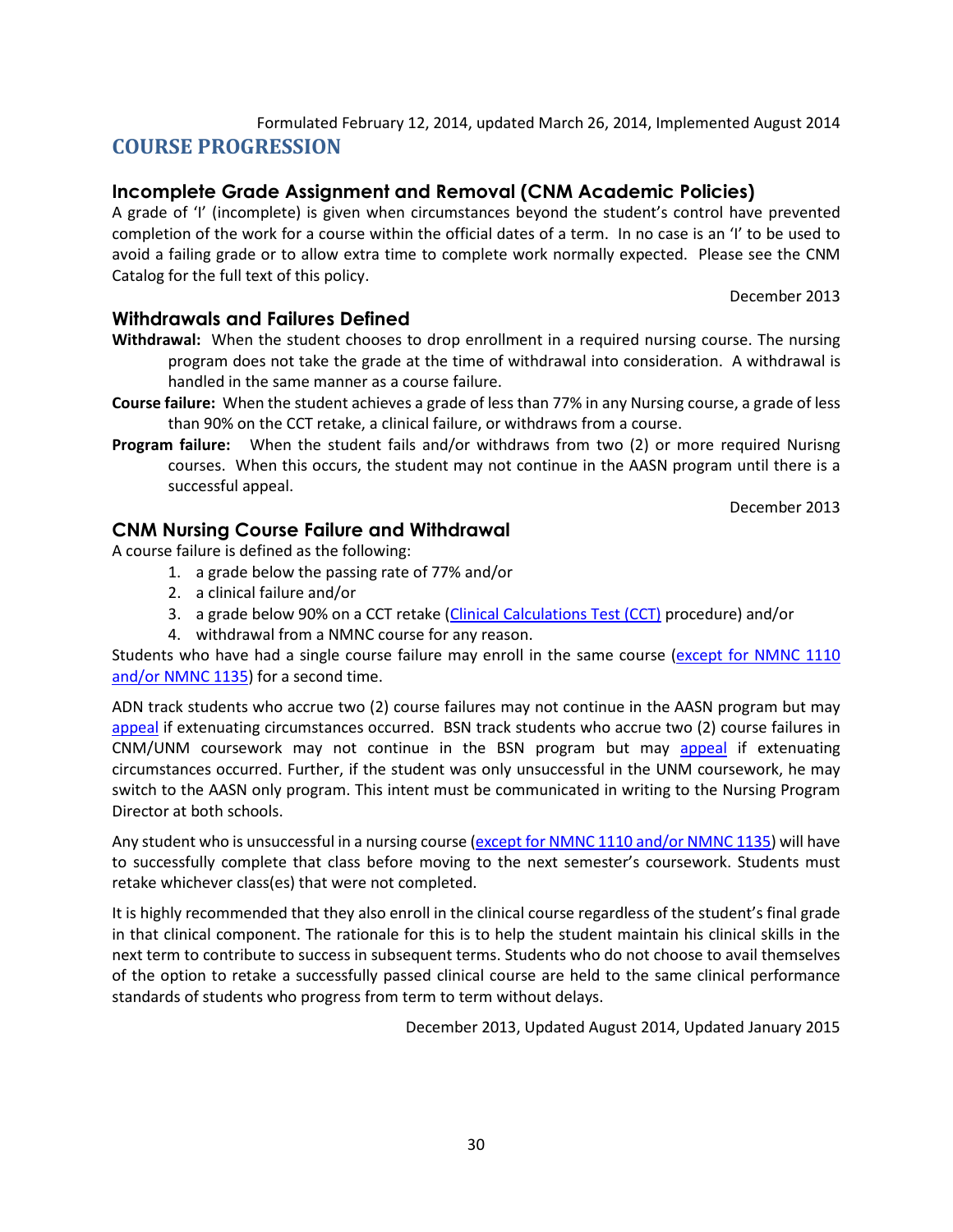## <span id="page-30-0"></span>**Auditing Nursing Classes**

In addition to the CNM audit policy, with the approval of the Office of the Registrar and the nursing program director or clinical coordinator, auditors may be permitted in the nursing course under the following conditions:

- 1. The prospective auditor must have been enrolled and eligible to re-enroll in the nursing class that is to be audited, withdraw from the class, either passing or failing and then complete the process to change to audit.
- 2. Regular course fees are paid.
- 3. Auditors are clearly identified to the instructor. The student may not attend class until evidence of having enrolled in audit is presented to the instructor.
- 4. Auditors could be in one (1) of two (2) situations: they are auditing a course that they have not yet successfully completed, or they are voluntarily repeating a course for which they did achieve a passing grade and earn credit.
	- a. Auditors who have not successfully completed the course are prohibited from taking quizzes and/or exams. They may not participate in nursing lab or off-site clinical activities.
	- b. Students who are auditing a course that they have successfully completed in the past may take exams and attend on-campus labs but may not attend off-campus clincials.
- 5. A grade cannot be subsequently or retroactively awarded.

December 2013, Clarified April 2015

## <span id="page-30-1"></span>**Re-entry into the Required Nursing Course**

Students who withdraw from or are unsuccessful in either NMNC 1110 or 1135 must re-register to the program by following all [CPE requirements](https://www.cnm.edu/programs-of-study/coordinated-program-entry/cpe-programs/nursing-aas-nmnec-concentration) and procedures. If re-entry occurs within two (2) years of the original admission, the previous course failure will follow the student and count towards a program failure if additional course failures occur. If a student fails both 1110 and 1135, that student will have to wait two (2) years before reapplying to the program.

For all other coursework: After one (1) required nursing course withdrawal or failure, the student may apply to reenroll in the course. To be considered for re-entry into the course, notify the Nursing Program Director by email. Students are also required to meet with the HWPS achievement coach to create a success plan that will be shared with the full-time instructors associated with the course. Please call the HWPS front desk during business hours at 224-4111 to schedule this meeting. Please note: re-entry into the program is on a space available basis. If space is severely limited, students are ranked by grade at the end of the term. There are further rankings in place for students who do not complete the term (CCT failure, clinical removal). Students who have appealed will get last priority. All re-entry students are subject to urine drug testing. Also, if there has been a break in enrollment at CNM, the student may also have to pay for fingerprinting and an additional background check.

December 2013, January 2017, Clarified August 2017, Revised January 2019

## <span id="page-30-2"></span>**The Appeal Process for Program Failure**

#### **Appeal for Reentry due to Extenuating Circumstances – for students with more than one (1) unsuccessful nursing course.**

Nursing school is difficult under the best of conditions. Occasionally, students experience extenuating life events that contribute to the program failure. In these situations, students who have accrued two (2) course failures are encouraged to submit a letter of appeal to the Student Committee requesting one (1) additional opportunity to overcome those difficulties and to succeed. Examples of extenuating circumstances include (but are not limited to) the following: death or severe illness of student or immediate family member (parent, sibling, or child), sudden and unexpected change in financial status,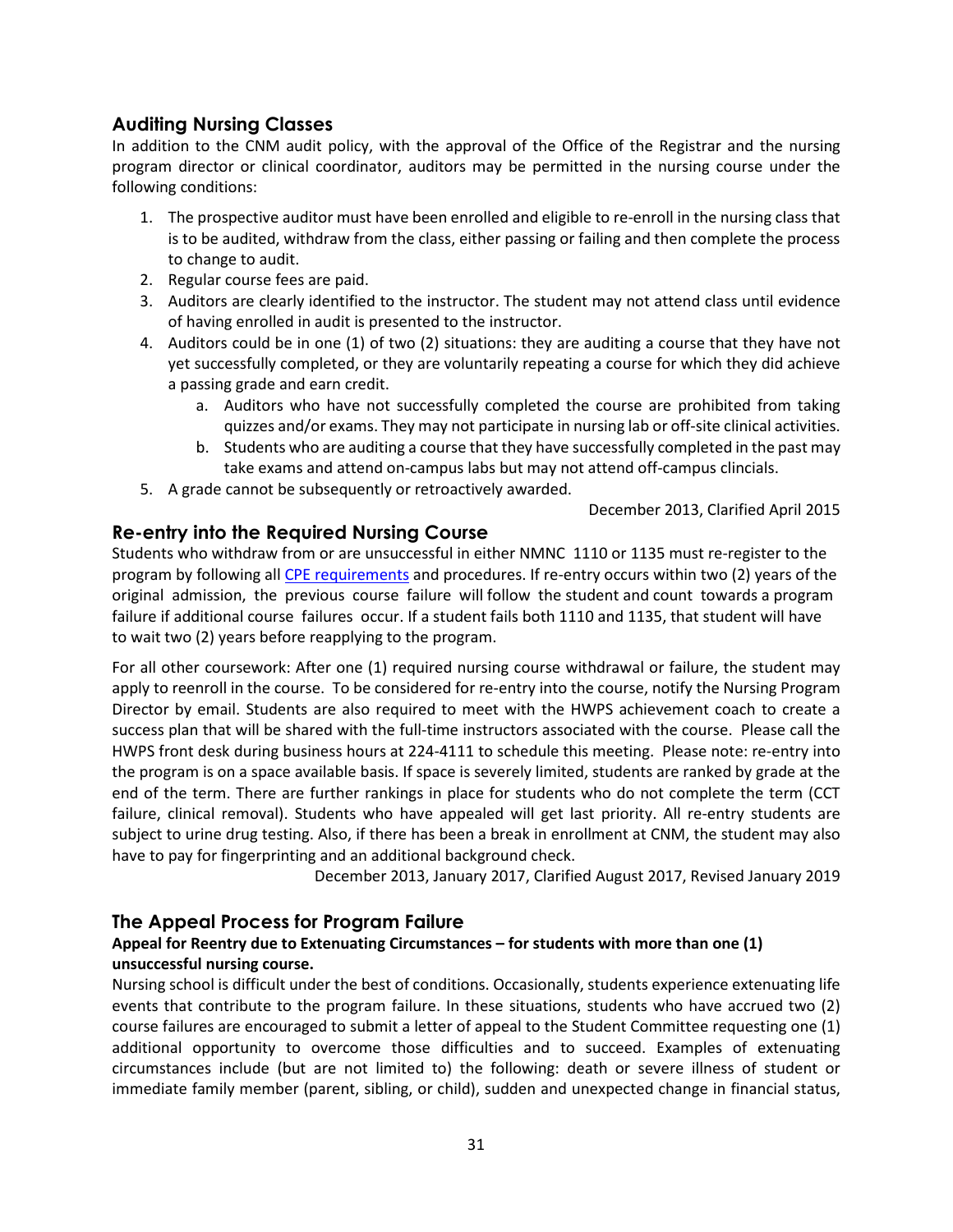sudden and unexpected change in relationship status with spouse or life partner, new diagnosis of learning disability for student, etc. Stressors that typically do not fall under the definition of extenuating include (but are not limited to), lack of child care, academic-related challenges, schedule conflicts with work, chronic financial or relationship difficulties, etc.

Students who are in a position to request a program failure appeal should not expect to re-enter the program the next semester. If the appeal is requested after final grades are posted, the student will need adequate time to prepare the letter, meet with an achievement coach, and to mitigate any extenuating circumstances that contributed to their academic difficulties. Students who withdraw significantly earlier in the term will be handled on a case by case basis.

The intent of the letter of appeal is to provide the student the chance to explain their extenuating circumstances related to required nursing course withdrawal and/or program failure.

Prior to submitting a letter of appeal, the student is required to meet with the HWPS Achievement Coach for guidance. The student will create and submit a letter of appeal to the Chair of the Nursing Student Committee.

The student's written appeal must be submitted to the Chair of the Nursing Student Committee by the first day of each of the following months: (February, March, May, June, July, September, October, and November). The letter of appeal must include the student's full name, mailing address, email address and telephone number. The student is encouraged to meet with the Nursing Program Director for guidance on the appeal process. The student will also need to complete a Request for Readmission Form and submit it to the program director for her records.

- 1) The appeal letter must include a full description of the extenuating circumstances that contributed to the program failure plus a [success plan.](#page-28-0) This letter is reviewed only by the faculty in the Student Committee and is kept highly confidential.
- 2) The appeal letter must also include a plan for success. This plan should describe positive changes that occurred after the prior withdrawal or failure that the student now believes will allow them to be successful going forward. The student should also describe factors that interfered with or prevented success in the classes, and remediation they completed in order to minimize the reoccurrence of academic failure.
- 3) FOR TRANSFERRING STUDENTS from NMNEC schools who are not in good standing at their home institution, the appeal packet should also include the following:
	- a) Copies of unofficial transcripts showing grades for nursing coursework.
	- b) Copies of final clinical evaluations from any/all clinically based courses. These should be sent by the previous school directly to the program director.

The appeal will be reviewed by the Nursing Student Committee at a regularly scheduled meeting. The decision of the committee is final. If the Committee accepts the appeal, the student will be eligible to [return](#page-30-1) to the AASN Nursing program. This will be the one (1) and only time that this option will be granted to that student. BSN students' situations are typically complicated due to the intermingling of university and CNM coursework and are communicated to students as their situations dictate.

If the appeal is accepted by the Nursing Student Committee, the student will be readmitted into the AASN Nursing Program if space is available and based on the priority in the readmission section of this handbook. Unsuccessful appeals or a student who had a successful appeal but then who were unsuccessful in any NMNC course enrollment will not be permitted to continue in the Nursing Program. Should the student decide to pursue nursing again through CNM, he/she will need to wait two (2) years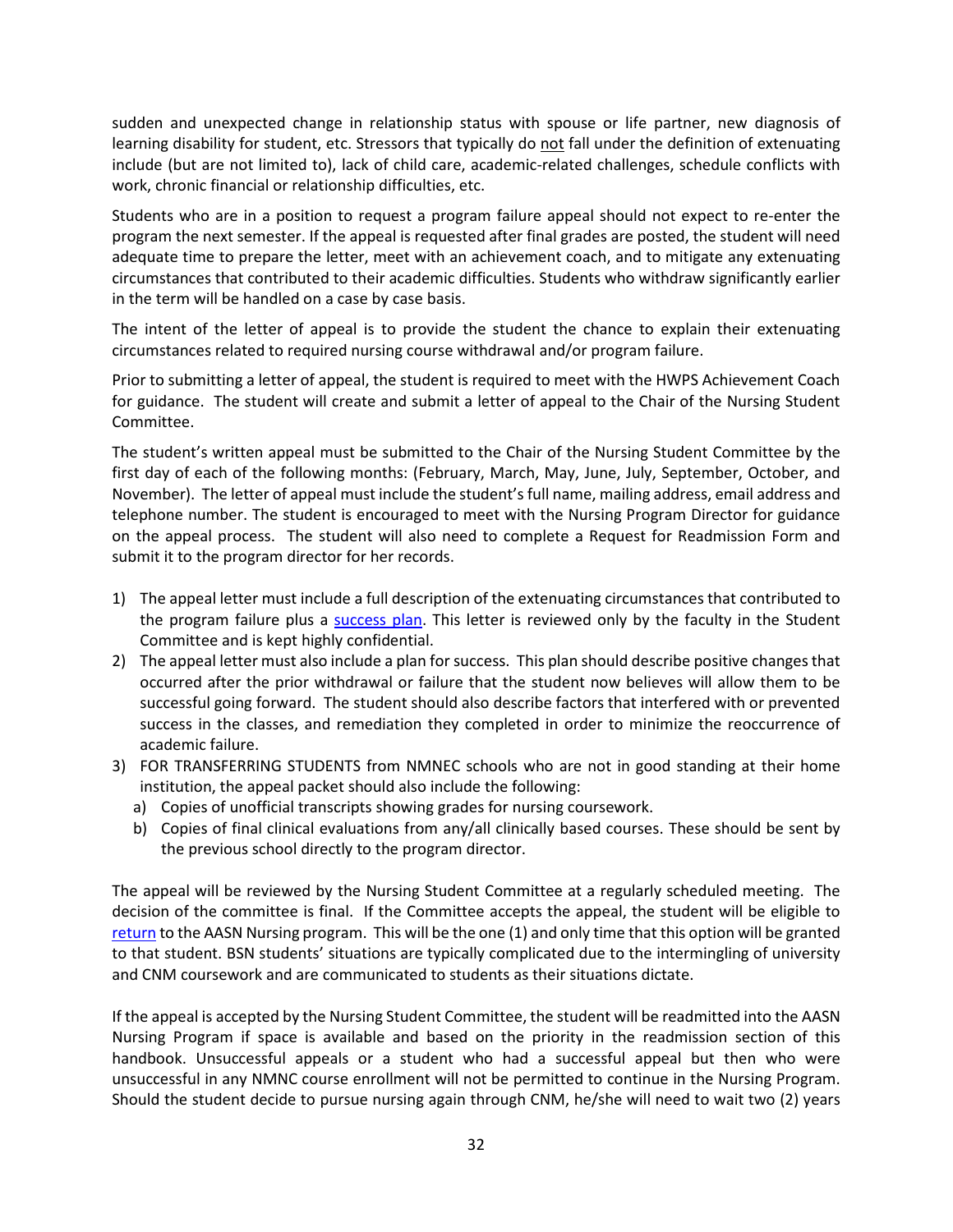to enter the Nursing Program again. All program entry requirements must be met at the time of re-entry per the Nursing Program requirements as listed in the current CNM catalog. At the time of successful reentry, students will start again in the Nursing Program anew with no history from the prior enrollment in the Nursing Program carrying over.

December 2013, April 2015, January 2017, April 2017

## <span id="page-32-0"></span>**Ranking for re-entry, appeal, and transfer students**

There may be times with seats for re-entry, appeal, and transfer students are limited. In these situations, the following ranking system will be used to determine which students are offered seats:

- First Priority: Students who successfully completed an entire term of coursework and who needed to sit out a term or more before entering the next term of coursework. (Example, student passes all level 2 coursework and needs to sit out a term for a surgical procedure. Enters level 3 after sitting out a semester).
- Second Priority: Students who have 1 (one) unsuccessful attempt at a NMNC course. If two (2) students compete for one (1) seat, the student with the higher final grade for the unsuccessful course will get priority.
- Third Priority: CNM students who submitted an appeal that was accepted by the student committee.
- Fourth Priority: Students in good standing transferring from other NMNEC nursing programs. Students will need to provide a letter of good standing from the nursing program director at the program from which the student is leaving. Good standing is defined as: no nursing course failures, able to return to clinical without conditions or sanction.
- Fifth Priority: Students transferring from other NMNEC nursing programs who have incurred a single nursing course failure. Students must provide a letter from the nursing program director at the program from which the student is leaving verifying that the issues were academic and not behavioral. The course failure will carry over to the CNM appeal process.
- Sixth Priority: Students transferring from other NMNEC nursing programs who have incurred more than one (1) nursing course failure must provide a letter from the nursing program director at the program from which the student is leaving verifying that the issues were academic and not behavioral. These students will be required to submit an appeal to the CNM Student Committee as outlined in the [appeal process for program failure.](#page-30-2)
- Seventh Priority: Transfer students from non-NMNEC schools with no more than one (1) nursing course failure will be considered on a case by case basis. These students should be prepared to enter the program in the first level of coursework.

Nursing coursework expires two (2) years from the date the highest course was completed. Transfer credits will only be evaluated from schools who are regionally accredited by the Higher Learning Commission. Schools of nursing that have regional accreditation but lack national accreditation will be considered on a case by case basis.

September, 2015, January 2017

## <span id="page-32-1"></span>**COMMUNICATION**

#### <span id="page-32-2"></span>**E-mail**

E-mail is the primary means of communication in the Nursing Program. Students are required to access and maintain their CNM e-mail accounts. The CNM email address is the only email address that the school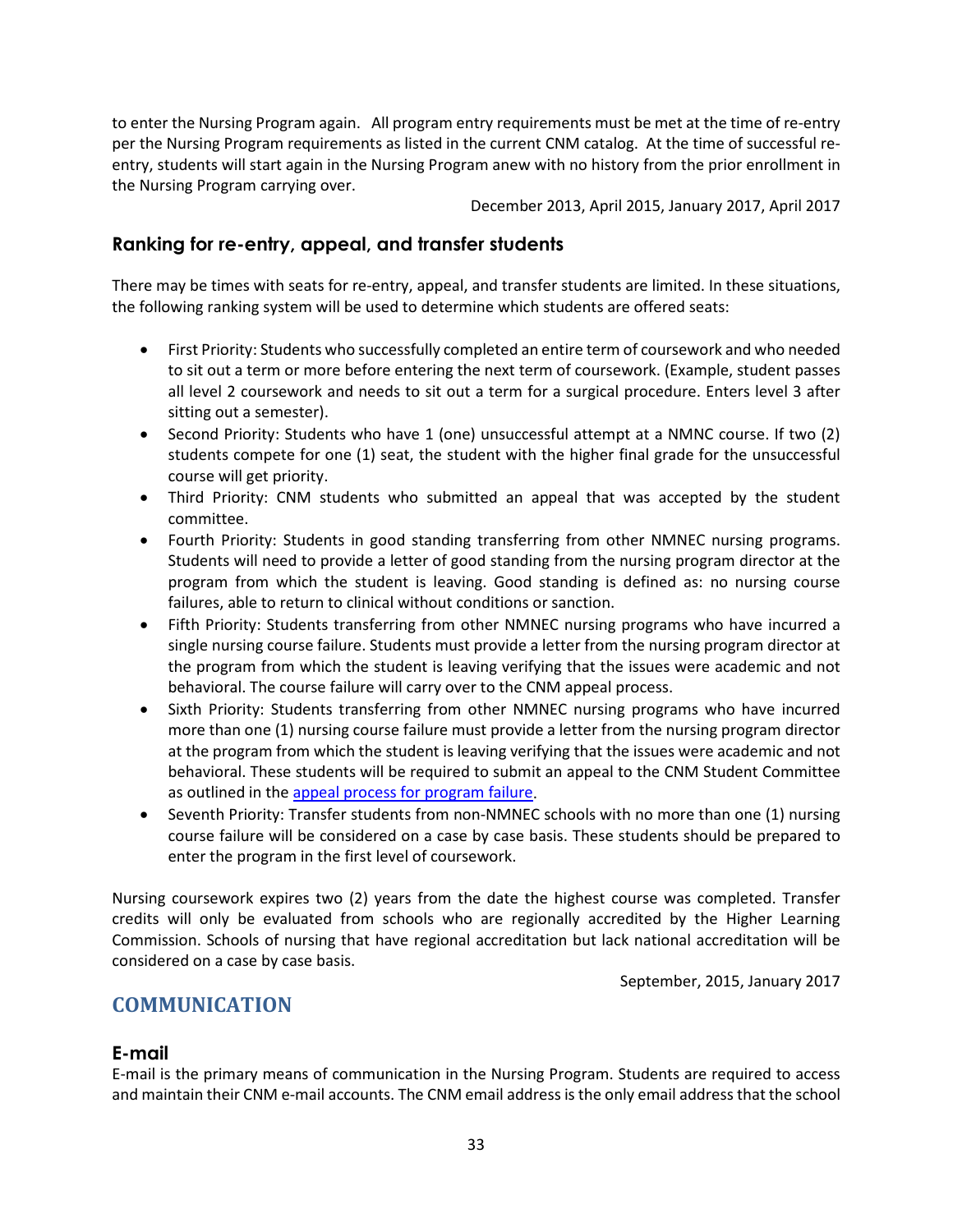of nursing will use to communicate with enrolled students. Students should check their e-mail daily, but absolutely must check their e-mail at least twice a week. While it is possible to forward email from the CNM account to other accounts, it is not recommended because it often results in message failure, which is not considered a valid excuse for missing information. Students are held responsible for the information within the e-mails, whether they read them or not. Students are responsible for contacting the CNM Information Technologies help desk via telephone at 224-4357 or at [servicedesk@cnm.edu](https://webmail.cnm.edu/OWA/redir.aspx?C=36e26e205a494bfd9950007daa214645&URL=mailto%3aservicedesk%40cnm.edu) to resolve any e-mail problems.

Instructors will answer emails in a timely fashion, but email is not instant messaging. It is reasonable to expect faculty to respond to emails within one (1) to two (2) working days. This does not include off duty hours, weekends or holidays. If a student feels that an issue is pressing, he or she is encouraged to indicate urgency in the subject line of that email, but this does not guarantee a faster response.

December 2013, January 2017

#### <span id="page-33-0"></span>**Announcements/Handouts**

Students are responsible for the content of all classroom announcements and handouts, even if they are absent. Important notices will also be posted in the learning management system (BrightSpace). Notices of general interest and information for nursing students may also be posted with approval on bulletin boards in Jeannette Stromberg Hall.

December 2013, Updated January 2021

## <span id="page-33-1"></span>**Social Media Expectations**

Social networks and internet provide unparalleled opportunities for rapid knowledge exchange and dissemination among many people, but this exchange does not come without risk. Nurses and nursing students have an obligation to understand the nature, benefits, and consequences of participating in social networking of all types. Online content and behavior has the potential to enhance or undermine not only the individual nurse's career, but also the nursing profession. Students are held to behaviors outlined in the American Nurses' Association (ANA) principles for social networking.

ANA's Principles for Social Networking

- 1. Nurses must not transmit or place online individually identifiable patient information.
- 2. Nurses must observe ethically prescribed professional patient nurse boundaries.
- 3. Nurses should understand that patients, colleagues, institutions, educators, and employers may view postings.
- 4. Nurses should take advantage of privacy settings and seek to separate personal and professional information online.
- 5. Nurses should bring content that could harm a patient's privacy, rights, or welfare to the attention of appropriate authorities. This extends to content that is perceived as bullying, shaming, discriminating, or threatening in nature if targeted to non-patient populations.
- 6. Nurses should participate in developing institutional policies governing online conduct.

Six Tips to Avoid Problems

- 1. Remember that standards of professionalism are the same online as in any other circumstance.
- 2. Do not share or post information or photos gained through the nurse-patient relationship.
- 3. Maintain professional boundaries in the use of electronic media. Online contact with patients blurs this boundary.
- 4. Do not make disparaging or hurtful remarks about patients, employers or co-workers, even if they are not identified.
- 5. Do not take photos or videos of patients on personal devices, including cell phones.
- 6. Promptly report a breach of confidentiality or privacy. This information should be reported to a full-time faculty or the program director.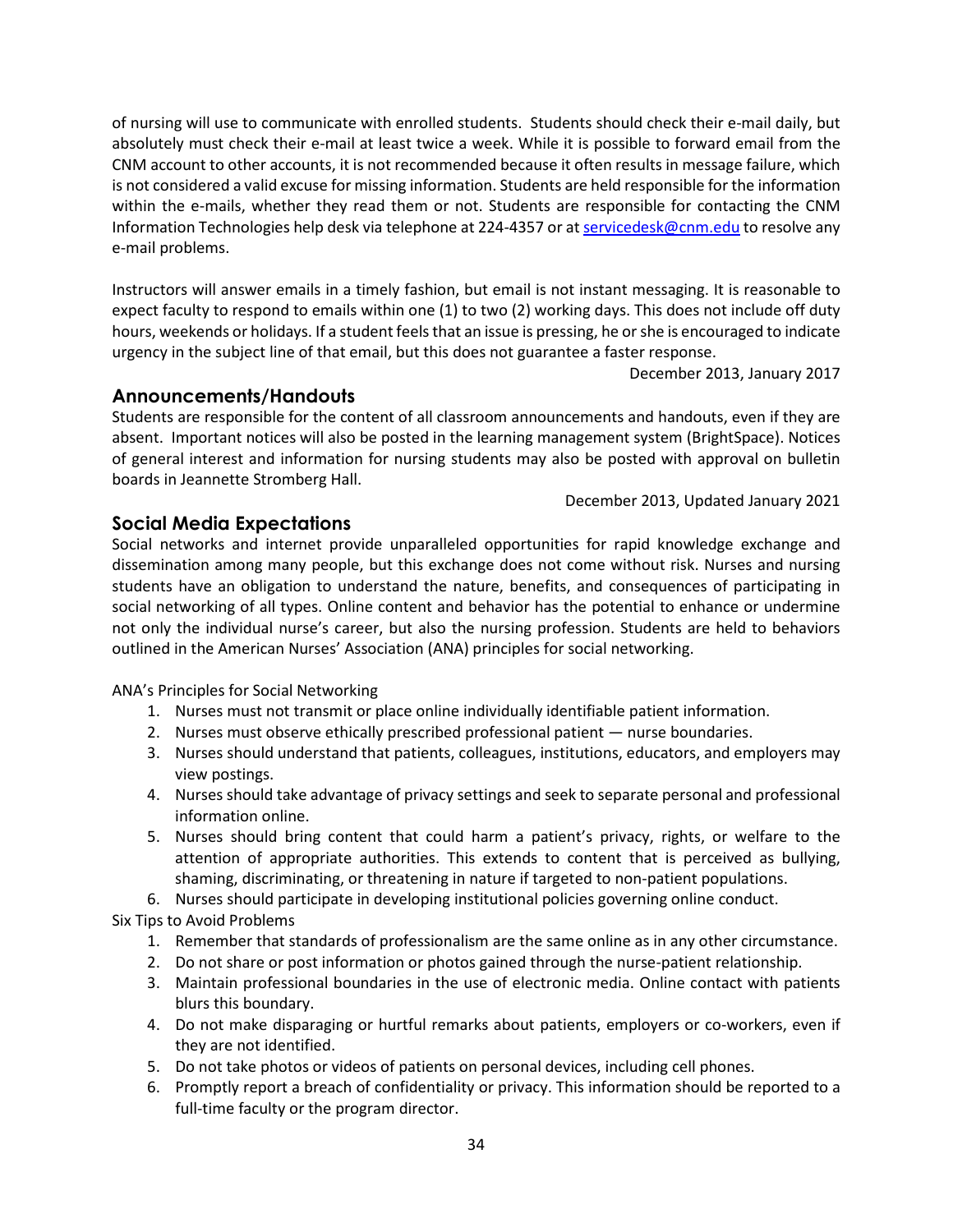Violations of these principles will be handled directly by the CNM Dean of Students Office. Consequences may include (but are not limited to) sanction, suspension, dismissal, or expulsion as outlined in the CNM Student Code of Conduct.

September, 2015, August 2017

## <span id="page-34-0"></span>**Netiquette**

Netiquette is a set of rules for behaving properly in electronic communication including within the learning management system (CNM Learn). The following points cover basics of communicating online and are behaviors expected within the nursing program:

- Be sensitive to the fact that as part of an online discussion there will be cultural and linguistic differences, as well as different political and religious beliefs presented. This is an open and safe forum for discussion.
- Use good taste when composing your responses in Discussion Forums. Use of slang, pejoratives, or abbreviation jargon (LOL, TMI, etc) can be misunderstood and misinterpreted. Name calling, public shaming, and profanity will not be tolerated.
- Do not use ALL CAPS when composing responses as this is seen as shouting in electronic circles (chat rooms, email, etc). This is considered rude and aggressive behavior as well as being more difficult to read.
- Be respectful of others' views and opinions. Do not engage in attacking or insulting behaviors as this can cause hurt feelings and diminish the overall quality of the posting from an instructional standpoint because participants will no longer feel safe to share their perceptions.
- Be cautious using acronyms. When you use an acronym, be sure to spell out what it means with the first use. For example, when referencing the New Mexico Nursing Education Consortium (NMNEC) write it out as in this sentence first, then use the acronym when using the term again in the body of the post.
- Utilize good grammar, spelling, and APA format for your discussion board posts.

September 2019

## <span id="page-34-1"></span>**OFFICE OF VERIFICATION AND COMPLIANCE**

## <span id="page-34-2"></span>**Expectations**

As part of our contractual agreements with our clinical partners, nursing students are expected to be in compliance to numerous standards. These include, but are not limited to, immunizations, criminal background checks, drug screening, and various hospital-specific requirements. Students are expected to complete all credentialing requirements by the deadlines provided each term. All nursing students are held to the standards listed in the HWPS student handbook which can be located at the following URL: [http://www.cnm.edu/depts/office-of-verification-and-compliance.](http://www.cnm.edu/depts/office-of-verification-and-compliance)

Failure to credential will result in an inability to place the student at the assigned clinical location and subsequent clinical failure. When the student is given a deadline by CNM personnel, the deadline is for when the requested documentation, including lab results, are to be received by the Office of Verification and Compliance. "In process" documentation will not be accepted as meeting the stated deadlines. The student will not be offered an alternate clinical site for non-credentialing reasons unless they are deemed to be truly outstanding (e.g., serious illness or injury resulting in non-attendance of training). If a student does miss a required deadline, the student may be required to show proof of serious illness or injury.

December 2013, Clarified April, 2015; August 2017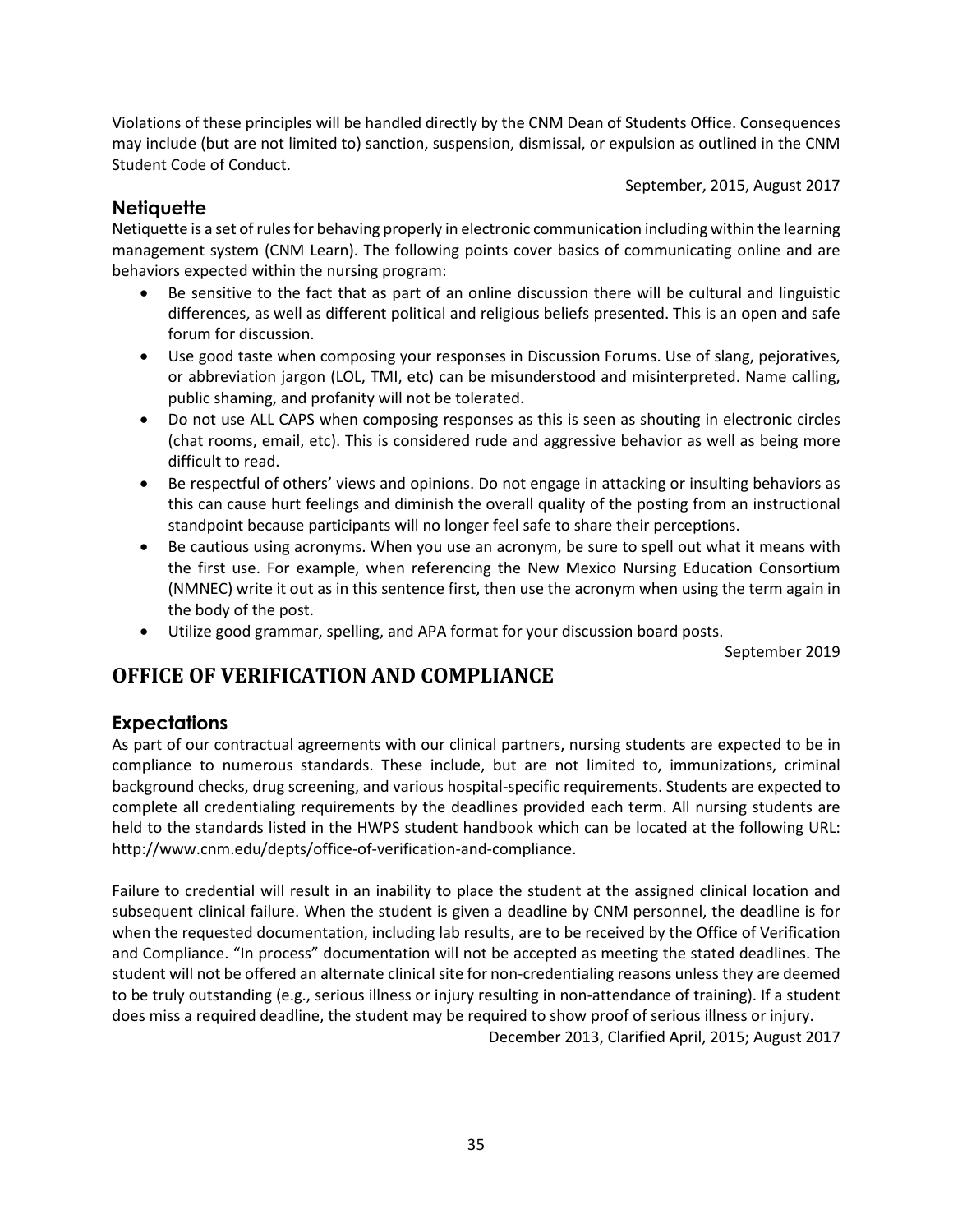## <span id="page-35-0"></span>**STUDENT HEALTH AND WELLNESS**

#### <span id="page-35-1"></span>**Insurance**

- 1. CNM does not provide the nursing student with health/accident insurance. The student is strongly encouraged to maintain his/her own health/accident insurance. This means that expenses incurred by the student, e.g., hospitalization, physician's fees, x-rays, would be the responsibility of the student, not the school.
- 2. CNM provides liability insurance for each nursing student in the clinical area while practicing in the role of a student nurse. This insurance does not cover a student who functions in a nursing related role independently of his/her student role. Students do not need, and are actively discouraged, from purchasing individual malpractice insurance.
- 3. Students are NOT considered employees of any clinical agency while they are students. Clinical agencies to which nursing students are assigned do not provide any insurance for the nursing student. Injuries/illnesses occurring at or related to clinical performance are, at least initially, the financial responsibility of the student. Examples of such situations include, but are not limited to, the following:
	- back injury related to lifting patients
	- an infectious disease contracted from a patient
	- injuries sustained from auto accident while traveling with community nurse
	- injuries inflicted by patients
	- needle stick.

December 2013

## <span id="page-35-2"></span>**Student Health and Wellbeing**

In order to promote health and wellness for students and the populations with which they interact, students will:

- 1. get adequate rest, especially before clinical days. Sleep deprivation can have similar physiologic effects to drug and alcohol intoxication and poses a significant threat to patient safety. Students who work nights must absolutely refrain from working immediately before and between clinical shifts.
- 2. not attend class, clinical, labs, etc. if they are ill. Upper respiratory and gastrointestinal illnesses can be highly contagious. If students are sick, they should stay at home to recover and not bring the illness to the classroom or to the clinical sites. A student who appears ill for class or clinical may be asked by the instructor to leave and may be advised consult a healthcare provider (HCP). The following addresses some (but not all) common conditions:

| <b>CONDITION</b>             | <b>RESTRICTION</b>                                 | <b>RETURN</b>                          |
|------------------------------|----------------------------------------------------|----------------------------------------|
| Conjunctivitis               | No direct patient contact. Preferred that students | 24 hours after Rx started              |
|                              | stay away from theory but may attend.              |                                        |
| Diarrhea>48 hrs              | No direct patient contact or food handling         | Until resolved                         |
| Furunculosis/Boils/ Draining | No direct patient contact or food handling         | Until no drainage                      |
| rashes/Lesions               |                                                    |                                        |
| <b>HIV Infections</b>        | Clearance by physician on physical exam            |                                        |
| Hepatitis A                  | No clinical/classroom                              | 7 days after Jaundice onset or 2 weeks |
|                              |                                                    | after symptom onset                    |
| Hepatitis B, acute           | See Blood borne Pathogen Policy                    |                                        |
| Hepatitis C, acute           | See Blood borne Pathogen Policy                    |                                        |
| Hepatitis, viral             | See Blood borne Pathogen Policy                    |                                        |
| Impetigo                     | No clinical/classroom                              | Lesions dry/crusted                    |
| Influenza                    | Handled on individual basis                        |                                        |
| Measles (Rubeola)            | No clinical/classroom                              | Until 7 days after rash appears        |
| Mumps                        | No clinical/classroom                              | Until 9 days after Parotitis onset     |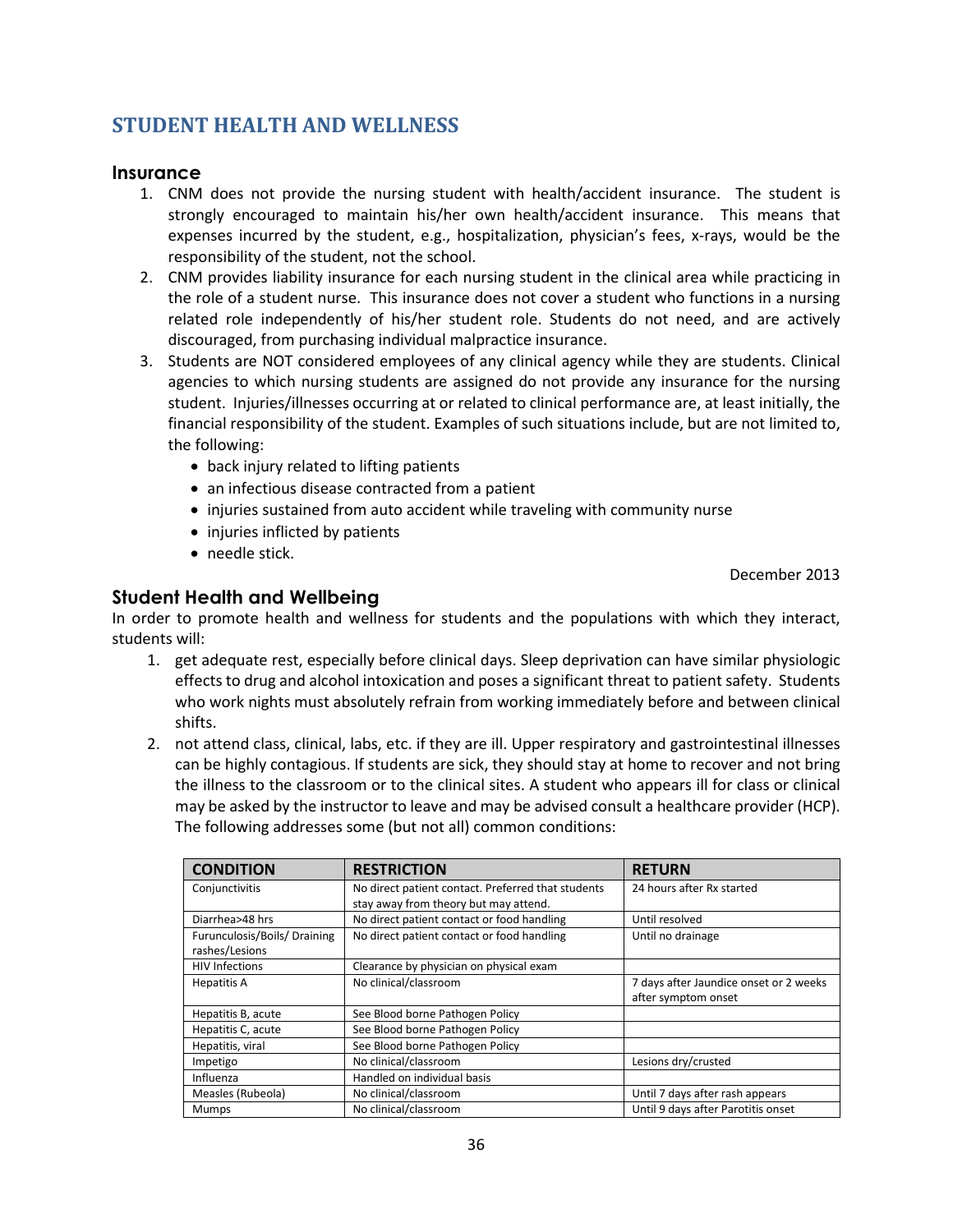| Rubella             | No clinical/classroom                                                                                                       | Until 5 days after rash appears                                                                        |
|---------------------|-----------------------------------------------------------------------------------------------------------------------------|--------------------------------------------------------------------------------------------------------|
| TB, active          | No clinical/classroom                                                                                                       | 48 hrs after antibiotic begun, Sputum<br>Bacilli free for 3 consecutive days (this<br>may take months) |
| <b>Strep Throat</b> | No clinical/classroom                                                                                                       | Until 24 hrs antibiotic begun                                                                          |
| Shingles            | May not care for high-risk patients, i.e. Labor and<br>Delivery, postpartum, newborns <1, or Immuno-<br>suppressed patients | Lesions dry/crusted                                                                                    |
| Varicella           | No clinical/classroom                                                                                                       | Lesions dry/crusted                                                                                    |

- 3. notify the full-time faculty and clinical instructor if they are taking a medication that may or does impair judgment (se[e Policy and Procedures for Student Suspected of Impairment\)](https://www.cnm.edu/programs-of-study/health-wellness-public-safety/documents/suspected-impairment.pdf). Students are also reminded that prescription, as well as over-the-counter, medications may alter sensorium, gait or coordination which could cause a safety risk to the client or student.
- 4. provide a "return to work" note from the HCP to the Nursing Program Director if the student:
	- a. Has been away from campus for three (3) days or more due to illness
	- b. Has undergone any surgical procedure, received medical treatment for injury, delivered a baby, or other has undergone medical procedure – In this case the release note must have specifics about restrictions (e.g.) may only lift 20 pounds) OR that no restrictions are in place.
	- c. Is currently under the care of a rehabilitation care team member (respiratory therapist, physical therapist, cardiovascular rehab, etc). – In this case the release note must have specifics about restrictions (e.g.) may only lift 20 pounds) OR that no restrictions are in place.

A copy of the note will be placed in the student file. Students must update the program director as changes to restrictions occur. HCP clearance is required prior to the student returning to the clinical rotation for changes in health status.

5. discuss any recommendation pertinent to clinical or classroom requirements made by a HCP with the instructor.

#### December 2013

#### <span id="page-36-0"></span>**Lactation Room**

A lactation room is available for student use. It is located in the faculty area on the  $3<sup>rd</sup>$  floor of the JS building. Students desiring access to the space should come to the 4<sup>th</sup> floor of JS and speak to the receptionist. A room is also available at the Rio Rancho campus, which can be accessed by asking at the first floor reception area.

September 2019

#### <span id="page-36-1"></span>**Latex Allergy Policy**

CNM endeavors to be a latex-free facility, but some latex-based supplies are still used (albeit rarely) at the clinical facilities. Students who have, or suspect that they have, a latex allergy should inform their fulltime faculty and clinical instructor.

December 2013

#### <span id="page-36-2"></span>**Blood Borne Pathogen and Exposure Policy (including needlesticks)**

The School of Health, Wellness, & Public Safety (HWPS) has a comprehensive policy designed to prevent bloodborne pathogen (BBP) exposure. Further, the policy outlines in detail the steps that should be taken when an exposure event occurs.

The HWPS BBP exposure control plan can be found at this URL:

[https://www.cnm.edu/programs-of-study/health-wellness-public](https://www.cnm.edu/programs-of-study/health-wellness-public-safety/documents/InjuryExposureProtocol040716.pdf)[safety/documents/InjuryExposureProtocol040716.pdf](https://www.cnm.edu/programs-of-study/health-wellness-public-safety/documents/InjuryExposureProtocol040716.pdf)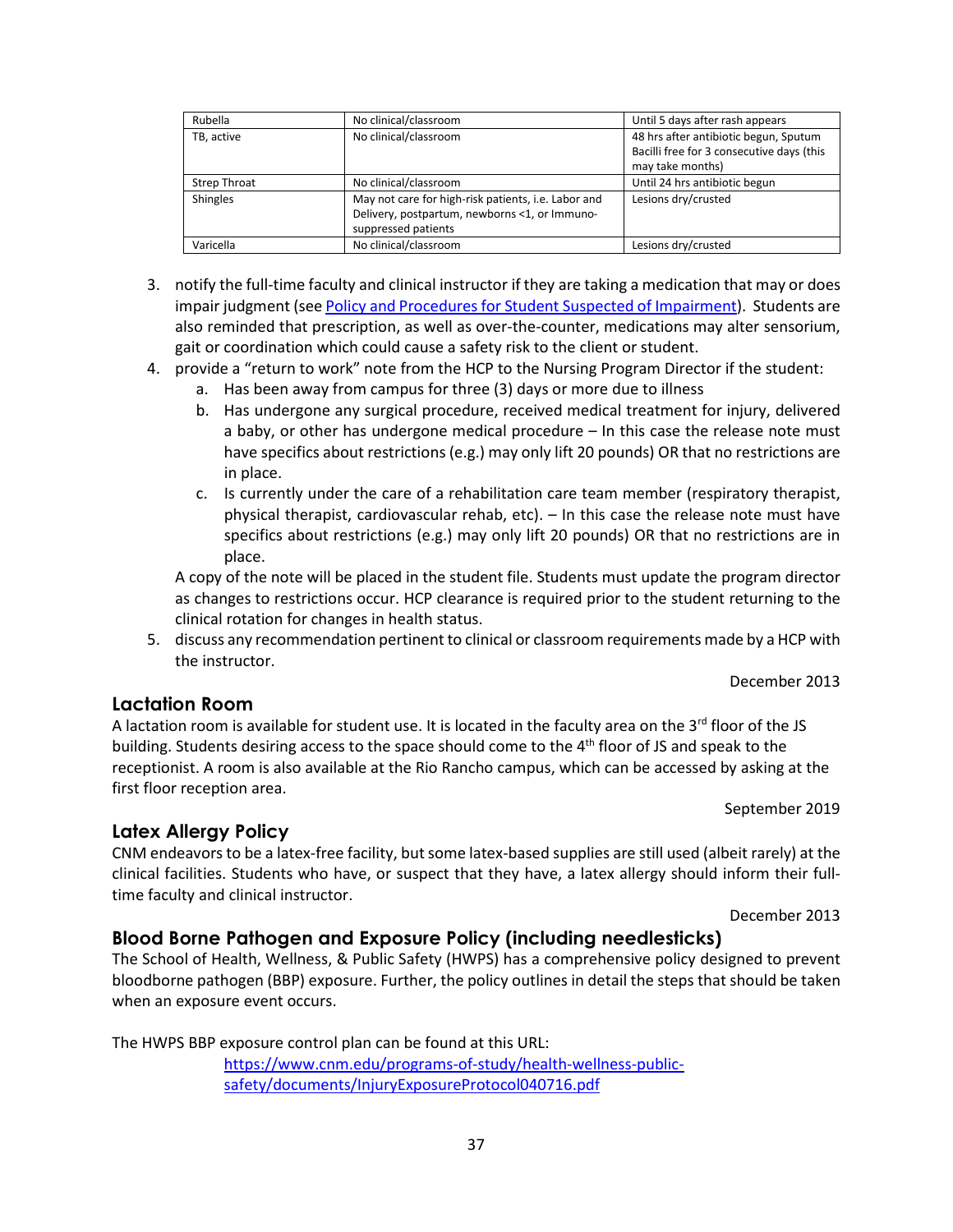Further information, including incident report forms, source draw consent forms, and BBP training videos can be found under Compliance Policies and Procedures at this URL:

<https://www.cnm.edu/programs-of-study/health-wellness-public-safety/hwps-student-handbook> December 2013, Updated April 2015, January 2017, URLs verified January 2019

## <span id="page-37-0"></span>**Functional Abilities for CNM Nursing Students**

The CNM Nursing Program is accessible to qualified students with disabilities. The CNM Nursing Program follows the National Council of State Boards of Nursing, Inc. recommendations of functional abilities for nurses. In addition, the CNM Nursing Program complies with the Americans with Disabilities Act (ADA) of 1990, the 2008 ADA Amendments and Section 504 of the Rehabilitation Act. Knowledge and skills information was derived from a compilation of information and documentation provided by O\*NET™ which is a trademark of the U. S. Department of Labor, Employment and Training Administration.

A nursing student's health must allow them to fulfill the requirements and outcomes of the Nursing Program. Therefore, if an applicant to the Nursing Program believes they are unable to demonstrate the skills described below, they should meet with the School of Health, Wellness and Public Safety Advisor prior to applying to the Nursing Program and provide documentation of their disability to the Disability Resource Center. The documentation of the disability should reflect an evaluation of the student performed within the 6 months prior to their application to the Nursing Program. Documentation of the disability needs to be from a professional that is familiar with the applicant's disability such as a physician, psychologist or rehabilitation counselor. Documentation should establish the validity of the disability and it will need to be submitted to the Nursing Program with a request for accommodations.

CNM cannot provide any service, modification, or accommodation if none are requested. Should any changes occur during the student's time in the Nursing Program, changes to the requested accommodation(s) should be provided in writing to the Academic Affairs Director of Nursing.

Once the student is admitted into the Nursing Program, a pathway for success will be designed between the student, th[e Disability Resource Center,](https://www.cnm.edu/depts/disability-resource-center) and the Nursing Program. It is the student's responsibility to notify the Academic Affairs Director of Nursing of any changes to or additions for accommodations.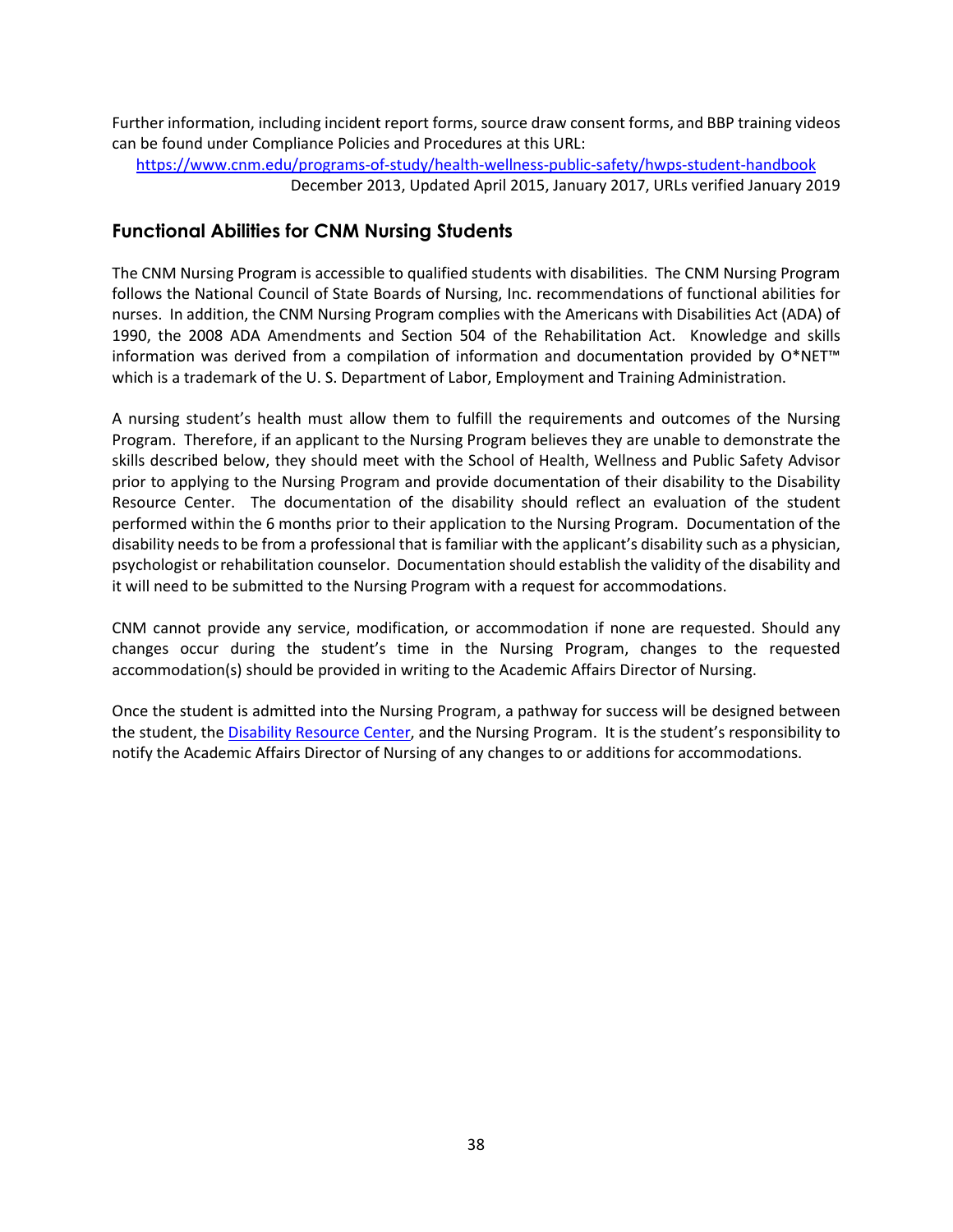| <b>Skills</b>                | <b>Description</b>                                                                         |
|------------------------------|--------------------------------------------------------------------------------------------|
| <b>Social Perceptiveness</b> | Being aware of others' reactions and understanding why they react as they do.              |
| Interpersonal Skills         | Interpersonal abilities sufficient to interact with individuals, families, and groups,     |
|                              | respecting social, cultural, and spiritual diversity.                                      |
| <b>Emotional Stability</b>   | Emotional stability sufficient to assume responsibility/accountability for actions.        |
| <b>Active Listening</b>      | Giving full attention to what other people are saying, taking time to understand the       |
|                              | points being made, asking questions as appropriate, and not interrupting at                |
|                              | inappropriate times.                                                                       |
| Coordination                 | Adjusting actions in relation to others' actions.                                          |
| Speaking                     | Talking to others to convey information effectively.                                       |
| Communication                | Communication abilities sufficient for interaction with others in oral and written form.   |
| <b>Analytical Thinking</b>   | Reasoning skills sufficient to perform deductive/inductive thinking for nursing            |
|                              | decisions.                                                                                 |
| <b>Clinical Reasoning</b>    | Using logic and reasoning to identify the strengths and weaknesses of alternative          |
|                              | solutions, conclusion or approaches to problems. Clinical reasoning ability sufficient     |
|                              | to exercise sound nursing judgment.                                                        |
| Reading                      | Understanding written sentences and paragraphs to work related documents. Reading          |
| Comprehension                | ability sufficient to comprehend the written word at a minimum of a tenth grade level.     |
| Service Orientation          | Actively looking for ways to help people.                                                  |
| Monitoring                   | Monitoring/assessing performance of self and others or organizations to make               |
|                              | improvements or to take corrective action.                                                 |
| Judgment and                 | Considering the relative costs and benefits of potential actions to choose the most        |
| <b>Decision Making</b>       | appropriate one.                                                                           |
| Science                      | Using scientific rules and methods to solve problems.                                      |
| <b>Gross Motor Skills</b>    | Gross motor skills sufficient to provide the full range of safe and effective nursing care |
| <b>Fine Motor Skills</b>     | Fine motor skills sufficient to perform psychomotor skills.                                |
| Physical Endurance           | Physical stamina sufficient to perform client care activities for entire length of work    |
|                              | role.                                                                                      |
| Physical Strength            | Physical strength sufficient to perform full range of required client care activities.     |
| Mobility                     | Physical abilities sufficient to move from place to place and to maneuver to perform       |
|                              | nursing activities.                                                                        |
| Hearing                      | Auditory ability sufficient for physical monitoring and assessment of client healthcare    |
|                              | needs.                                                                                     |
| Visual                       | Visual ability sufficient for accurate observation and performance of nursing care.        |
| Tactile                      | Tactile ability sufficient for physical monitoring and assessment of healthcare needs      |
| Smell                        | Olfactory ability sufficient to detect significant environmental and client odors.         |

December 2013, URL verified January 2019

#### <span id="page-38-0"></span>**Disability Resource Center**

The CNM [Disability Resource Center](https://www.cnm.edu/depts/disability-resource-center) assists students with physical, mental, learning, visual, speech or hearing disabilities. Career counseling, program planning, classroom accommodations, adaptive equipment, coordination with community support agencies and specialized learning plans are available. December 2013, URL verified January 2019

#### <span id="page-38-1"></span>**MISCELLANEOUS**

#### <span id="page-38-2"></span>**Security**

Security officers are available 24 hours a day. The non-emergency number is 224-3002. Officers can escort students after hours or any time they feel unsafe walking on campus to class or to their cars. It is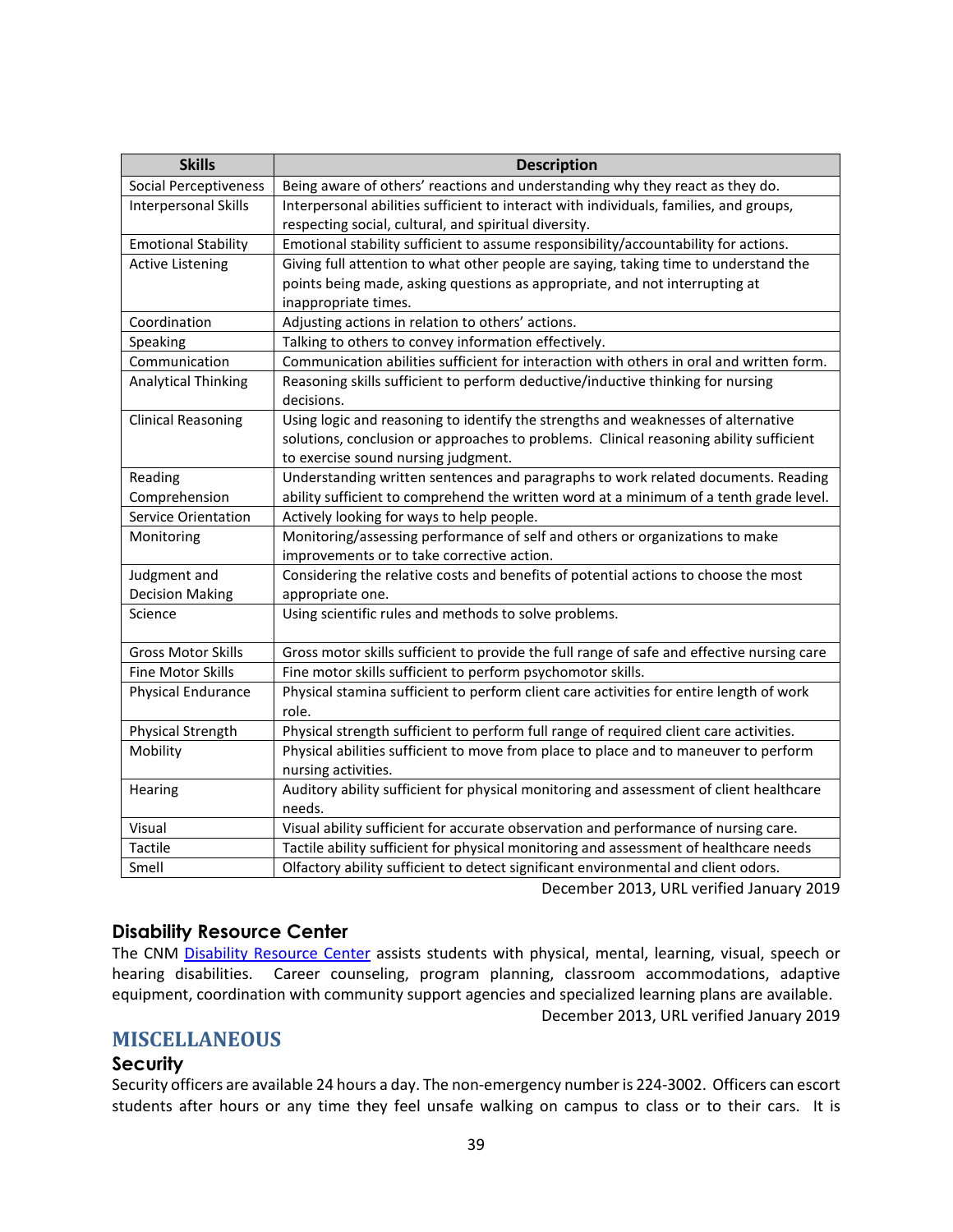recommended that any special situation regarding your security on campus or at the clinical site (restraining orders, stalking, etc.) be communicated to CNM Security as well as nursing faculty. Further, they can provide simple automobile assistance such as help in changing a tire or providing a jump start.

Students are also encouraged to sign up for "Attention CNM" emergency text alerts by logging on to [Attention CNM.](https://www.cnm.edu/depts/mco/attention-cnm?utm_source=cnm_newslink&utm_medium=email&utm_campaign=newslink) The "Attention CNM" system is provided by Rave Mobile Safety. There is no charge to sign up but other messaging charges apply depending on the wireless carrier plan and subscription details.

December 2013, Updated January 2019

<span id="page-39-0"></span>**Jury Duty**

It is not uncommon for students to be called to jury duty while enrolled in the nursing program. If a student receives a summons for duty, they should notify the nursing program director immediately via email. Also, please include a legible photo or scan of the summons. The program director will write a letter verifying the student's enrollment in the program and explaining the need to defer the duty until after graduation. Failure to notify the program director for deferral will not exempt that student from classroom and clinical attendance policies if they serve the duty during enrollment.

January 2020

## <span id="page-39-1"></span>**Smoking Policy**

The CNM Governing Board has approved a proposal to make all CNM campuses smoke free. Details of the policy can be found at this URL: [http://www.cnm.edu/about/smoke-free-campus.](http://www.cnm.edu/about/smoke-free-campus)

December 2013, URL verified January 2019

#### <span id="page-39-2"></span>**Inclement Weather**

CNM announces a special schedule due to snow and inclement weather only under extreme conditions. When this occurs, information will be provided to the media regarding specific changes, if possible, by 6:05 a.m. Students can also sign up for text alerts through [Attention CNM.](https://www.cnm.edu/depts/mco/attention-cnm?utm_source=cnm_newslink&utm_medium=email&utm_campaign=newslink)

In the event that CNM has been closed due to inclement weather, clinical is also canceled that day. On an abbreviated schedule, classes begin at 10:00 a.m. Students who are in the clinical area for a full day will report to the clinical site at that time. Students who have a clinical half-day (out by 12 noon) will wait for instructions from their clinical instructor and/or level full-time faculty. These announcements will be posted in the learning management system (BrightSpace).

December 2013, Updated January 2019, Updated January 2021

#### <span id="page-39-3"></span>**Children on Campus**

CNM does not provide child care. It is CNM policy that children may not attend classes, labs, or clinical with students. Further, children should not be left unattended in cars, non-instructional areas, or in CNM computer labs.

December 2013

#### <span id="page-39-4"></span>**Cell Phone/Electrical Device Policy**

Students have the right to uninterrupted classroom and clinical experiences. Phone calls and text messages can disrupt the learning environment for the person sending/receiving the messages and the student peers in proximity.

• Classroom and On Campus Labs: When making or receiving personal calls, students should step out of the classroom/lab. Cellphones or other electronic devices can be on the student's person, but must be in "silent" or "off" mode. Any disturbance, including the sound of a vibrating alert, by a student's cellular phone/electronic device is considered rude and disrespectful. The person with the obtrusive cellular phone/electronic device will be asked to leave the classroom.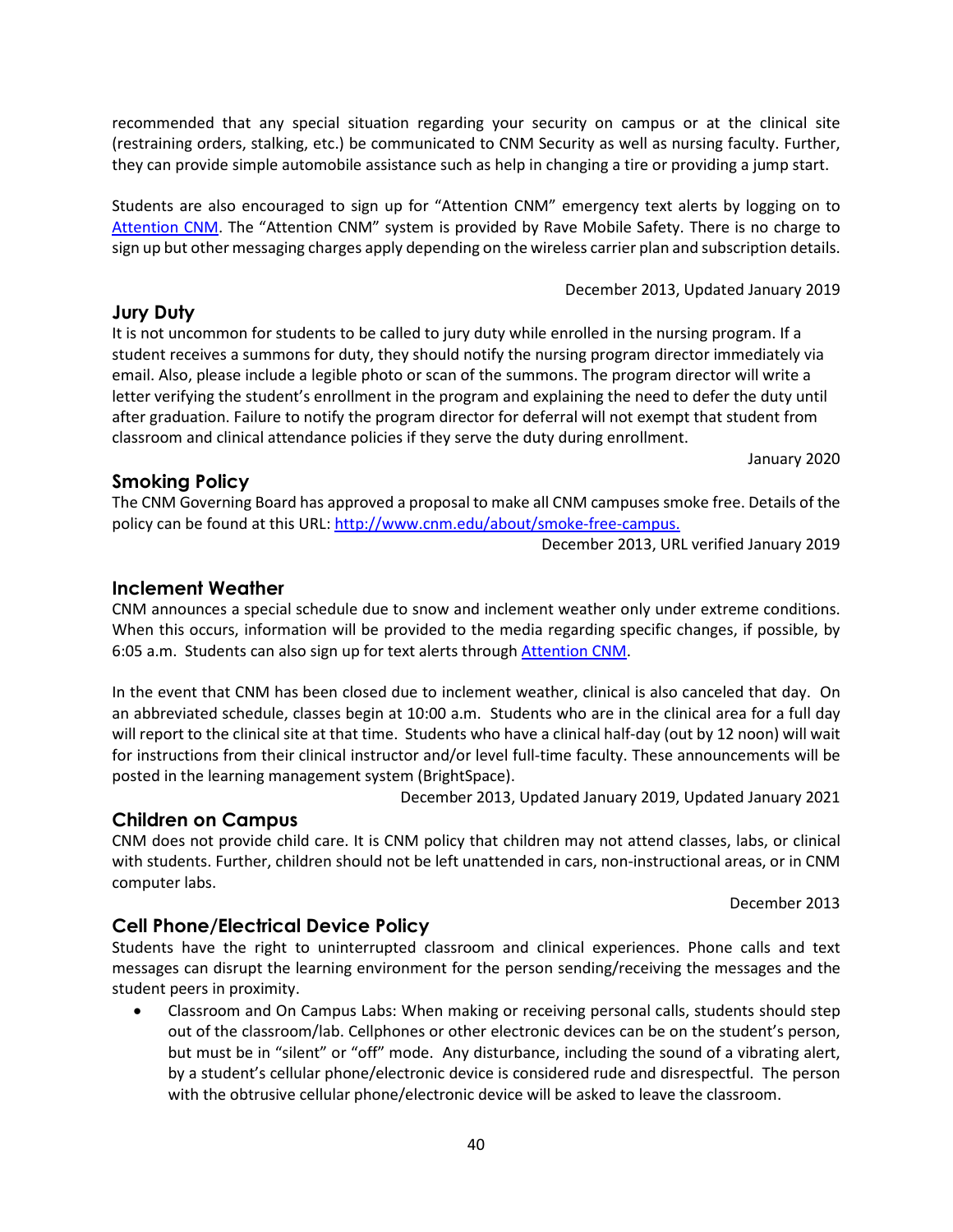- Students will not have cellphones/electronic devices on their person at all during exams or exam reviews. They must be stowed in a purse or backpack (or left with the proctor until the activity is completed).
- Clinical Areas: Cell phone and electrical device use will be at the discretion of the clinical instructor and in compliance with the facility's policy.
- Family emergencies: Students may use the Nursing Program office number as an emergency contact number (224-4111). Students will not be called out of class or clinical experiences unless the nature of the emergency is explained by the person calling. If a student feels that the family situation warrants greater availability than a message relay, the student should consider attending to those issues instead of attending class or clinical (see [Classroom Attendance](#page-22-1) and [Clinical Attendance\)](#page-26-0).

Divergence from these policies may lead to initiation of a [success plan.](#page-28-0)

December 2013, Updated July 2014

#### <span id="page-40-0"></span>**Student Representation on Faculty Committees**

Communication between representative student groups and the faculty is tremendously important, especially when decisions and discussions impact students. Students need to know about continuous process improvement initiatives and faculty need the student perspective when considering changes, implementing ideas, and collecting information on outcomes. To facilitate this, student representatives will be given the opportunity to attend nursing faculty and committee meetings as non-voting student representatives who can gather and share information.

In order to have student representation on Nursing Program committees, the nursing faculty advisor for the SNA will work with the Chair of each nursing committee to recruit student representatives. The program offers opportunity for four (4) student representatives to serve one (1) each of the following CNM nursing program committees: Full Faculty, Student, Curriculum, and Resource. Student representatives are non-voting members. When confidential student information is discussed, the student representative will be asked to leave the room.

December 2013, January 2017

## <span id="page-40-1"></span>**GRADUATION AND PINNING**

## <span id="page-40-2"></span>**RN Licensure and Unlawful Activities**

In accordance with the procedures contained in the Uniform Licensing Act [61-1-1 NMSA 1978], the board may deny, revoke or suspend any license held or applied for under the Nursing Practice Act, reprimand or place a licensee on probation or deny, limit or revoke the multistate licensure privilege of a nurse desiring to practice or practicing professional registered nursing or licensed practical nursing as provided in the Nurse Licensure Compact [61-3-24.1 NMSA 1978] upon grounds that the licensee, applicant or nurse: of Nursing may deny, revoke or suspend any license held, or applied for, under the Nursing Practice Act upon grounds that the licensee or applicant violates any of the following:

- 1. is guilty of fraud or deceit in procuring, or attempting to procure, a license or certificate of registration
- 2. is convicted of a felony
- 3. is unfit or incompetent
- 4. is intemperate or is addicted to the use of habit-forming drugs
- 5. is mentally incompetent
- 6. is guilty of unprofessional conduct as defined by the rules and regulations adopted by the board pursuant to the Nursing Practice Act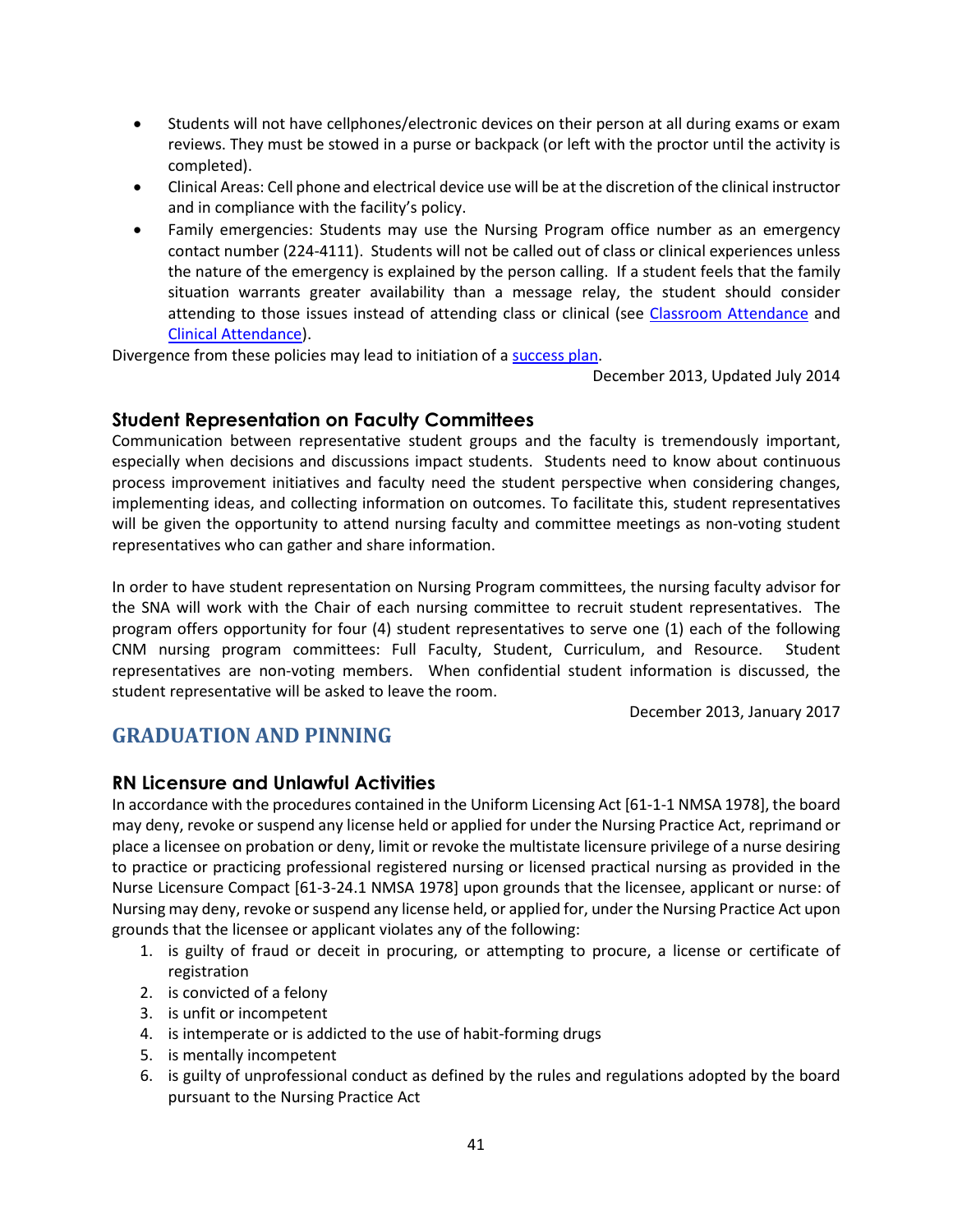- 7. has willfully or repeatedly violated any provisions of the Nursing Practice Act, including any rule or regulation adopted by the Board pursuant to that act
- 8. was licensed to practice in any jurisdiction, territory or possession of the United States or another country and was the subject of disciplinary action as a licensee for acts similar to acts described in this subsection (From the State of New Mexico Nursing Practice Act, Section 61-3-28 retrieved 08/16/2013 [New Mexico Board of Nursing website\)](http://nmbon.sks.com/rules-regulations.aspx).

December 2013, URL verified January 2019

#### <span id="page-41-0"></span>**Requirements for Graduation**

The Associate of Applied Science in Nursing degree is granted to associate degree nursing students on completion of all courses in the prescribed curriculum with a grade of 'C' or better. Students must apply for graduation; this is not something the school of nursing can do on the students' behalf.

December 2013

#### <span id="page-41-1"></span>**History of the Nursing Pin**

The nursing pin is a 1,000-year old symbol of service to others. The earliest ancestor of the pin dates back to the Maltese Cross, adopted by crusaders and worn on their habits as a symbol of service. Over the centuries, variations of the crusader's symbol were gradually modified and became family coats of arms, often symbolizing service to a ruler. By the Renaissance, guilds had adopted coats of arms symbolizing masterful service to the community. The most recent ancestor of the pin is the hospital badge of 100 years ago. It was given by the hospital school of nursing to the students to identify them as nurses who were educated to serve the health needs of society. This symbol of service involves many professional rights and responsibilities (PubMed.gov).

Our pin was designed and presented to Albuquerque Technical Vocational Institute by Cynde Tagg (Brandow), who graduated in the first ASN class of 1988 and is now a doctorally trained executive at University of New Mexico Hospital. At the time, a contest was held to allow faculty and staff to design the pin. Eight (8) designs were submitted and the final design was elected as the winner. The gold color represents purity. The laurel leaves around the border represent the tradition of the Greeks and Romans to honor their heroes. The New Mexico Nursing Education Consortium (NMNEC) flame represents CNM's membership and leadership in developing and maintaining the statewide curriculum. New Mexico's local culture is also represented by the Native American symbols of the Zia.

The cost of the pin is covered in the program fees for the capstone course starting in the Fall of 2017. We encourage students continue the wearing of the pin as an homage to this longstanding nursing tradition.

## <span id="page-41-2"></span>**CNM Pinning Ceremony**

The pinning ceremony is the culmination of the educational journey that the graduate nurse has taken in order to qualify to enter the nursing profession. This ceremony welcomes the new graduates into the nursing profession.

At the end of the final semester in the nursing program, students receive a limited number of invitations for their family and friends to attend the pinning ceremony. At that ceremony, the nursing pin will be presented to the newly graduate nurse by the nursing faculty. Graduating students who attend the pinning ceremony need wear a ¾ length white lab coat over appropriate business attire. The time and date cannot conflict with the CNM commencement ceremony.

The pinning ceremony is coordinated by students under the guidance of a faculty volunteer. The pinning ceremony is scheduled with input from students and faculty. Students are expected to participate in